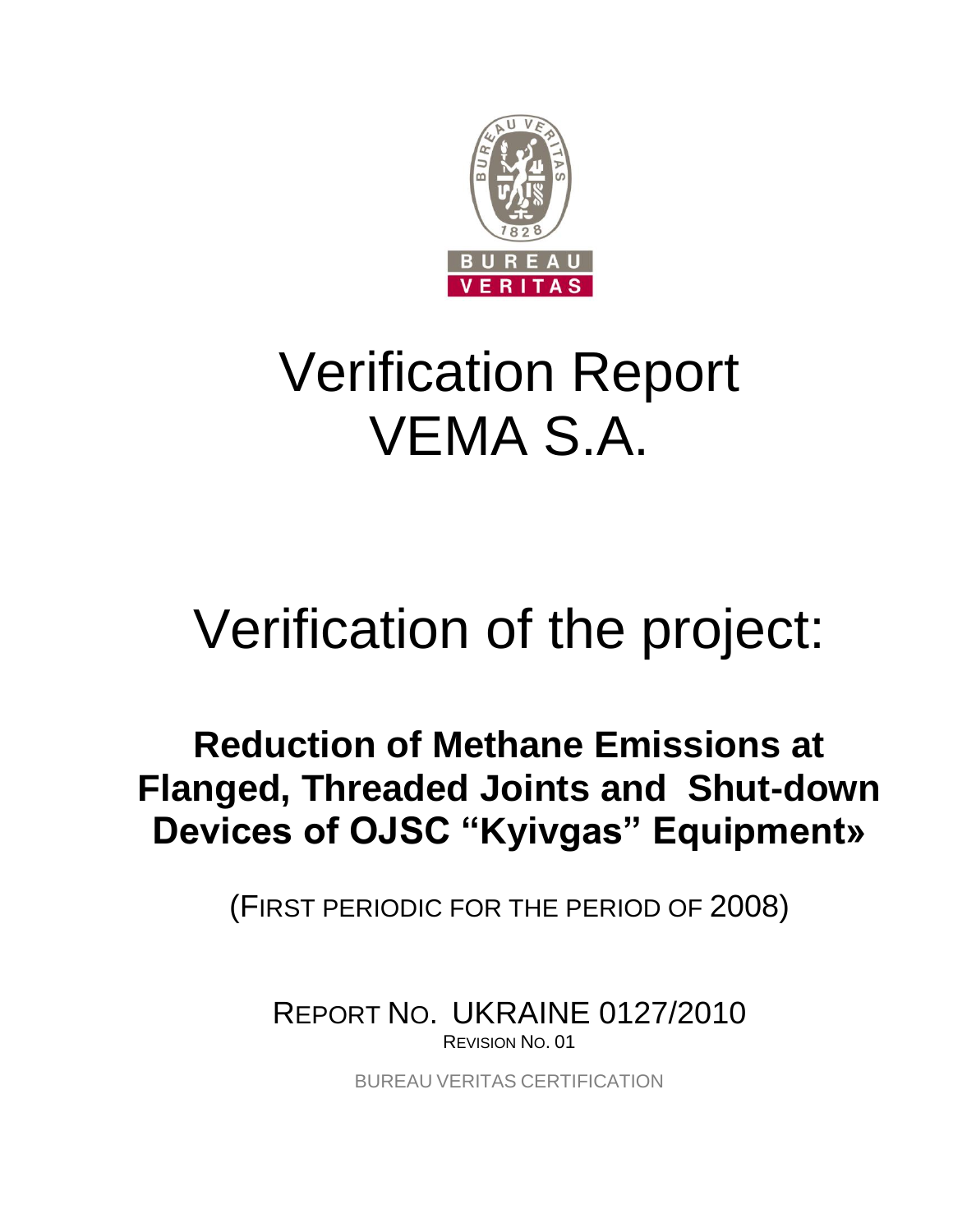

| Date of first issue:<br>03.08.2010.                                                                                                                                                                                                                                                                                                                                                                                                                                                                                                                                                                                                                                                                                                                                                                                                                                                                                                                                                                                                                                                                                                                                                                                                                                                                                                                                                                                                                                                                                                                                                                                                                                                                                                                                                                                                                                                                                                                                                                                                                                                                                                                                                                                                                                                                                                                                                                                                                                                                                                                                                                                                                                                                                      |           | Organizational unit:<br>Holding | <b>Bureau Veritas Certification</b>                                                                     |                                    |
|--------------------------------------------------------------------------------------------------------------------------------------------------------------------------------------------------------------------------------------------------------------------------------------------------------------------------------------------------------------------------------------------------------------------------------------------------------------------------------------------------------------------------------------------------------------------------------------------------------------------------------------------------------------------------------------------------------------------------------------------------------------------------------------------------------------------------------------------------------------------------------------------------------------------------------------------------------------------------------------------------------------------------------------------------------------------------------------------------------------------------------------------------------------------------------------------------------------------------------------------------------------------------------------------------------------------------------------------------------------------------------------------------------------------------------------------------------------------------------------------------------------------------------------------------------------------------------------------------------------------------------------------------------------------------------------------------------------------------------------------------------------------------------------------------------------------------------------------------------------------------------------------------------------------------------------------------------------------------------------------------------------------------------------------------------------------------------------------------------------------------------------------------------------------------------------------------------------------------------------------------------------------------------------------------------------------------------------------------------------------------------------------------------------------------------------------------------------------------------------------------------------------------------------------------------------------------------------------------------------------------------------------------------------------------------------------------------------------------|-----------|---------------------------------|---------------------------------------------------------------------------------------------------------|------------------------------------|
| Client:                                                                                                                                                                                                                                                                                                                                                                                                                                                                                                                                                                                                                                                                                                                                                                                                                                                                                                                                                                                                                                                                                                                                                                                                                                                                                                                                                                                                                                                                                                                                                                                                                                                                                                                                                                                                                                                                                                                                                                                                                                                                                                                                                                                                                                                                                                                                                                                                                                                                                                                                                                                                                                                                                                                  |           | Client's representative:        |                                                                                                         |                                    |
| VEMA S.A.                                                                                                                                                                                                                                                                                                                                                                                                                                                                                                                                                                                                                                                                                                                                                                                                                                                                                                                                                                                                                                                                                                                                                                                                                                                                                                                                                                                                                                                                                                                                                                                                                                                                                                                                                                                                                                                                                                                                                                                                                                                                                                                                                                                                                                                                                                                                                                                                                                                                                                                                                                                                                                                                                                                |           | Fabian Knodel                   |                                                                                                         |                                    |
| Summary:<br>Bureau Veritas Certification has made the verification of the project "Reduction of Methane Emissions at<br>Flanged, Threaded Joints and Shut-down Devices of OJSC "Kyivgas" Equipment" implemented in Kyiv city,<br>Ukraine on the basis of UNFCCC criteria for the JI, as well as criteria given to provide for due project's<br>exploitation, its monitoring and reporting, as well as the host country criteria.<br>The verification scope is defined as a periodic independent review and post determination by the Accredited<br>Independent Entity of the monitored reductions in GHG emissions during defined verification period, and<br>consisted of the following three phases: i) review of the Monitoring Report, Project Design Document and the<br>baseline and monitoring plan; ii) follow-up interviews with project stakeholders; iii) resolution of outstanding<br>issues and the issuance of the final verification report and opinion. The overall verification, from Contract<br>Review to Verification Report & Opinion, was conducted using Bureau Veritas Certification internal procedures.<br>The first output of the verification process is a list of Clarification Requests, Corrective Actions Requests,<br>Forward Actions Requests (CL, CAR and FAR), presented in Appendix A.<br>Verification was conducted on the ground of the monitoring report (for the period from January 1, 2008 till<br>December 31, 2008), monitoring plan, determined PDD, edition 3 as of 07.07.2010 and other accompanying<br>documents produced to the representatives of the Bureau Veritas Certification by the project participants.<br>In summary, Bureau Veritas Certification confirms that the project is implemented as planned and described in<br>project design documents. Installed equipment being essential for generating emission reduction runs reliably<br>and is calibrated appropriately. The monitoring system is in place and the project is ready to generate GHG<br>emission<br>reductions.<br>The<br><b>GHG</b><br>emission<br>reduction<br>calculated<br>without<br>is<br>material<br>misstatements.<br>Our opinion relates to the project's GHG emissions and resulting GHG emissions reductions reported and<br>related to the valid and registered project baseline and monitoring, and its associated documents. Based on<br>information seen and evaluated we confirm that the implementation of the project has resulted in 1 123 338,41 t<br>CO2e reductions during period from 01/01/2008 up to 31/12/2008.<br>On the behalf of verification team, Flavio Gomes, the Bureau Veritas Certification Holding SAS Global Product<br>Manager for Climate Change. |           |                                 |                                                                                                         |                                    |
| Report No:<br>UKRAINE/0127/2010                                                                                                                                                                                                                                                                                                                                                                                                                                                                                                                                                                                                                                                                                                                                                                                                                                                                                                                                                                                                                                                                                                                                                                                                                                                                                                                                                                                                                                                                                                                                                                                                                                                                                                                                                                                                                                                                                                                                                                                                                                                                                                                                                                                                                                                                                                                                                                                                                                                                                                                                                                                                                                                                                          | JI        | Subject Group:                  | Key words                                                                                               |                                    |
| Project title:<br>«Reduction of Methane Emissions at<br>Flanged,<br>Threaded Joints and Shut-down Devices of OJSC<br>"Kyivgas" Equipment»                                                                                                                                                                                                                                                                                                                                                                                                                                                                                                                                                                                                                                                                                                                                                                                                                                                                                                                                                                                                                                                                                                                                                                                                                                                                                                                                                                                                                                                                                                                                                                                                                                                                                                                                                                                                                                                                                                                                                                                                                                                                                                                                                                                                                                                                                                                                                                                                                                                                                                                                                                                |           |                                 | Climate Change,<br>Reduction, Verification                                                              | Kyoto Protocol,<br>Emission<br>JI. |
| Work was carried out by:                                                                                                                                                                                                                                                                                                                                                                                                                                                                                                                                                                                                                                                                                                                                                                                                                                                                                                                                                                                                                                                                                                                                                                                                                                                                                                                                                                                                                                                                                                                                                                                                                                                                                                                                                                                                                                                                                                                                                                                                                                                                                                                                                                                                                                                                                                                                                                                                                                                                                                                                                                                                                                                                                                 |           |                                 |                                                                                                         |                                    |
| Team Leader, leading verifier: Flavio Gomes<br>Team Member, verifier:<br>Oleg Skoblyk                                                                                                                                                                                                                                                                                                                                                                                                                                                                                                                                                                                                                                                                                                                                                                                                                                                                                                                                                                                                                                                                                                                                                                                                                                                                                                                                                                                                                                                                                                                                                                                                                                                                                                                                                                                                                                                                                                                                                                                                                                                                                                                                                                                                                                                                                                                                                                                                                                                                                                                                                                                                                                    |           |                                 | $\boxtimes$<br>No distribution without permission from the<br>Client or responsible organizational unit |                                    |
| Work was verified by:                                                                                                                                                                                                                                                                                                                                                                                                                                                                                                                                                                                                                                                                                                                                                                                                                                                                                                                                                                                                                                                                                                                                                                                                                                                                                                                                                                                                                                                                                                                                                                                                                                                                                                                                                                                                                                                                                                                                                                                                                                                                                                                                                                                                                                                                                                                                                                                                                                                                                                                                                                                                                                                                                                    |           |                                 |                                                                                                         |                                    |
| Ivan Sokolov - Internal Technical Reviewer                                                                                                                                                                                                                                                                                                                                                                                                                                                                                                                                                                                                                                                                                                                                                                                                                                                                                                                                                                                                                                                                                                                                                                                                                                                                                                                                                                                                                                                                                                                                                                                                                                                                                                                                                                                                                                                                                                                                                                                                                                                                                                                                                                                                                                                                                                                                                                                                                                                                                                                                                                                                                                                                               |           | Number of                       | Limited distribution                                                                                    |                                    |
| Date of this revision:                                                                                                                                                                                                                                                                                                                                                                                                                                                                                                                                                                                                                                                                                                                                                                                                                                                                                                                                                                                                                                                                                                                                                                                                                                                                                                                                                                                                                                                                                                                                                                                                                                                                                                                                                                                                                                                                                                                                                                                                                                                                                                                                                                                                                                                                                                                                                                                                                                                                                                                                                                                                                                                                                                   | Rev. No.: | pages:                          |                                                                                                         |                                    |
| 03/08/2010                                                                                                                                                                                                                                                                                                                                                                                                                                                                                                                                                                                                                                                                                                                                                                                                                                                                                                                                                                                                                                                                                                                                                                                                                                                                                                                                                                                                                                                                                                                                                                                                                                                                                                                                                                                                                                                                                                                                                                                                                                                                                                                                                                                                                                                                                                                                                                                                                                                                                                                                                                                                                                                                                                               | 01        | 45                              | Unrestricted distribution                                                                               |                                    |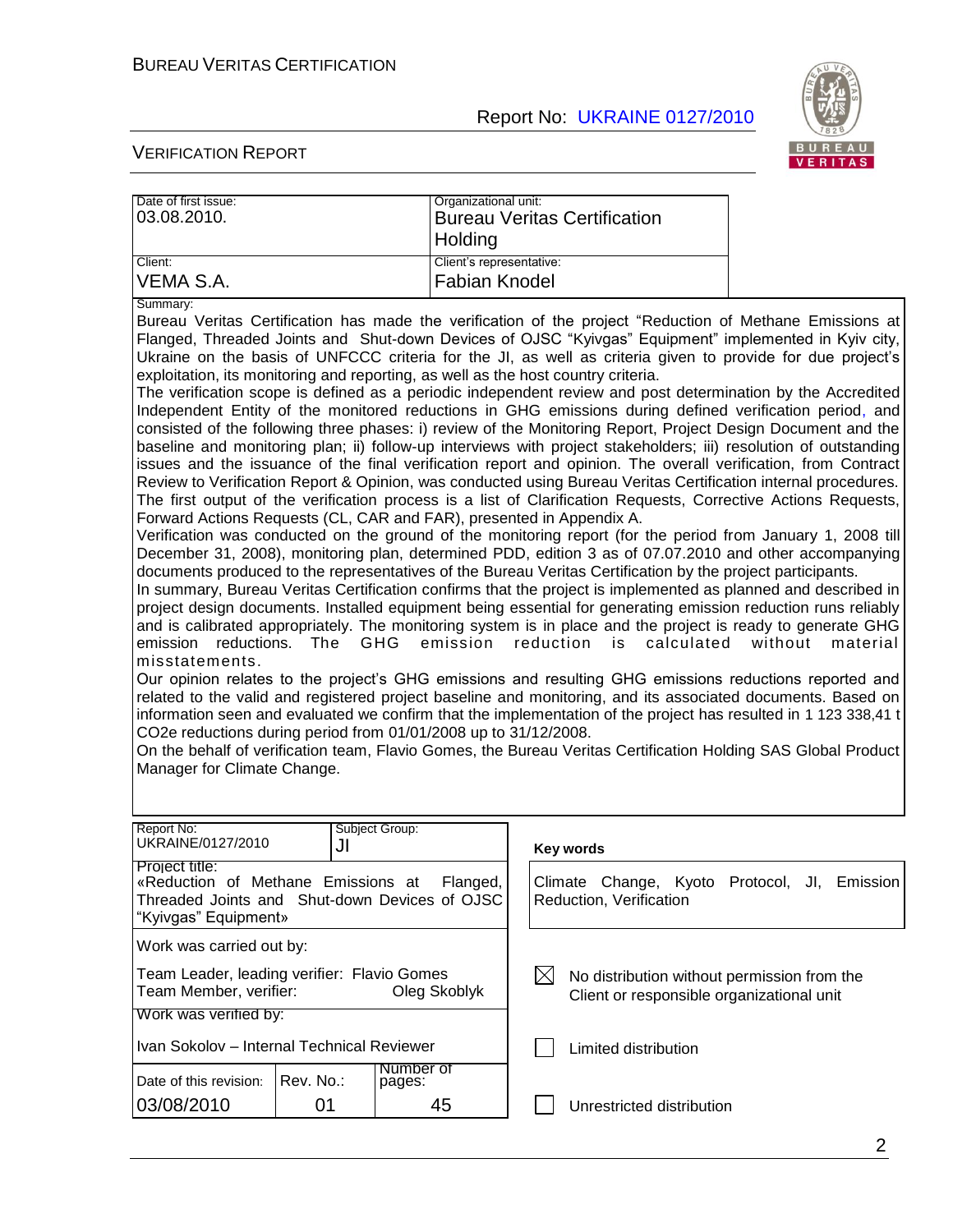

# VERIFICATION REPORT

# **Abbreviations**

| <b>AIE</b>      | <b>HAO</b>      | <b>Accredited Independent Entity</b>                                          |  |  |
|-----------------|-----------------|-------------------------------------------------------------------------------|--|--|
| <b>CAR</b>      | ЗКД             | <b>Corrective Action Request</b>                                              |  |  |
| <b>CL</b>       | 3P              | <b>Clarification Request</b>                                                  |  |  |
| CO <sub>2</sub> | CO <sub>2</sub> | <b>Carbon Dioxide</b>                                                         |  |  |
| <b>ERU</b>      | <b>OCB</b>      | <b>Emission Reduction Unit</b>                                                |  |  |
| <b>FAR</b>      | ЗПД             | <b>Forward Action Request</b>                                                 |  |  |
| <b>GHG</b>      | ПΓ              | <b>Green House Gas(es)</b>                                                    |  |  |
| <b>GDP</b>      | ГРП             | <b>Gas Distribution Post</b>                                                  |  |  |
| <b>IETA</b>     | <b>AMTB</b>     | <b>International Emissions Trading Association</b>                            |  |  |
| JI              | CB              | <b>Joint Implementation</b>                                                   |  |  |
| <b>JISC</b>     | <b>KHCB</b>     | <b>Joint Implementation Supervisory Committee</b>                             |  |  |
| MoV             | 3B              | <b>Means of Verification</b>                                                  |  |  |
| <b>MP</b>       | ΜП              | <b>Monitoring Plan</b>                                                        |  |  |
| <b>OJSC</b>     | <b>BAT</b>      | <b>Open Joint-Stock Company</b>                                               |  |  |
| <b>PCF</b>      | ПВФ             | <b>Prototype Carbon Fund</b>                                                  |  |  |
| <b>PDD</b>      | ПТД             | <b>Project Design Document</b>                                                |  |  |
| <b>UNFCC</b>    | <b>PK3K</b>     | <b>Nations Framework Convention</b><br><b>United</b><br>for<br><b>Climate</b> |  |  |
| C               | OOH             | Change                                                                        |  |  |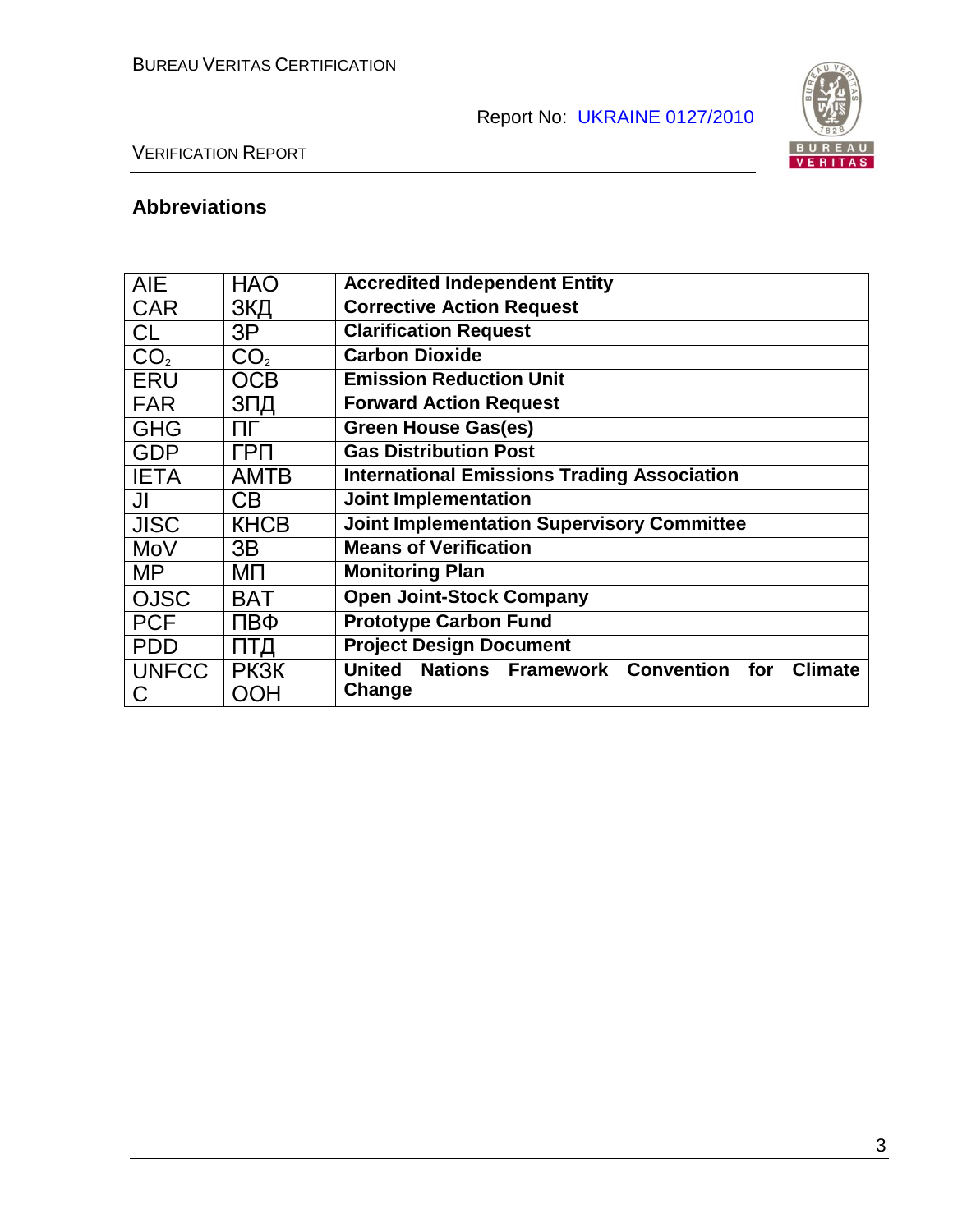

# VERIFICATION REPORT

# Table of contents

| 1 <sub>1</sub><br>1.1               | Introduction<br>Objective                                                                                                                                                                                                | 5<br>5               |  |  |
|-------------------------------------|--------------------------------------------------------------------------------------------------------------------------------------------------------------------------------------------------------------------------|----------------------|--|--|
| $\overline{2}$<br>2.1<br>2.2<br>2.3 | <b>Review of Documents</b><br>Follow-up Interviews<br>Resolution of Clarification, Corrective and Forward Action<br>Requests                                                                                             | 12<br>12<br>13       |  |  |
| 3                                   | 3.1 Remaining issues CLs, CARs, FARs from previous determination. 14<br>3.2 Project Implementation<br>3.3 Internal and External Data<br>3.4 Environmental and Social Indicators<br>3.5 Management and Operational System | 14<br>15<br>19<br>17 |  |  |
| 4<br>4.1<br>4.2<br>4.3<br>4.4       | <b>Completeness of Monitoring</b><br>18<br><b>Accuracy of Emission Reduction Calculations</b><br>20<br>Quality Evidence to Determine Emissions Reductions<br>21<br>Management System and Quality Assurance<br>22         |                      |  |  |
|                                     |                                                                                                                                                                                                                          |                      |  |  |
| 6                                   | CONCLUSION ON FIRST PERIODIC VERIFICATION FINDINGS FOR                                                                                                                                                                   |                      |  |  |
| 7                                   |                                                                                                                                                                                                                          |                      |  |  |
| 8                                   |                                                                                                                                                                                                                          |                      |  |  |
| 9                                   |                                                                                                                                                                                                                          |                      |  |  |
| 10                                  | APPENDIX C: DOCUMENTS CHECKED DURING VERIFICATION 45                                                                                                                                                                     |                      |  |  |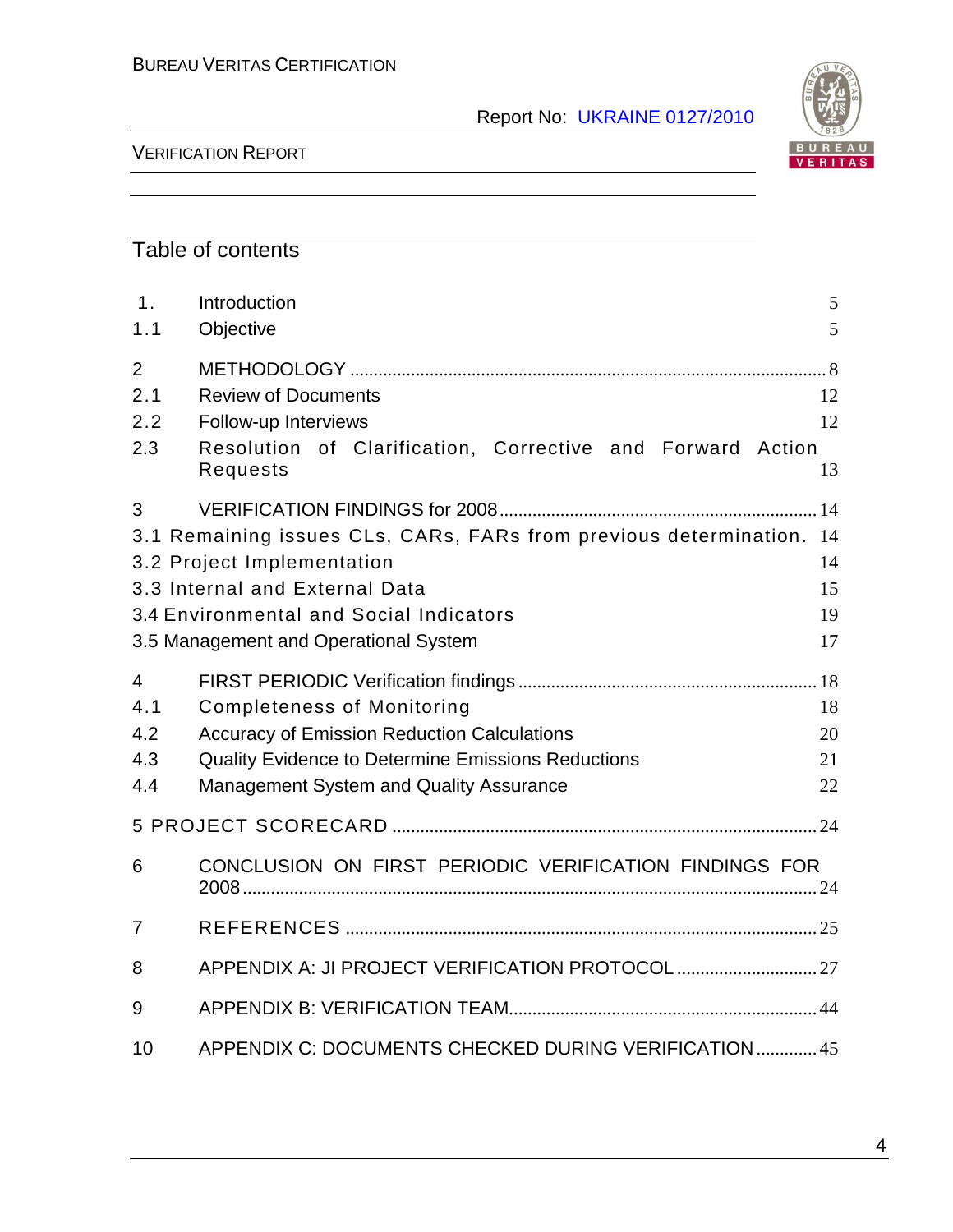

VERIFICATION REPORT

#### **1. INTRODUCTION**

VEMA S.A. has commissioned Bureau Veritas Certification Holding SAS to verify the emissions reductions of its JI project "Reduction of Methane Emissions at Flanged, Threaded Joints and Shut-down Devices of OJSC "Kyivgas" Equipment" in Kyiv city, Ukraine, according to the UNFCCC requirements of host party.

This report summarizes the findings of the verification of the project, performed on the basis of criteria given to provide for consistent project operations, monitoring and reporting, and contains a statement for the verified emission reductions. The order includes the initial and first periodic verification of the project.

This report is based on requirements as to the Initial Verification Report Template (Version 3.0, December 2003) and Periodic Verification Report Template (Version 3.0, December 2003), both part of the Validation and Verification Manual (VVM) published by International Emission Trading Association (IETA).

Initial verification and verification of reductions for 2005 -2007 has been performed as one integrated activity. It consisted of review of the project documents including PDD, monitoring plan, determination report, monitoring report and further documentation.Project determination was conducted by Bureau Veritas Certification Holding SAS. Determination results are given in the report No. 0125/2010: Determination of the project " Reduction of Methane Emissions at Flanged, Threaded Joints and Shut-down Devices of OJSC "Kyivgas" Equipment", Ukraine, as of July 7, 2010. The results of early credits verification are presented in the report No. 0126/2010: Determination of the project "Reduction of Methane Emissions at Flanged, Threaded Joints and Shut-down Devices of OJSC "Kyivgas" Equipment", Ukraine, as of August 3, 2010. The project was approved by the National Environmental Investment Agency of Ukraine and Swiss Federal Office for the Environment.

# **1.1 Objective**

Verification is the periodic independent review and ex post determination by the AIE of the monitored reductions in GHG emissions during defined verification period.

The objective of verification can be divided in Initial Verification and Periodic Verification.

Initial Verification: The objective of an initial verification is to verify that the project is implemented as planned, to confirm that the monitoring system is in place and fully functional, and to assure that the project will generate verifiable emission reductions. A separate initial verification prior to the project entering into regular operations is not a mandatory require ment.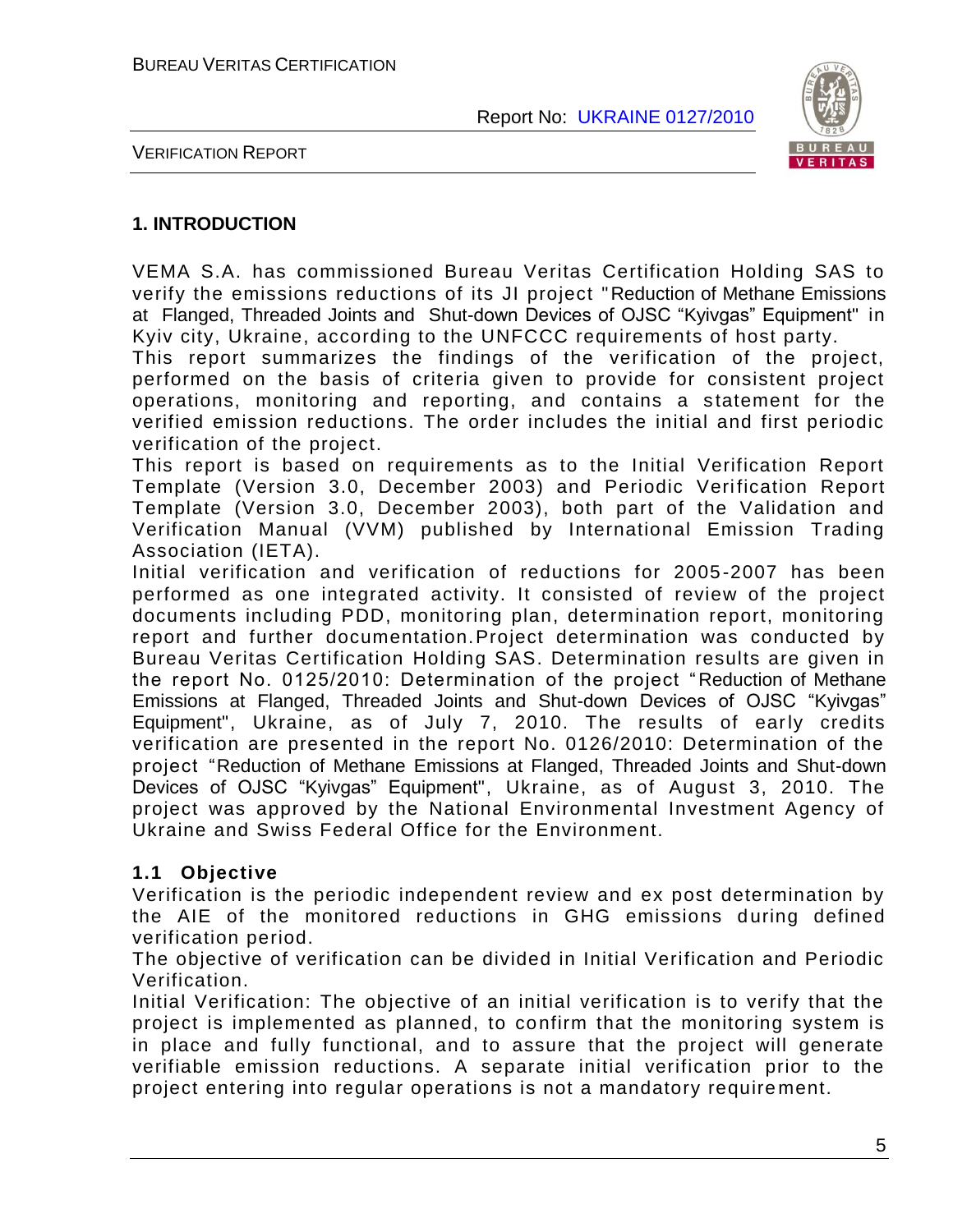

VERIFICATION REPORT

Periodic Verification: The objective of the periodic verification is to verify that actual monitoring systems and procedures are in compliance with the monitoring systems and procedures described in the monitoring plan; furthermore the periodic verification evaluates the GHG emission reduction data and express a conclusion with a high, but not absolute, level of assurance about whether the reported GHG emission reduction data is free of material misstatements; and verifies that the reported GHG emiss ion data is sufficiently supported by evidence, i.e. monitoring records. If no prior initial verification has been carried out, the objective of the first periodic verification also includes the objectives of the initial verification.

The verification follows UNFCCC criteria referring to the Kyoto Protocol criteria, the JI/CDM rules and modalities, and the subsequent decisions by the JISC, as well as the host country criteria.

### **1. 2 Scope**

Verification scope is defined as an independent and objective review and ex post determination by the AIE of the monitored reductions in GHG emissions. The verification is based on the submitted monitoring report and the determinated project design document including the project"s baseline study and monitoring plan and other relevant documents. The information in these documents is reviewed against Kyoto Protocol requirements, UNFCCC rules and associated interpretations. Bureau Veritas Certification uses the recommendations stated in the Validation and Verification Manual for assessment of the project implementation risks and generation of emission reduction units (ERUs).

The verification is meant to check the project monitoring for accurate assessment towards reductions in the GHG emissions.

The verification team has been provided with a Monitoring Report version 1 (as of 17.06.2010) and version 2 (as of 29.07.2010) for the period from January 1, 2008 to December 31, 2008 inclusive.

#### **1.3 Project description**

OJSC "Kyivgas" is the company providing natural gas transportation and supply to industrial and domestic consumers as well as to population in the city of Kyiv.

The structure of current gas transport rates regulated by the government does not include depreciation and investment needs of gas distribution enterprises, which does not ensure receipt of funds for performance of necessary repair works and modernization of gas networks, purchase of appropriate engineering equipment and components, and also results in increase of natural gas leakage at the objects of OJSC "Kyivgas".

Application of JI project mechanisms provided by Kyoto Protocol was planned before the beginning of implementation of this project.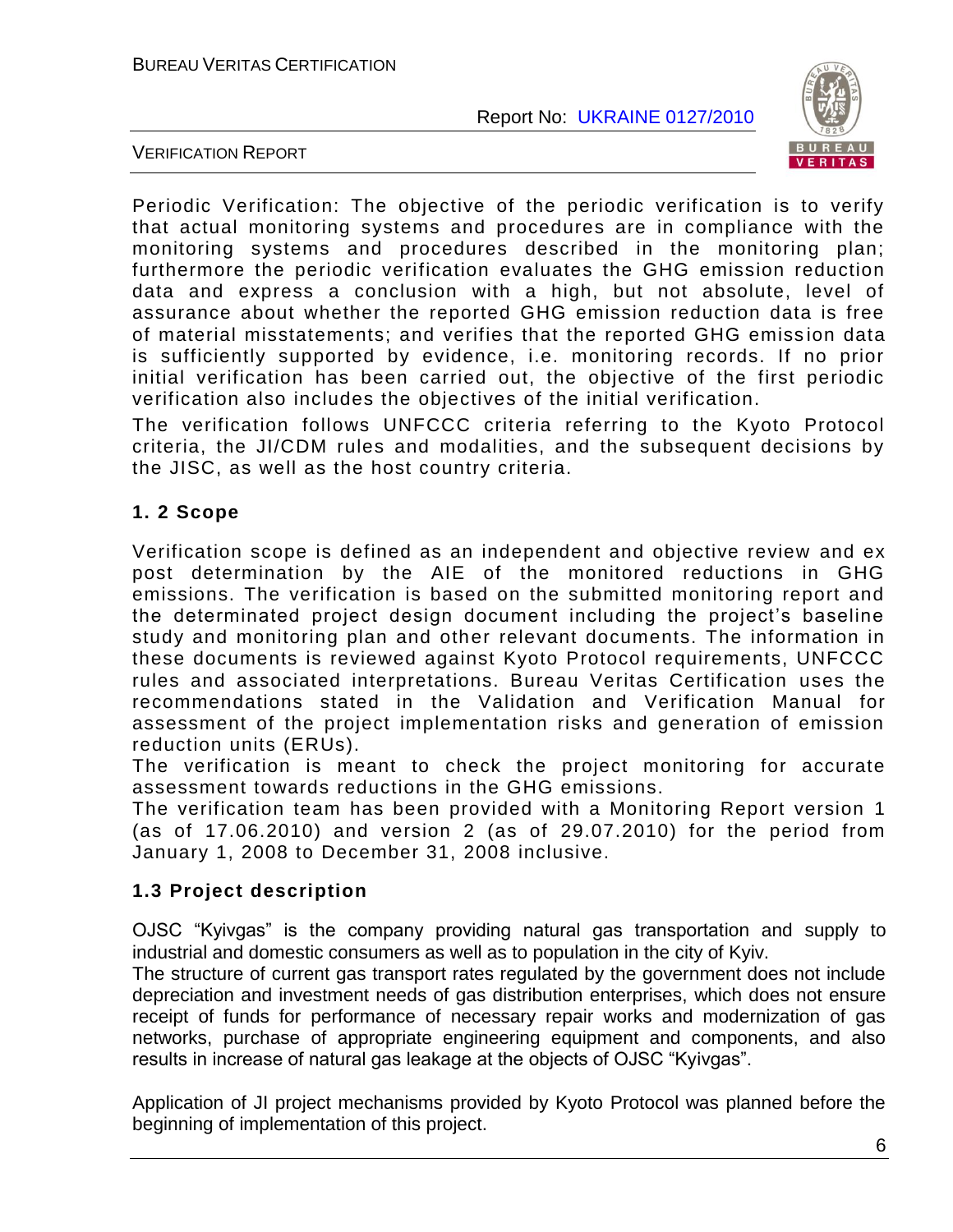

#### VERIFICATION REPORT

Project activities include reduction of methane leakage which is the result of faulty sealing of ground and underground fittings implemented at the switch mechanisms (bolts, cocks, valves), flange and threaded joints of gas pipelines of OJSC "Kyivgas" in the amount of 60 613pieces.

Types and quantity of fittings are given in the Table 1:

| No.              | Type of devices (type of joint)                                                    |       |
|------------------|------------------------------------------------------------------------------------|-------|
|                  |                                                                                    | pcs.  |
| $\mathbf{1}$ .   | Shut-down devices in gas wells- block valves (flanged joint)                       | 6447  |
| 2.               | Ground shut-down devices - block valves (flanged joint)                            | 10451 |
| $\overline{3}$ . | Electrical insulating flanges (flanged joint)                                      | 22120 |
| 4.               | Underground shut-down devices of well-less plant - block valves<br>(flanged joint) | 3739  |
| 5.               | Ground shut-down devices - cocks (threaded joint)                                  | 17856 |
| In total         |                                                                                    | 60613 |

### *Table 1. Quantity of fittings by type involved in the Project*

Within the scope of the project for repair of equipment, for the purpose of methane leakage elimination, modern compacting materials will be used, replacing service and repair practice based on rubberized asbestos fabric and rubber gaskets, and compacting padding made of cotton fibre with fat soakage and asbestos graphite filler. This practice does not give long-term effect, which leads to additional methane leakage. In addition to reduction of methane leakage, the project activity will lead to reduction of technical leaks of natural gas (and thus, to reduction of financial costs), and will contribute to improvement of environmental situation, to reduction of the risk of accidents, especially for in-house gas pressure regulators and overland gas pipelines.

The project activity includes:

- Implementation of purposeful examination and technical maintenance (PETM) of all  $\bullet$ switch mechanisms (bolts, cocks, valves), flange and threaded joints – modern and the most economically effective practice, which allows not only detection of leaking areas, but also determination of leakage volume (i.e., potential volume of gas leakage reduction). This key information is required for substantiation of efficiency of repair works and priority choice of its objects, which is important under short financing for elimination of all leakages. This activity will include purchase and calibration of modern measuring equipment, appropriate training of employees, development of monitoring map for each switch mechanism, flange and threaded joint of gas distribution network, with the list of all equipment components to be regularly examined, creation of leakage data collection and storage system, and implementation of internal audit and quality system for elimination and accounting of methane leakage.
- Detection and measurement of leakage: Monitoring system of leaks at all switch  $\bullet$ mechanisms (bolts, cocks, valves), flange and threaded joints, including eliminated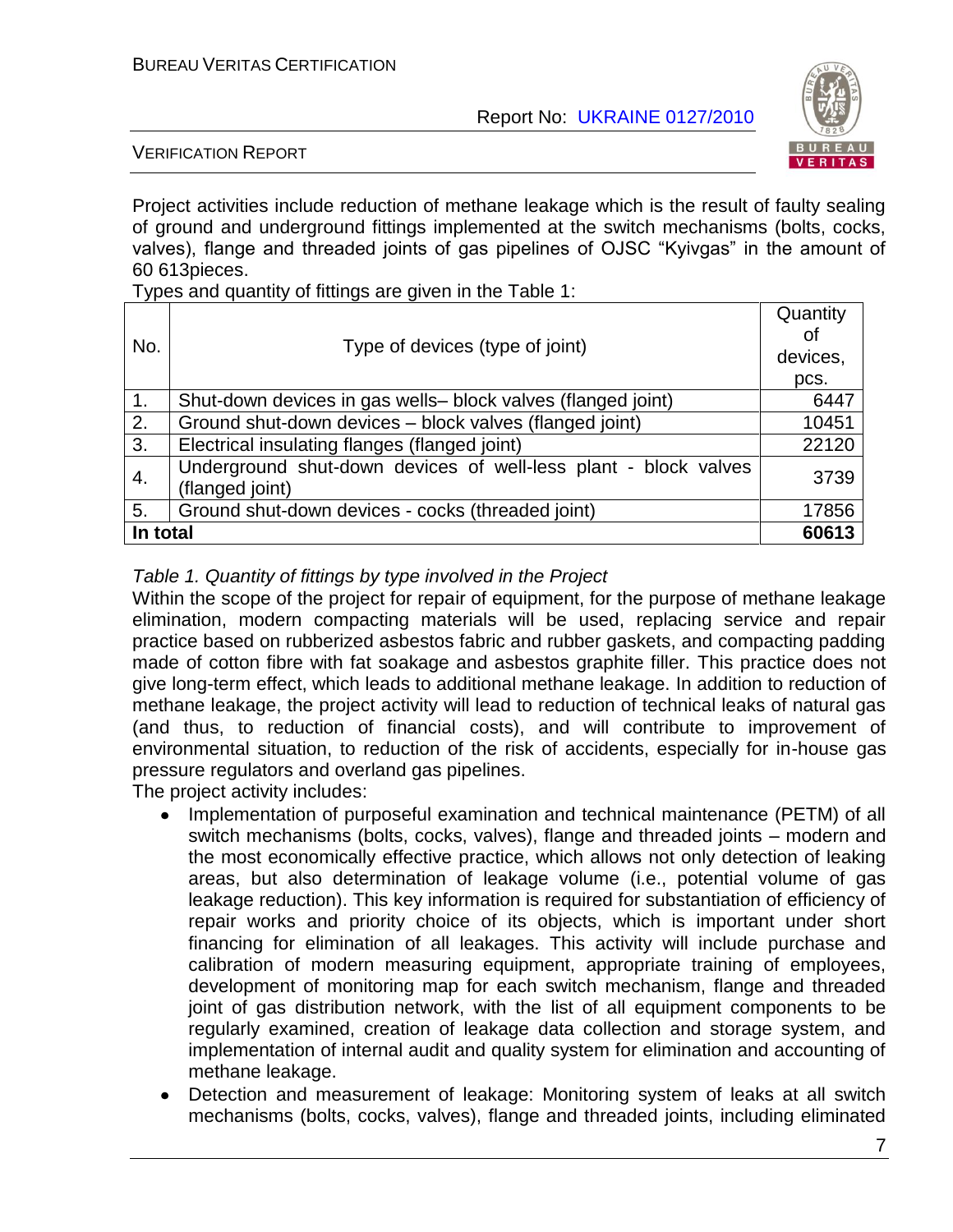



leaks (repaired components of equipment). Monitoring will be done on a regular basis (once in four days or once per week – depending on the type of equipment) by specially trained staff. Each component will be checked according to the monitoring map, and detected leakage will be duly marked with individual number; gas leakage volumes will be measured and registered in the database.

Elimination of all detected leakages: repairs of leaking equipment under this project will vary from replacement of gaskets and wedge valves, use of new compactors or sealing materials, to capital repairs and replacement of the equipment. Repaired equipment components will be regularly checked as a part of a standard monitoring program (see above) to make sure they have not become the source of leakage again.

# **2 METHODOLOGY**

The verification is as a preliminary review of the documents, field visit including discussions and interviews with selected experts and stakeholders. Verification protocol is used as part of the verification. In order to ensure transparency, a verification protocol was customized for the project, according to the Validation and Verification Manual (IETA/PCF). The protocol shows, in a transparent manner, criteria (requirements), means of verification and the results from verifying the identified criteria. It details and clarifies the requirements the project is expected to meet. It ensures a transparent verification process.

The verification protocol consists of one table of Initial Verification and four tables of Periodic verification. The different columns in these tables are described in Figure 1.

The overall verification according to the Contract of Verification was conducted using Bureau Veritas Certification procedures.

The completed verification protocol is enclosed in Appendix A to this report .

| <b>Initial Verification Protocol Table 1</b> |                                                                    |                                                                                      |                                                                                                                                                                                                            |  |
|----------------------------------------------|--------------------------------------------------------------------|--------------------------------------------------------------------------------------|------------------------------------------------------------------------------------------------------------------------------------------------------------------------------------------------------------|--|
| <b>Objective</b>                             | <b>Reference</b>                                                   | <b>Comments</b>                                                                      | <b>Conclusion (CARs/FARs)</b>                                                                                                                                                                              |  |
| The requirements the<br>project must meet    | Gives reference to<br>where<br>the<br>requirement<br>İS.<br>found. | Description<br>of I<br>circumstances and<br>further<br>comments<br>on the conclusion | This is either acceptable based on<br>evidence provided (OK), or a<br>Corrective Action Request (CAR).<br>Forward Action Request (FAR)<br>indicates essential risks for further<br>periodic verifications. |  |

| <b>Periodic Verification Protocol Table 2: Data Management System/Controls</b> |                                           |                         |  |  |
|--------------------------------------------------------------------------------|-------------------------------------------|-------------------------|--|--|
| Identification of potential<br>reporting risk                                  | Identification,<br>assessment and testing | Areas of residual risks |  |  |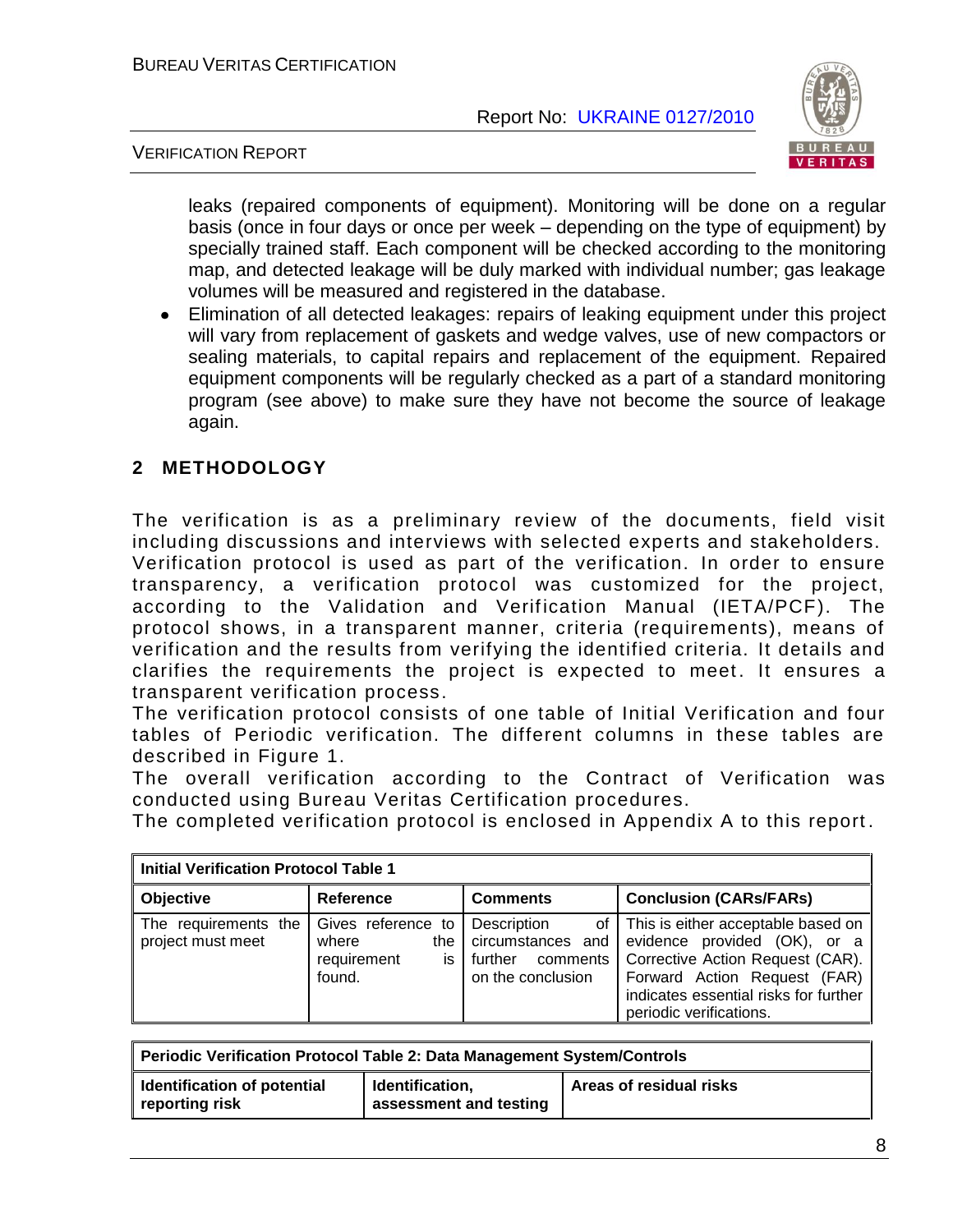

|                                                                                                                                                                                                                                                                                                                                                                | of management controls                                                                                                                                                                                                                                                                                                                                       |                                                                                                                                                                                                                                                                                                                                                                                                                                                                                                                              |
|----------------------------------------------------------------------------------------------------------------------------------------------------------------------------------------------------------------------------------------------------------------------------------------------------------------------------------------------------------------|--------------------------------------------------------------------------------------------------------------------------------------------------------------------------------------------------------------------------------------------------------------------------------------------------------------------------------------------------------------|------------------------------------------------------------------------------------------------------------------------------------------------------------------------------------------------------------------------------------------------------------------------------------------------------------------------------------------------------------------------------------------------------------------------------------------------------------------------------------------------------------------------------|
| The project operator's data<br>management system/controls<br>identify<br>assessed to<br>are<br>reporting risks and to assess<br>data<br>the<br>management<br>system's/control's ability<br>to<br>mitigate reporting risks. The<br><b>GHG</b><br>data<br>management<br>system/controls are assessed<br>the<br>against<br>expectations<br>detailed in the table. | A score is assigned as<br>follows:<br>Full - all best-<br>٠<br>practice<br>expectations<br>are<br>implemented.<br>Partial<br>a<br>$\bullet$<br>proportion of the<br>practice<br>best<br>expectations<br>is<br>implemented<br>Limited<br>this<br>$\sim$<br>$\bullet$<br>should be given if<br>little or none of<br>the<br>system<br>component is in<br>place. | Description of circumstances and further<br>commendation to the conclusion. This is<br>either acceptable based on evidence<br>provided (OK), or a Corrective Action<br>Request (CAR) of risk or non compliance<br>with stated requirements. The corrective<br>requests are numbered<br>action<br>and<br>presented to the client in the verification<br>report. The<br>Initial<br>Verification<br>has<br>additional Forward Action<br>Requests<br>(FAR). FAR indicates essential risks for<br>further periodic verifications. |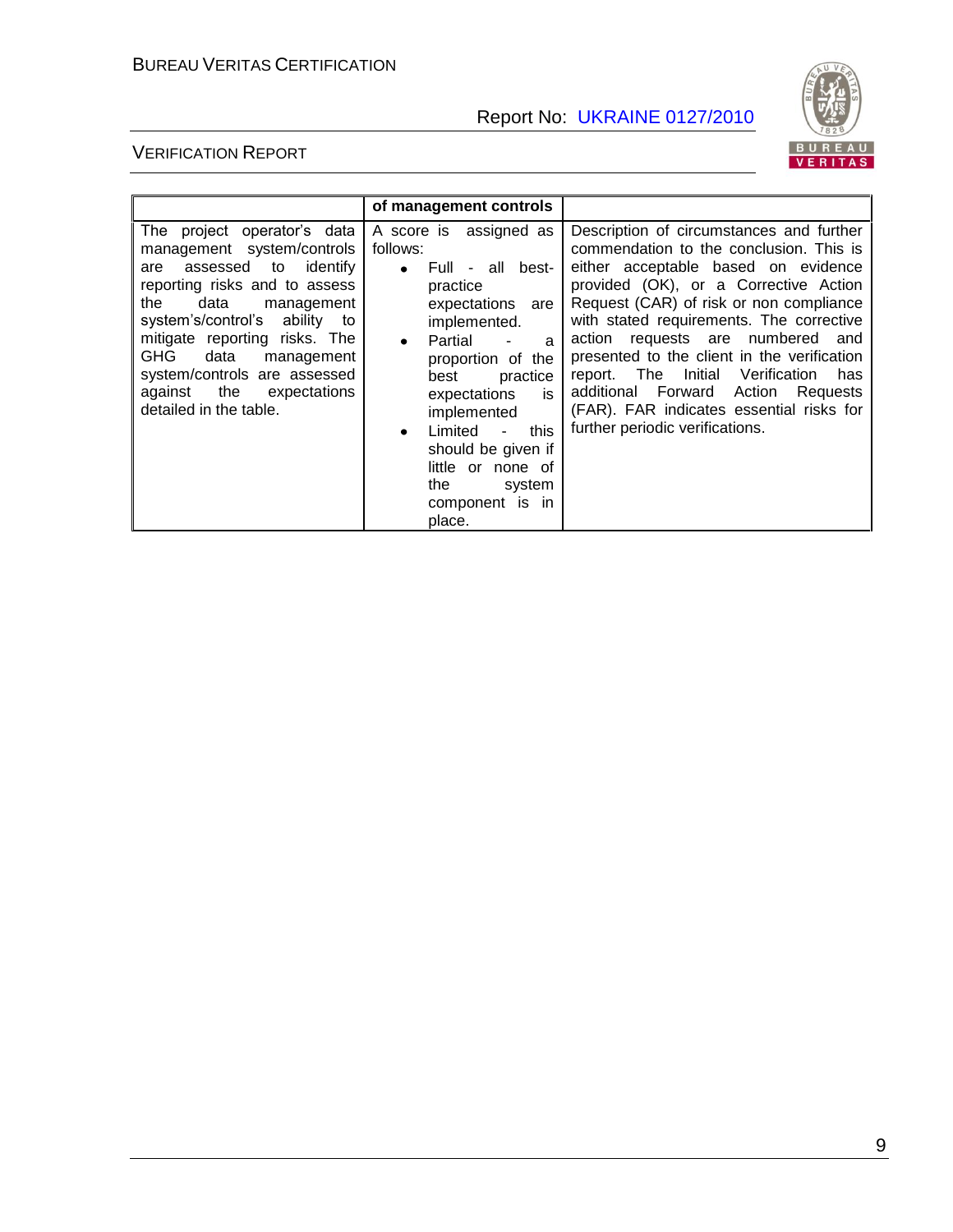

| Periodic Verification Protocol Table 3: GHG calculation procedures and management control<br>testing                                                                                                                                                                                                                                                                                                                                                                                                                                                                                                                                                                                                                                                                                                                                                                                                                                                                                                                                                                                                                                                                                                                |                                                                                                                                                                                                                                                                                                                                                                                                                                                                                                                                                                                                                                                                                                                                                                                                                                                                                                                                                                                                                                                                                                                                                                                                                                                                                                                                                       |                                                                                                                                                                                                                                                                                                                           |  |  |
|---------------------------------------------------------------------------------------------------------------------------------------------------------------------------------------------------------------------------------------------------------------------------------------------------------------------------------------------------------------------------------------------------------------------------------------------------------------------------------------------------------------------------------------------------------------------------------------------------------------------------------------------------------------------------------------------------------------------------------------------------------------------------------------------------------------------------------------------------------------------------------------------------------------------------------------------------------------------------------------------------------------------------------------------------------------------------------------------------------------------------------------------------------------------------------------------------------------------|-------------------------------------------------------------------------------------------------------------------------------------------------------------------------------------------------------------------------------------------------------------------------------------------------------------------------------------------------------------------------------------------------------------------------------------------------------------------------------------------------------------------------------------------------------------------------------------------------------------------------------------------------------------------------------------------------------------------------------------------------------------------------------------------------------------------------------------------------------------------------------------------------------------------------------------------------------------------------------------------------------------------------------------------------------------------------------------------------------------------------------------------------------------------------------------------------------------------------------------------------------------------------------------------------------------------------------------------------------|---------------------------------------------------------------------------------------------------------------------------------------------------------------------------------------------------------------------------------------------------------------------------------------------------------------------------|--|--|
| <b>Identification</b><br>of<br>potential<br>reporting risk                                                                                                                                                                                                                                                                                                                                                                                                                                                                                                                                                                                                                                                                                                                                                                                                                                                                                                                                                                                                                                                                                                                                                          | Identification,<br>and<br>assessment<br>testing of management controls                                                                                                                                                                                                                                                                                                                                                                                                                                                                                                                                                                                                                                                                                                                                                                                                                                                                                                                                                                                                                                                                                                                                                                                                                                                                                | Areas of residual risks                                                                                                                                                                                                                                                                                                   |  |  |
| Identify and list potential reporting<br>risks based on an assessment of<br>the<br>emission<br>estimation<br>procedures, i.e.<br>the calculation methods,<br>≻<br>raw data collection and<br>⋗<br>of<br>supporting<br>sources<br>documentation,<br>reports/databases/informat<br>⋗<br>ion systems from which<br>data is obtained.<br>Identify key source data. Examples<br>of source data include metering<br>monitors,<br>records,<br>process<br>operational<br>logs,<br>laboratory/analytical<br>data,<br>accounting records, utility data and<br>vendor data. Check appropriate<br>calibration and maintenance of<br>equipment, and assess the likely<br>accuracy of data supplied.<br>Focus on those risks that impact<br>the accuracy, completeness and<br>consistency of the reported data.<br>Risks are weakness in the GHG<br>calculation<br>systems<br>and<br>may<br>include:<br>➤<br>transfer<br>οf<br>manual<br>data/manual calculations,<br>unclear origins of data,<br>➤<br>➤<br>due<br>accuracy<br>to<br>technological limitations,<br>lack of appropriate data<br>protection measures. For<br>example,<br>protected<br>calculation<br>cells<br>in<br>and/or<br>spreadsheets<br>password restrictions | Identify the key controls for each area<br>with potential reporting risks. Assess<br>the adequacy of the key controls and<br>eventually test that the key controls are<br>actually in operation.<br>Internal<br>controls<br>include<br>(not<br>exhaustive):<br>$\triangleright$ Understanding<br>οf<br>responsibilities and roles<br>Reporting, reviewing<br>➤<br>and<br>formal<br>management<br>approval of data;<br>Procedures<br>for<br>ensuring<br>➤<br>completeness,<br>data<br>conformance with reporting<br>guidelines, maintenance of<br>data trails etc.<br>➤<br>Controls<br>to<br>ensure<br>the<br>arithmetical accuracy of the<br>GHG data generated<br>and<br>accounting<br>records<br>e.g.<br>internal<br>audits,<br>and<br>checking/<br>review<br>procedures;<br>Controls over the computer<br>➤<br>information systems;<br>➤<br>Review<br>processes<br>for<br>identification<br>and<br>understanding<br>key<br>οf<br>parameters<br>and<br>process<br>implementation of calibration<br>maintenance regimes<br>Comparing and analysing the<br>➤<br>data with previous periods,<br>GHG<br>targets and benchmarks.<br>When testing the specific internal<br>controls, the following questions are<br>considered:<br>1. Is the control designed properly to<br>ensure that it would either prevent<br>detect<br>and<br>correct<br>or<br>any | Identify areas of residual<br>risks,<br>i.e.<br>areas<br>οf<br>potential reporting risks<br>there<br>where<br>are<br>no<br>adequate<br>management<br>controls<br>mitigate<br>to<br>potential reporting risks<br>Areas<br>where<br>data<br>accuracy, completeness<br>and consistency could be<br>improved are highlighted. |  |  |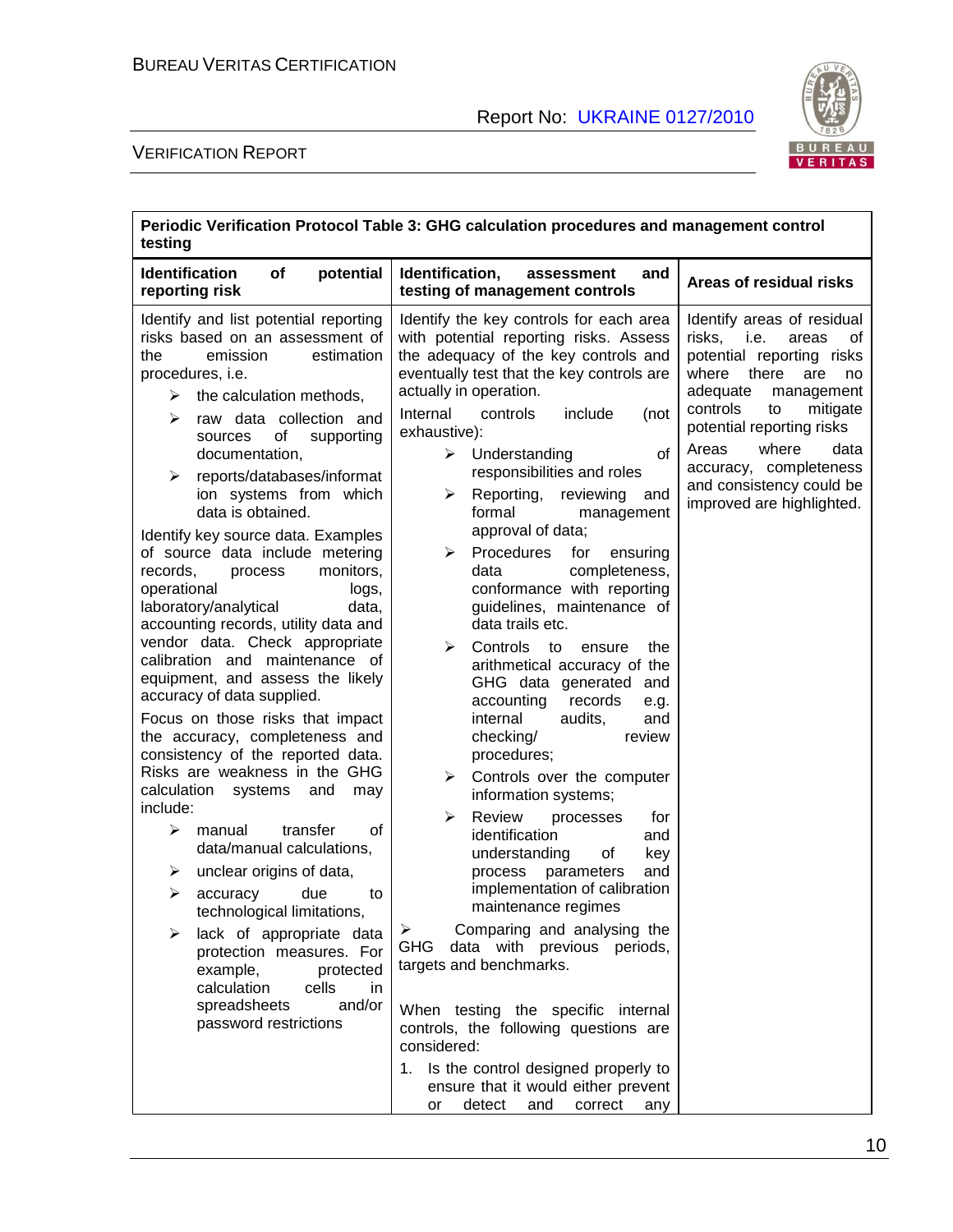

|  | significant misstatements?                                                                                                                                     |  |
|--|----------------------------------------------------------------------------------------------------------------------------------------------------------------|--|
|  | 2. To what extent have the internal<br>controls been implemented<br>according to their design;                                                                 |  |
|  | 3. To what extent have the internal<br>controls (if existing) functioned<br>properly (policies and procedures<br>have been followed) throughout<br>the period? |  |
|  | 4. How does management assess<br>the internal control as reliable?                                                                                             |  |

| testing                                                                                                                                                                                        |                                                                                                                                                                                                                                                                                                                                                                                                                                                                                                                                                               | Periodic Verification Protocol Table 4: Detailed audit testing of residual risk areas and random                                                                                                                                                                                                                                                                                                                                                                                                                                                                                                                                                                                                                                                                                                                                                                                                                                                                                                                                                                                                                                                                                                                                                                     |
|------------------------------------------------------------------------------------------------------------------------------------------------------------------------------------------------|---------------------------------------------------------------------------------------------------------------------------------------------------------------------------------------------------------------------------------------------------------------------------------------------------------------------------------------------------------------------------------------------------------------------------------------------------------------------------------------------------------------------------------------------------------------|----------------------------------------------------------------------------------------------------------------------------------------------------------------------------------------------------------------------------------------------------------------------------------------------------------------------------------------------------------------------------------------------------------------------------------------------------------------------------------------------------------------------------------------------------------------------------------------------------------------------------------------------------------------------------------------------------------------------------------------------------------------------------------------------------------------------------------------------------------------------------------------------------------------------------------------------------------------------------------------------------------------------------------------------------------------------------------------------------------------------------------------------------------------------------------------------------------------------------------------------------------------------|
| residual<br>οf<br><b>Areas</b><br>risks                                                                                                                                                        | verification<br><b>Additional</b><br>testing performed                                                                                                                                                                                                                                                                                                                                                                                                                                                                                                        | <b>Conclusions</b><br><b>Requiring</b><br><b>Areas</b><br>and<br>Improvement<br>(including Forward Action Requests)                                                                                                                                                                                                                                                                                                                                                                                                                                                                                                                                                                                                                                                                                                                                                                                                                                                                                                                                                                                                                                                                                                                                                  |
| List the residual areas<br>of risks (Table 2 where<br>detailed audit testing<br>is necessary.<br>addition,<br>other<br>In.<br>material areas may be<br>selected for detailed<br>audit testing. | additional<br>verification<br>The<br>testing performed is described.<br>Testing may include:<br>Sample cross checking of<br>1.<br>manual transfers of data<br>2.<br>Recalculation<br>3.<br>Spreadsheet<br>'walk<br>throughs' to check links<br>and equations<br>Inspection of calibration<br>4.<br>and maintenance records<br>for key equipment<br>Check<br>≻<br>sampling<br>analysis results<br><b>Discussions</b><br>$\blacktriangleright$<br>with<br>engineers<br>process<br>detailed<br>who<br>have<br>knowledge of process<br>uncertainty/error<br>bands | Errors and uncertainty can be due to a<br>number of reasons:<br>Calculation errors. These may be due<br>≻<br>to inaccurate manual transposition, use of<br>emission<br>inappropriate<br>factors<br>or<br>assumptions etc.<br>Lack of clarity in the monitoring plan.<br>$\blacktriangleright$<br>This could lead to inconsistent approaches to<br>calculations or scope of reported data.<br>Technological limitations. There may<br>➤<br>inherent uncertainties (error<br>bands)<br>be<br>with the methods<br>associated<br>used to<br>measure emissions e.g. use of particular<br>equipment such as meters.<br>$\triangleright$ Lack of source data.<br>Data for some<br>sources may not be cost effective or practical<br>to collect.<br>This may result in the use of<br>default data which has been derived based<br>on certain assumptions/conditions and which<br>will therefore have varying applicability in<br>different situations.<br>The first and second categories are explored<br>with the site personnel, based on their<br>knowledge and experience of the processes.<br>High risk process parameters or source data<br>(i.e. those with a significant influence on the<br>reported data, such as meters) are reviewed<br>for these uncertainties. |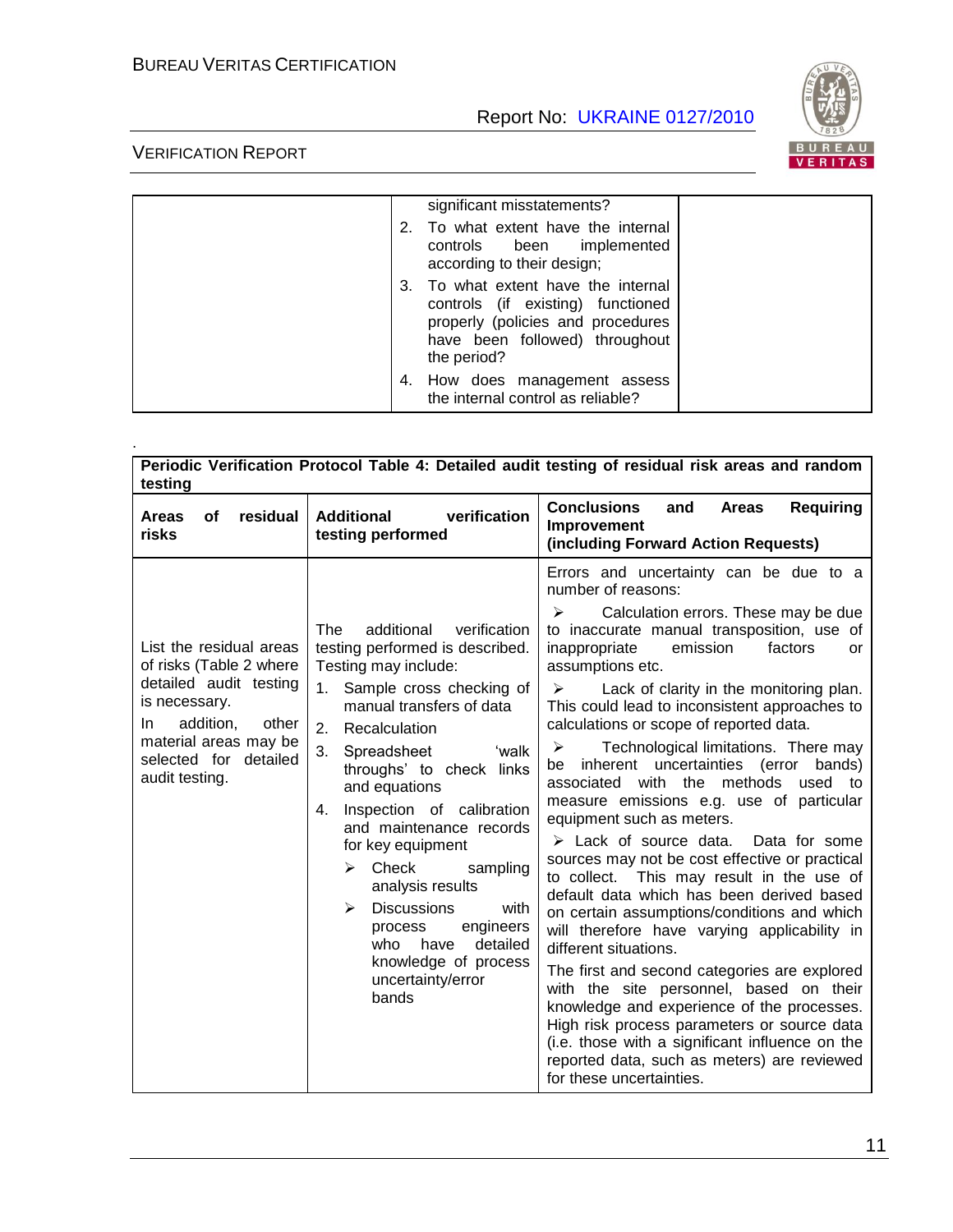

#### VERIFICATION REPORT

| Verification Protocol Table 5: Resolution of Corrective Action and Clarification Requests                                                                                            |                                                                                                                                                                                           |                                                                                                                                                                                          |                                                                                                                                                                                                                  |  |
|--------------------------------------------------------------------------------------------------------------------------------------------------------------------------------------|-------------------------------------------------------------------------------------------------------------------------------------------------------------------------------------------|------------------------------------------------------------------------------------------------------------------------------------------------------------------------------------------|------------------------------------------------------------------------------------------------------------------------------------------------------------------------------------------------------------------|--|
| clarifications<br>Report<br>and corrective action<br>requests                                                                                                                        | Ref.<br>to checklist<br>question in tables<br>2/3                                                                                                                                         | Summary of project<br>owner response                                                                                                                                                     | <b>Verification conclusion</b>                                                                                                                                                                                   |  |
| If the conclusions from<br>Verification<br>the<br>are<br>either<br>a Corrective<br>Action<br>Request or a<br>Clarification<br>Request,<br>these should be listed in<br>this section. | Reference<br>the<br>to<br>checklist<br>question<br>number in Tables 2, 3<br>where<br>and $4$<br>the<br>Corrective<br>Action<br>Request<br>or<br>Clarification<br>Request<br>is explained. | The responses given<br>by the Client or other<br>project participants<br>during<br>the<br>with<br>communications<br>verification team<br>the<br>should be summarized<br>in this section. | This<br>should<br>section<br>summarize the verification<br>team's responses and final<br>conclusions.<br><b>The</b><br>conclusions should also be<br>included in Tables 2, 3 and<br>4, under "Final Conclusion". |  |

Figure 1 Verification protocol tables

#### **2.1 Review of Documents**

AIE reviewed Monitoring report, version 1, submitted by the VEMA S.A., and additional documents related to the project design and baseline as to the requirements of Ukrainian Laws, PDD, methodology and Kyoto Protocol.

The verification findings presented in this report relate to the PDD version 03 and Project Monitoring Report version 01.

According to the verification results the project"s participants issued the Monitoring report, version 02 as of 29.07.2010, which is final.

#### **2.2 Follow-up Interviews**

On 20/07/2010 verifiers of "Bureau Veritas Certification Holding SAS" performed interviews with project stakeholders to confirm selected information and to resolve issues identified in the document review. Representatives of OJSC «Kyivgas» were interviewed. The main topics of the interviews are summarized in Table 1.1.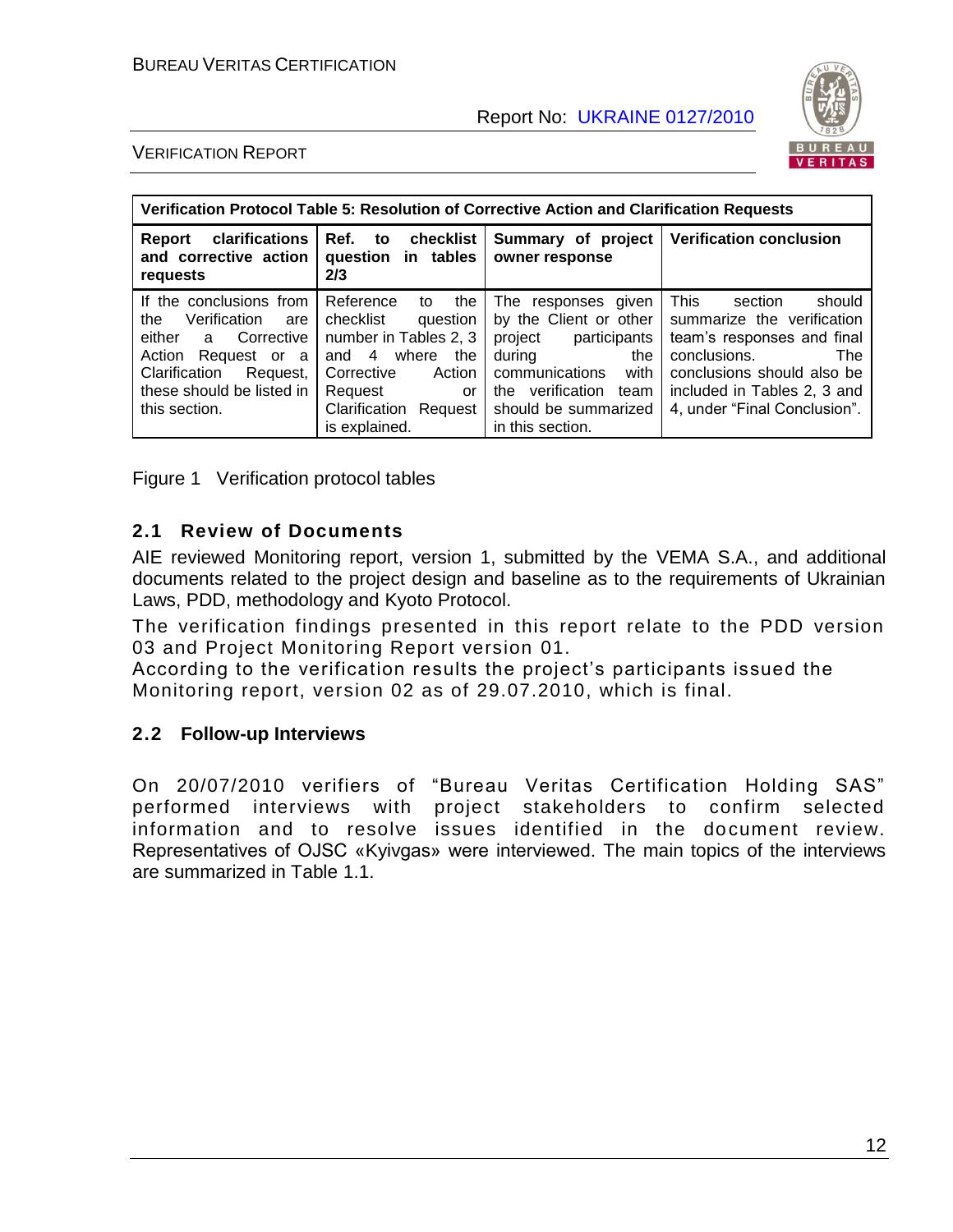

VERIFICATION REPORT

#### **Table 1 Interview topics**

| <b>Interviewed organization</b>                           | <b>Interviews Topics</b>                                                                                                                                                                                                            |  |
|-----------------------------------------------------------|-------------------------------------------------------------------------------------------------------------------------------------------------------------------------------------------------------------------------------------|--|
| OJSC «Kyivgas»                                            | Organizational structure.<br>Personal responsibility.<br>Training of personnel.<br>Quality management procedures.<br>Repair of the equipment (records).<br>Metering equipment control.<br>Metering record keeping system, database. |  |
| Local Stakeholder:<br><b>Heat Network Administration:</b> | Social impacts.<br>Environmental impacts.                                                                                                                                                                                           |  |
| Consultant:<br>OJSC «Kyivgas»<br>VEMA S.A.                | Baseline methodology.<br>Monitoring plan.<br>Monitoring report.<br>Deviations from PDD.                                                                                                                                             |  |

#### **2.3 Resolution of Clarification, Corrective and Forward Action Requests**

The objective of this phase of the verification is to raise the clarification, corrective and forward action requests and any other outstanding issues that needed to be clarified for Bureau Veritas Certification positive conclusion on the GHG emission reduction calculation. Findings established during the initial verification are also taken into consideration since they have identified criteria ensuring the proper implementation of a project and risks related to quality of emission reductions.

Corrective Action Requests (CAR) are issued, where:

i) there is a clear deviation concerning the implementation of the project as defined by the PDD;

ii) requirements set by the MP on have not been met completely; or

iii) there is a risk that the project would not be able to generate (high quality) ERUs.

Forward Action Requests (FAR) are issued, where:

iv) the actual status requires a special focus on this item for the next consecutive verification, or

v) an adjustment of the MP is recommended.

The verification team may also use the term Clarification Request (CL), which would be where:

vi) additional information is needed to fully clarify an issue.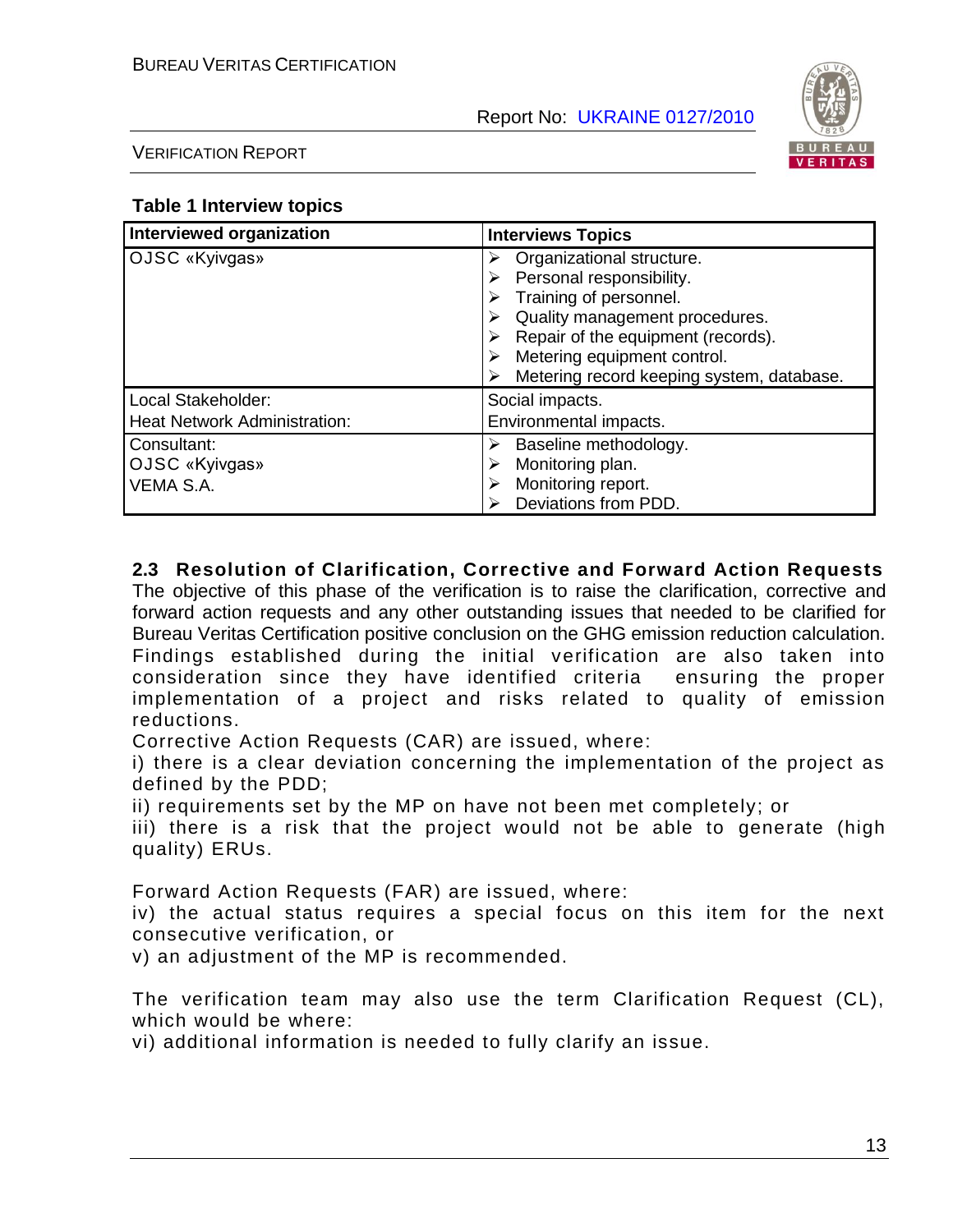

#### VERIFICATION REPORT

To guarantee the transparency of the verification process, the concerns raised are documented in more detail in the verification protocol in Appendix A.

#### **3 VERIFICATION FINDINGS**

In the following sections, the findings of the verification are stated. The verification findings for each verification subject are presented as follows:

1) The findings from the desk review of the original project activity documents and the findings from interviews during the follow up visit are summarized. A more detailed record of these findings can be found in the Verification Protocol in Appendix A.

2) The conclusion for verification is presented.

Discussions, remarks and conclusions stated in the verification report project are given also in final verification report.

#### **3.1 Remaining issues CLs, CARs, FARs from previous determination.**

The task of this verification is to check the remaining issues from the previous determination or issues which are clearly defined for assessment in the PDD. The determination report, prepared by Bureau Veritas Certification, noted the following open issues.

#### **CAR №1:**

There is no evidence of written project approvals by the Parties involved . It remains unsolved till the time of issuance of letters of approval by the Parties involved.

#### **Answer**

Letter of Approval was given by the Swiss Federal Office for the Environment J294-0463 as of 23.07. 2010. Letter of Approval No. 1121/23/7 was issued by the National Environmental Investment Agency on 28.07.2010.

#### **Conclusion of the verification team**

Evidencing documents were provided to verifiers and were found satisfactory.

#### **3.2 Project implementation**

#### **3.2.1 Discussion**

The key task of Initial Verification is to check the project"s preparedness for emission reductions generation.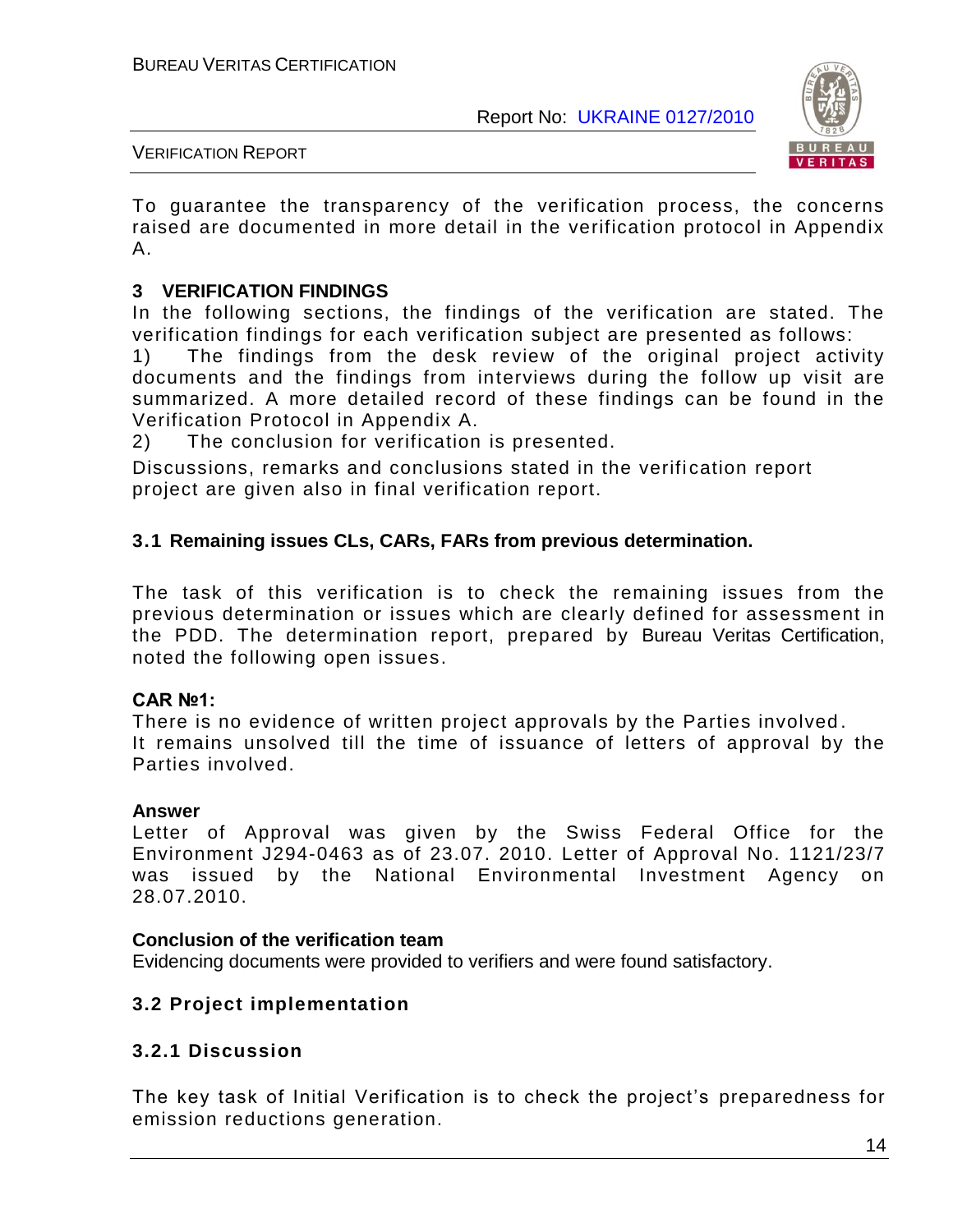

VERIFICATION REPORT

The status of project's implementation, including the basic stages, is given in Table 1.2.

| No.  | Arrangements                                                      | Quantity<br>of units of $ $<br>performed<br>works,<br>pcs. | <b>Commencement</b><br>of building | <b>Putting into</b><br>operation |
|------|-------------------------------------------------------------------|------------------------------------------------------------|------------------------------------|----------------------------------|
| 2008 |                                                                   |                                                            |                                    |                                  |
| 9    | Rehabilitation,<br>hermetization<br>οf<br>equipment;<br>measuring | 47                                                         | May 2008                           | May 2008                         |

47 objects were rehabilitated and hermetized in the period of 2008.

The list of rehabilitated objects is given in Annex A.

#### **3.2.2 Determined discrepancies**

None.

#### **3.3 Internal and External Data**

#### **3.3.1 Discussion**

Parameters applied for calculation of methane leakage reduction are given below in the table 1.3.

| Identific<br>ation No. | Variable<br>data | Source<br>of data | Unit of<br>data<br>measurem<br>ent | Form of<br>data<br>receive | Comments |
|------------------------|------------------|-------------------|------------------------------------|----------------------------|----------|
|------------------------|------------------|-------------------|------------------------------------|----------------------------|----------|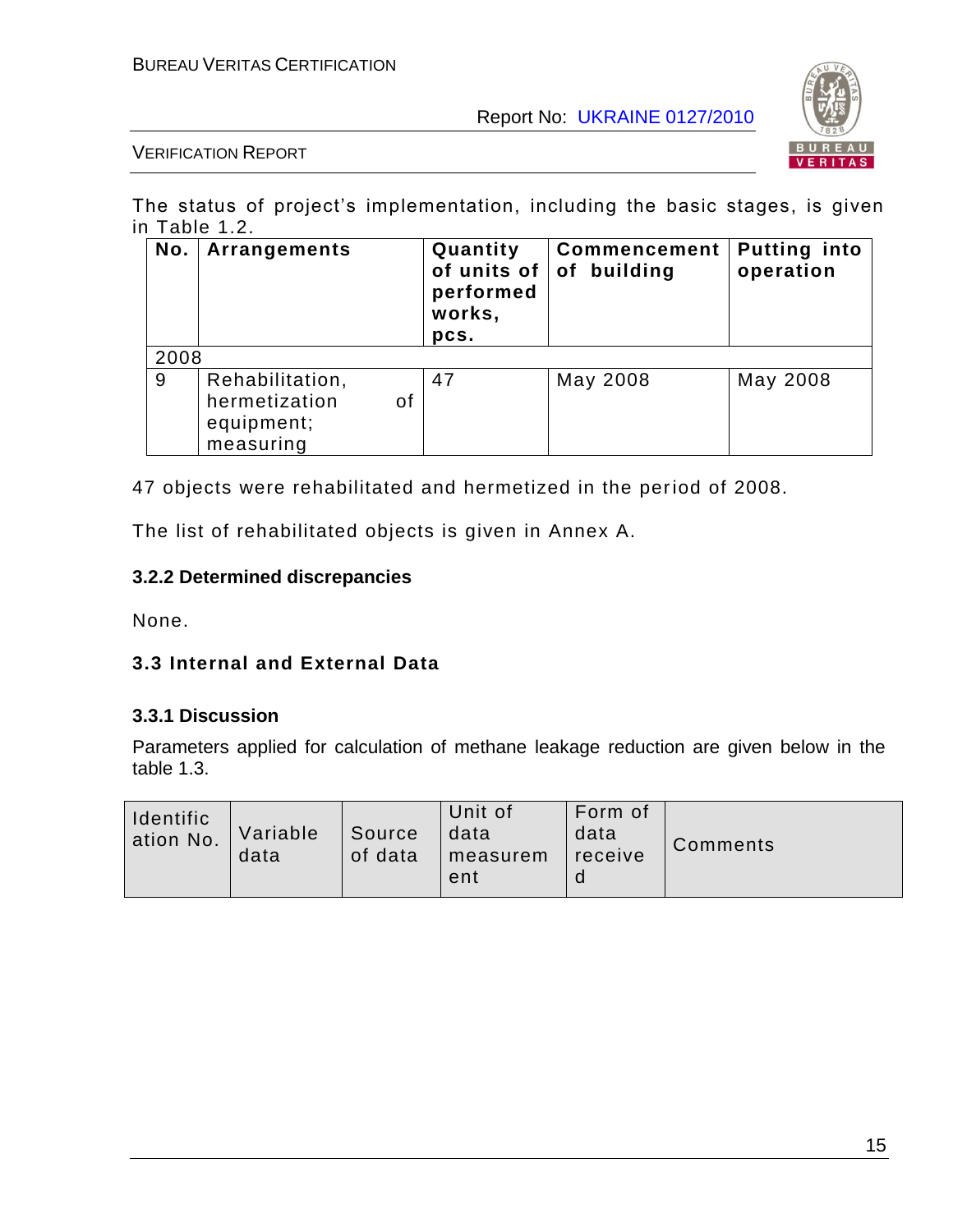

| Identific<br>ation No. | Variable<br>data                                                                                                                                                                          | Source<br>of data                      | Unit of<br>data<br>measurem<br>ent                                                                                          | Form of<br>data<br>receive<br>d | Comments                                                                                                                                                                                              |
|------------------------|-------------------------------------------------------------------------------------------------------------------------------------------------------------------------------------------|----------------------------------------|-----------------------------------------------------------------------------------------------------------------------------|---------------------------------|-------------------------------------------------------------------------------------------------------------------------------------------------------------------------------------------------------|
| 1. i                   | Serial<br>number<br>of bolt,<br>cock,<br>valve,<br>flanged<br>or<br>threaded<br>joint,<br>where<br>the gas<br>leakage<br>was<br>detected,<br>is<br>eliminate<br>d and<br>then<br>checked. | Measur<br>ement<br>of<br>leakage       | Dimensionl<br>ess                                                                                                           | Electron<br>ic                  | Detected leakage is<br>awarded a respective No.<br>List of shut-down devices<br>(valves, cocks, bolts),<br>flanged and threaded<br>joints is given in Annex A.<br>Check after repair is<br>conducted. |
| 2. Ti                  | Time                                                                                                                                                                                      | <b>Results</b><br>of<br>inspecti<br>on | Quantity of<br>hour of<br>operation of<br>the<br>equipment,<br>wherein the<br>leakage was<br>detected<br>within the<br>year | Electron<br>ic                  | Quantity of hours pf<br>the equipment<br>operation during the<br>year from the moment<br>of its repair<br>(replacement)                                                                               |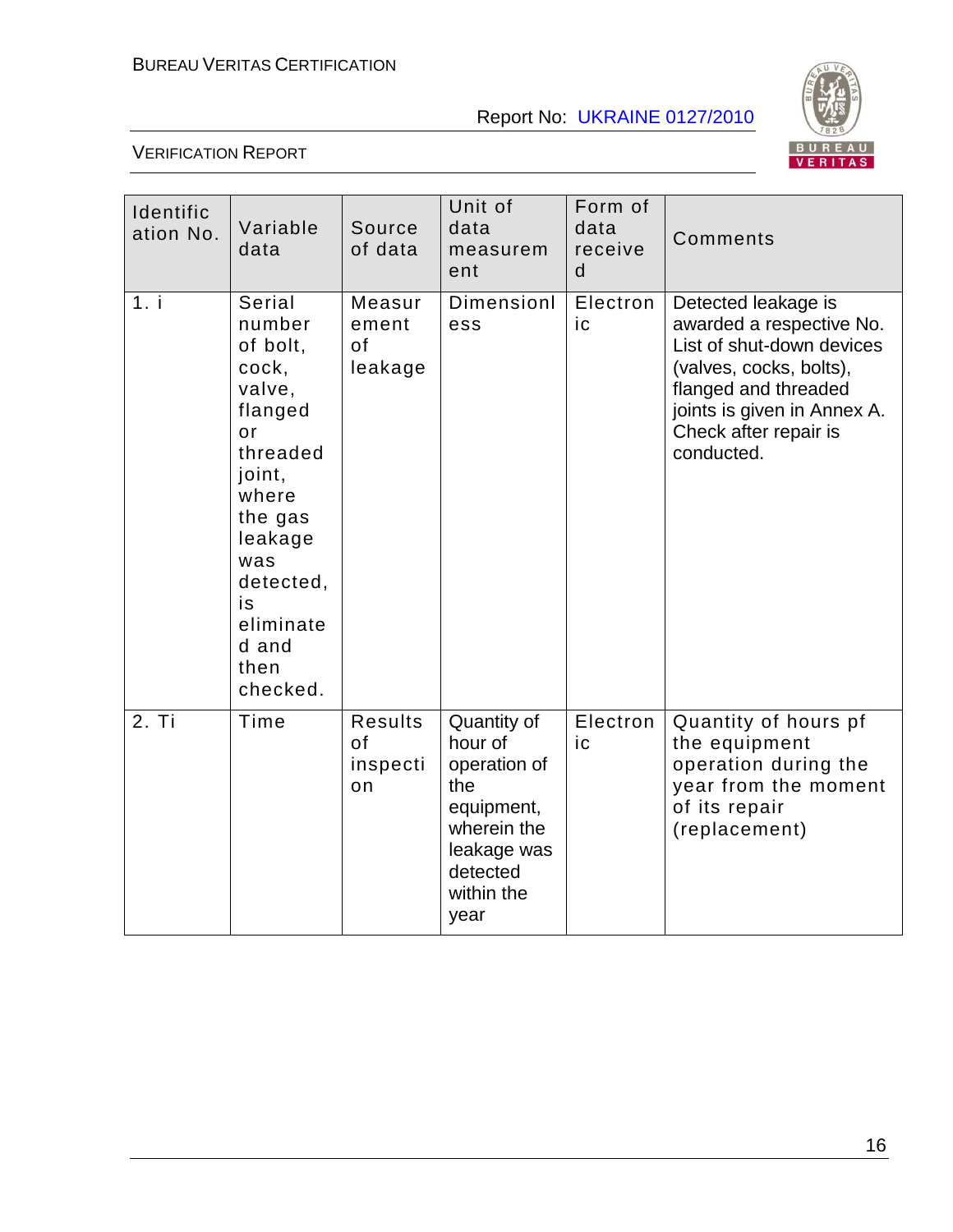

| Identific<br>ation No.  | Variable<br>data                                       | Source<br>of data                                                              | Unit of<br>data<br>measurem<br>ent                          | Form of<br>data<br>receive<br>d | Comments                                                                                                                                                                                                                                                                               |
|-------------------------|--------------------------------------------------------|--------------------------------------------------------------------------------|-------------------------------------------------------------|---------------------------------|----------------------------------------------------------------------------------------------------------------------------------------------------------------------------------------------------------------------------------------------------------------------------------------|
| 3.                      | Date                                                   | Repair<br>(rehabili<br>tation)<br>and<br>monitori<br>ng<br>(registe<br>r) data | Date of<br>repair<br>(rehabilitat<br>ion) and<br>monitoring | Electron<br>ic                  | Date of reconstruction<br>used together with the<br>number of hours of<br>equipment operation to<br>determine general number<br>of hours of operation<br>Should leaks be repeated,<br>it is taken the same as the<br>date of last inspection<br>which showed the<br>absence of leakage |
| 4.<br><b>GWPCH</b><br>4 | Global<br>warming<br>potential                         | <b>IPCC</b>                                                                    | Tones of<br>CO2 equiv.                                      | Electron<br>ic                  | Project developer will<br>conduct monitoring of any<br>potential changes caused<br>by global warming for<br>methane, published by<br>IPCC and approved by<br><b>COP</b>                                                                                                                |
| 5.<br>FCH4,i            | Speed of<br>leakage<br>for each<br>detected<br>leakage | Leakag<br>e<br>measur<br>ement                                                 | m <sub>3</sub><br>CH4/year                                  | Electron<br>ic                  | Calculated by means<br>of the largest<br>deviation from<br>device's error (10%<br>for gas analyzer)                                                                                                                                                                                    |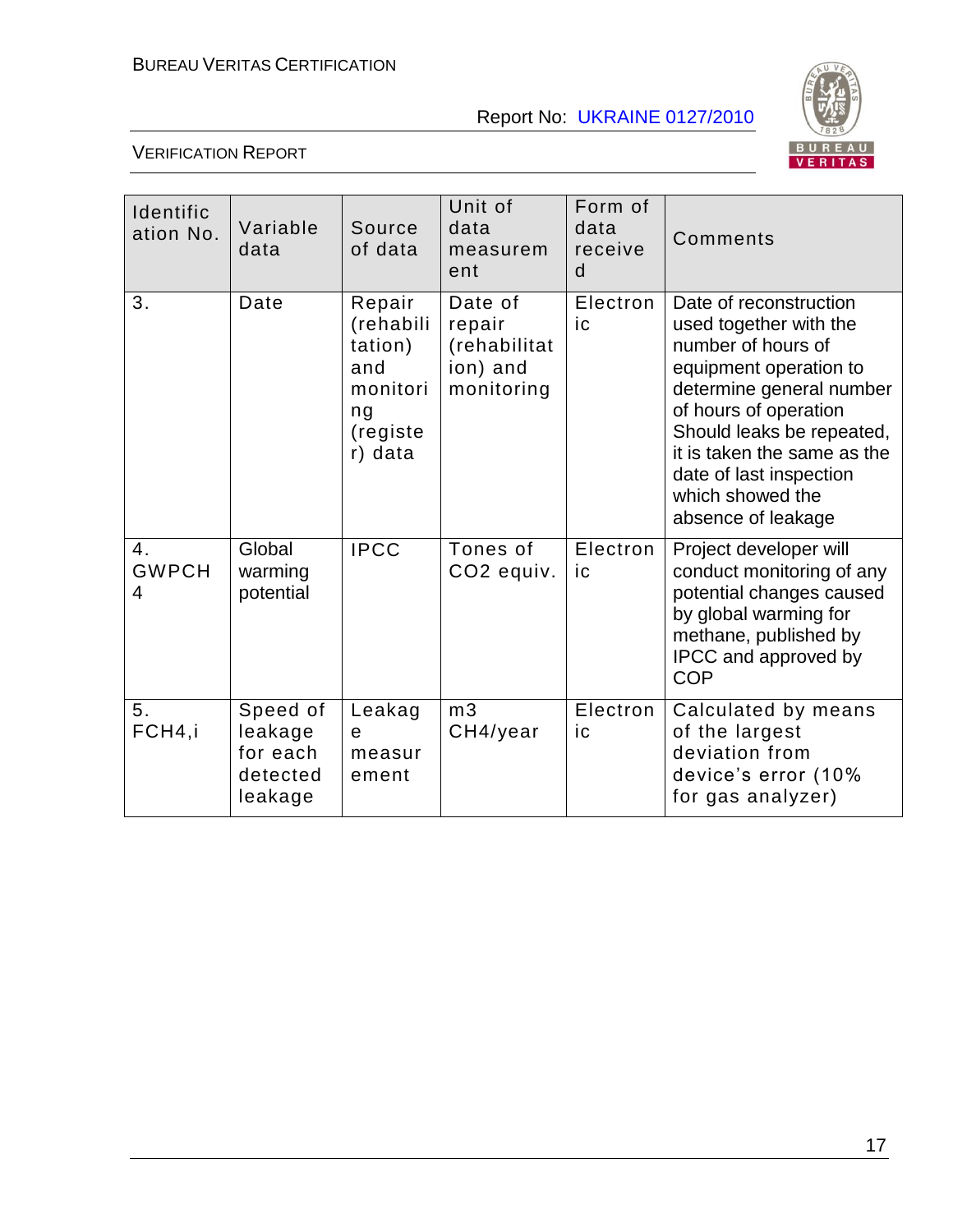

| Identific<br>ation No. | Variable<br>data                                                     | Source<br>of data                                                                                                                             | Unit of<br>data<br>measurem<br>ent | Form of<br>data<br>receive<br>d | Comments                                                                                                                                                                                                                                                                                                  |
|------------------------|----------------------------------------------------------------------|-----------------------------------------------------------------------------------------------------------------------------------------------|------------------------------------|---------------------------------|-----------------------------------------------------------------------------------------------------------------------------------------------------------------------------------------------------------------------------------------------------------------------------------------------------------|
| 6. t, P                | Gas<br>temperat<br>ure and<br>pressure                               | Data of<br>measur<br>ements<br>of glass<br>mercury<br>thermo<br>meter<br>$TL-4$<br>and<br>manom<br>eter «D-<br>59H-<br>$100 - 1.0$<br>6 kPa». | $\overline{{}^0C}$ and<br>kPa      | Electron<br>ic                  | Measured for<br>determination of CH4<br>density Note:<br>Notwithstanding<br>measurements, many<br>variants are not expected<br>as pressure and<br>temperature at different<br>stations are taken<br>constant                                                                                              |
| 7. URi                 | Equipment<br>uncertainty<br>factor;<br>measurem<br>ent of<br>leakage | Informat<br>ion<br>provide<br>d by<br>manufa<br>cturer<br>and/or<br><b>IPCC</b><br>GPG                                                        | $\%$                               | Electron<br>ic                  | Where possible, 95%<br>confidence interval is<br>evaluated; advice of<br>management board given<br>in section 6 2000 IPCC of<br>GPG If manufacturer of<br>equipment where leaks<br>are measured specifies<br>uncertainty range without<br>specification of confidence<br>internal, it can be taken<br>95% |
| 8. Vbag                | Reservoir<br>capacity                                                | Data of<br>flow<br>meter<br>measur<br>ement                                                                                                   | m <sup>3</sup>                     | Electron<br>ic and<br>paper     | Reservoir is filled in with<br>water. Amount of water<br>measured by flow meter<br>will be reservoir capacity<br>Measurement showed that<br>reservoir capacity is 0.87<br>$m3$ .                                                                                                                          |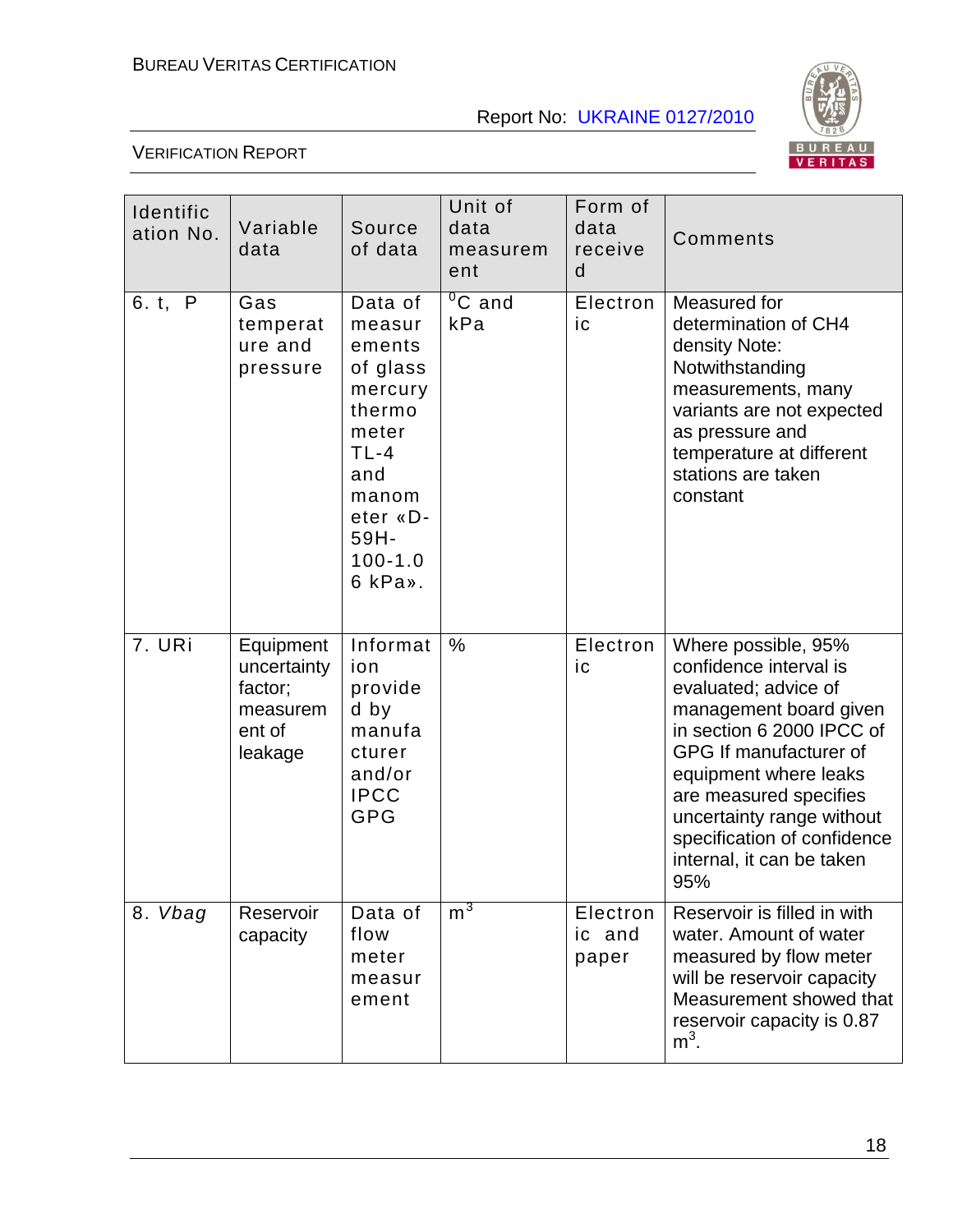

#### VERIFICATION REPORT

| Identific<br>ation No.  | Variable<br>data                                                                                       | Source<br>of data                                                                                     | Unit of<br>data<br>measurem<br>ent | Form of<br>data<br>receive<br>d | Comments                                                                                                                                                                                                                                                                                     |
|-------------------------|--------------------------------------------------------------------------------------------------------|-------------------------------------------------------------------------------------------------------|------------------------------------|---------------------------------|----------------------------------------------------------------------------------------------------------------------------------------------------------------------------------------------------------------------------------------------------------------------------------------------|
| 9.<br>WsampleCH<br>4, i | Methane<br>concentrati<br>on in<br>sample                                                              | Data of<br>gas<br>analyze<br>r EX-<br><b>TEC®</b><br>SR <sub>5</sub><br>measur<br>ements              | $\%$                               | Electron<br>ic                  | Methane concentration in<br>sample (in reservoir) of<br>leak <i>i</i> is the difference<br>between methane<br>concentration in the<br>beginning and in the end<br>of measurement<br>Concentration is<br>measured with gas<br>analyzer EX-TEC® SR5.                                           |
| 10. $T_i$               | Time<br>during<br>which<br>methane<br>concentrati<br>on in<br>reservoir<br>reaches<br>certain<br>level | Data of<br>measur<br>ements<br>made<br>by<br>seconds<br>counter<br>«SOS<br>$pr-2b-$<br>2 <sub>n</sub> | seconds                            | Electron<br>ic                  | Time during which<br>methane concentration in<br>reservoir reaches certain<br>level is determined with<br>stop-watch. Measurement<br>starts from the moment<br>the tap is opened on the<br>tank cap and ends when<br>methane concentration<br>inside the reservoir<br>reaches certain level. |

Table 1.3. Parameters used in calculation of GHG emissions

#### **3.3.2 Discrepancies**

Outstanding questions connected with baseline and additionality are given in Table 5 below (See CR2).

#### **3.3.3 Conclusion**

Project complies with requirements.

# **3.4 Environmental and Social Indicators**

#### **3.4.1 Discussion**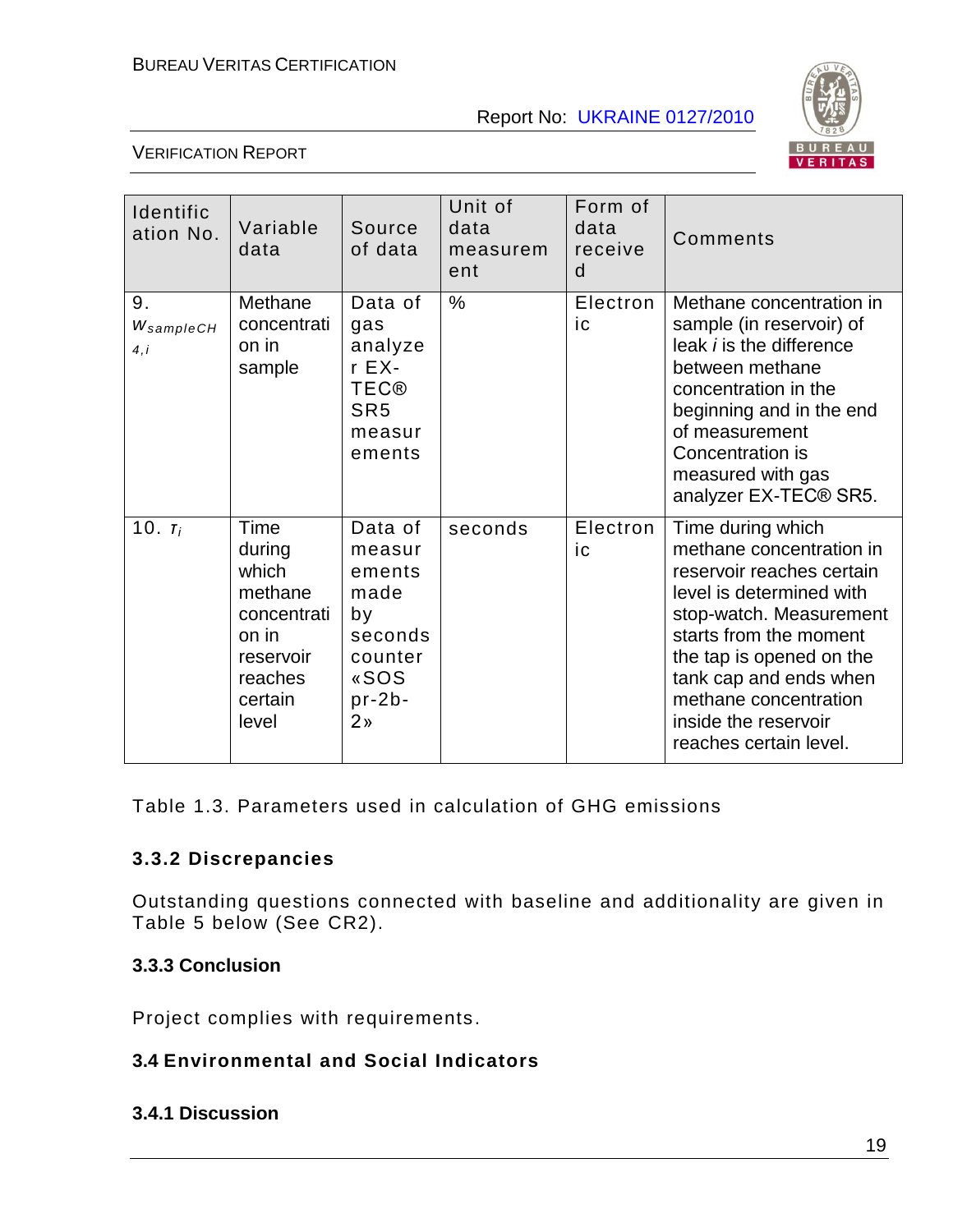

#### VERIFICATION REPORT

According to Ukrainian environmental norms natural gas emissions into the air are not considered polluting. Therefore no ecological permissions are required. The only environmental impact is reduction of natural gas emissions into the air.

Implementation of this project will allow increasing safe operation of gas equipment, which in its turn will reduce probability of explosions or fires. Experience of OJSC «Kyivgas» employees and observance of SRUGCO norms will allow reduction to minimum of the probability of emergencies during the project implementation.

Transboundary effects from project activity according to their definition in the text of the Convention on Transboundary Pollution At Big Distances ratified by Ukraine are not supposed to take place.

Implementation of the Project does not provide for any harmful environmental impacts.

#### **3.4.2 Discrepancies**

**None** 

#### **3.4.3. Conclusion**

The Project complies with Ukrainian Laws, and with the JI project requirements.

#### **3.5 Management and Operational System**

#### **3.5.1 Discussion**

In order to ensure successful implementation of a project and the credibility and verifiability of the GHG emission reductions achieved, the project must have a well defined management and operational system.

Systems of administration, management and control of OJSC Kyivgas are organized in accordance with the laws of Ukraine. The verification team knows the laws required for project implementation. The team has been provided with equipment descriptions and technological instructions. Operational instructions are in place. Inspection schedules are duly agreed as provided for by requirements of the law of Ukraine.

#### **3.5.2 Discrepancies**

None.

#### **3.5.2 Conclusion**

The Monitoring Report and the Management and Operational Systems are eligible for reliable project monitoring.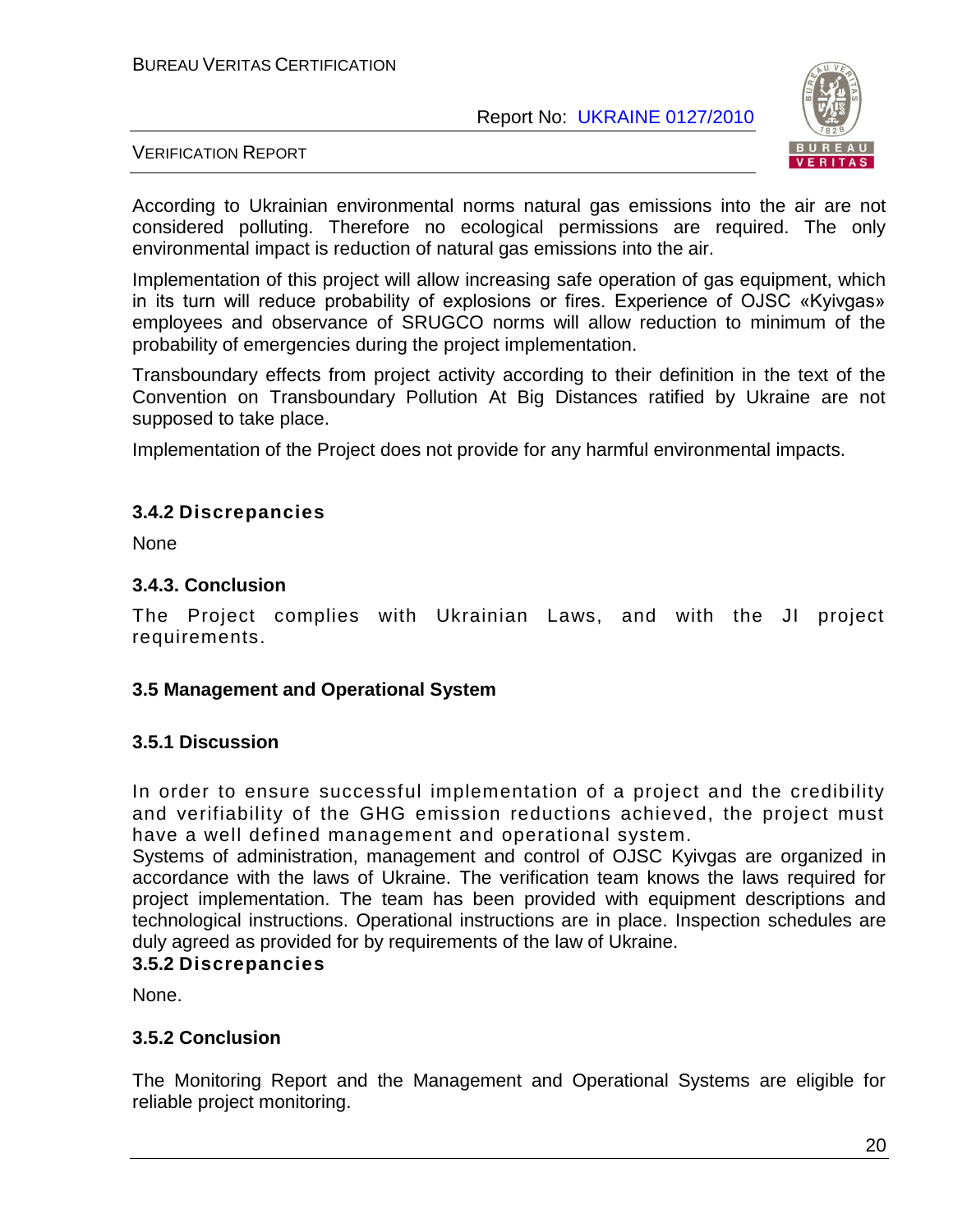

VERIFICATION REPORT

# **4 FIRST PERIODIC VERIFICATION FINDINGS**

#### **4.1 Completeness of Monitoring**

#### **4.1.1 Discussion**

The reporting procedures reflect the monitoring plan completely. It is confirmed that the monitoring report does comply with the monitoring methodology and PDD.

All 10 parameters were determined as prescribed. All reported parameters were determined. The complete data is stored electronically and documented. The necessary monitoring procedures defined in internal procedures and additional internal documents have been submitted for determination.

According to PDD version 03, emission reductions during 2008 monitoring period were expected 1 126 893 t CO2 e. According to Monitoring Report version 01 emission reductions achieved are 1 123 338 t CO2 e. The difference in the emission reductions in 0,3% is explained as follows. The reductions expected in PDD are expected reductions, but due to the slight delay in the implementation schedule the real emission reductions differ from the expected ones.

#### **4.1.2 Discrepancies**

Outstanding questions connected with baseline and additionality are given in Table 5 below (See CR1).

#### **4.1.3 Conclusion**

The project complies with all requirements.

#### **4.2 Accuracy of Emission Reduction Calculation**

#### **4.2.1 Discussion**

The verification team confirms that emission reduction calculations have been performed according to the Monitoring Plan and to the calculation methodology reported in the Section D.3.4. of the Monitoring Report version 01.

Calculation of methane leaks has taken into account possible error of devices used in measurement of leaks, and calculation uncertainty.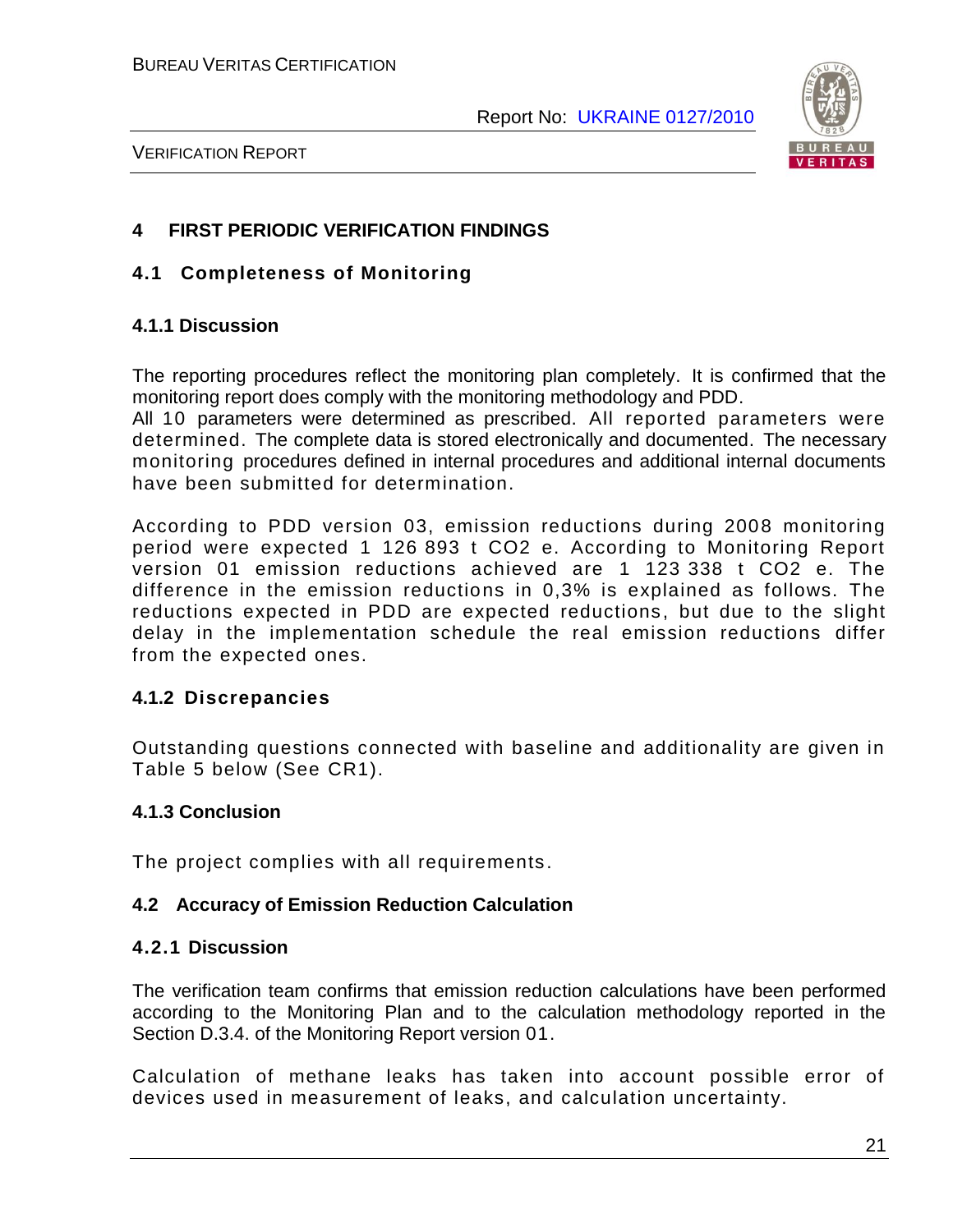

VERIFICATION REPORT

#### **4.2.2 Discrepancies**

None

#### **4.2.3 Conclusion**

The project complies with all requirements.

#### **4.3 Quality Evidence to Determine Emissions Reductions**

#### **4.3.1 Discussion**

Verification of the calculation of emission reductions is based on internal data. The origin of those data was checked. Further on, processing of those data in the monitoring workbook Excel sheet was checked where predefined algorithms compute the net annual profit gained from the emission reductions. All equations and algorithms used in the different Excel-sheets were checked. Inspection of calibration and maintenance records for gas analyzers was performed.

Necessary procedures have been defined in internal procedures and additional internal documents relevant for the determination of the various parameters of the baseline.

#### **4.3.2 Discrepancies**

**None** 

#### **4.3.3 Conclusion**

The project complies with all requirements.

#### **4.4 Management System and Quality Assurance**

#### **4.4.1 Discussion**

Coordination of work of all departments and services of OJSC "Kyivgas" concerning project implementation is done by specially created Working team. Renewed composition of Working team is approved at meetings of Board of Management of OJSC "Kyivgas", minutes No. 15 as of 13.07.2010. The structure of Working team is shown on the Picture 1.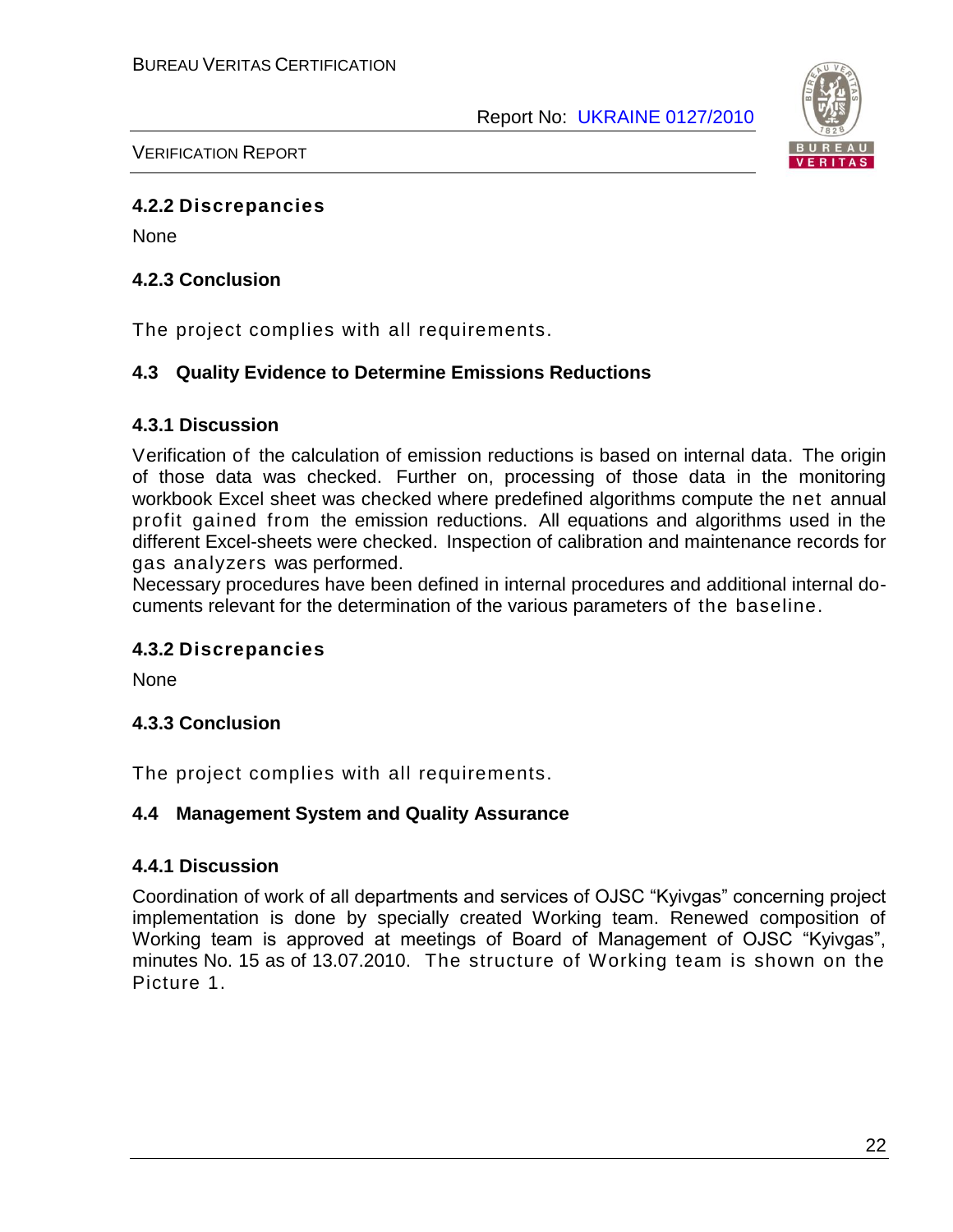



*Picture.1. Structure of Working team*.

Head of working team Gladkyy O.M. is responsible for general management of the project and coordination of all actions of the parties. Yuryev D.O. coordinates collection of all information provided for by monitoring plan, and makes all necessary calculations. Archiving of all received information in the result of measurements and settlements is done under guidance of Dovbysh V.Yu. The Deputy head of working team (Yavtushenko P.V.) on the basis of received information determines plan of measures under the Project and scope of resources required. Technical maintenance of the Project is carried out by Prysyazhnyy A.M. Legal support of the Project is carried out by Stetsko M.V.Technical supervisions of the project is conducted by Shevchuk Ye.Ye.

#### **4.4.2 Discrepancies**

None

# **4.4.3 Conclusion**

The project complies with all requirements.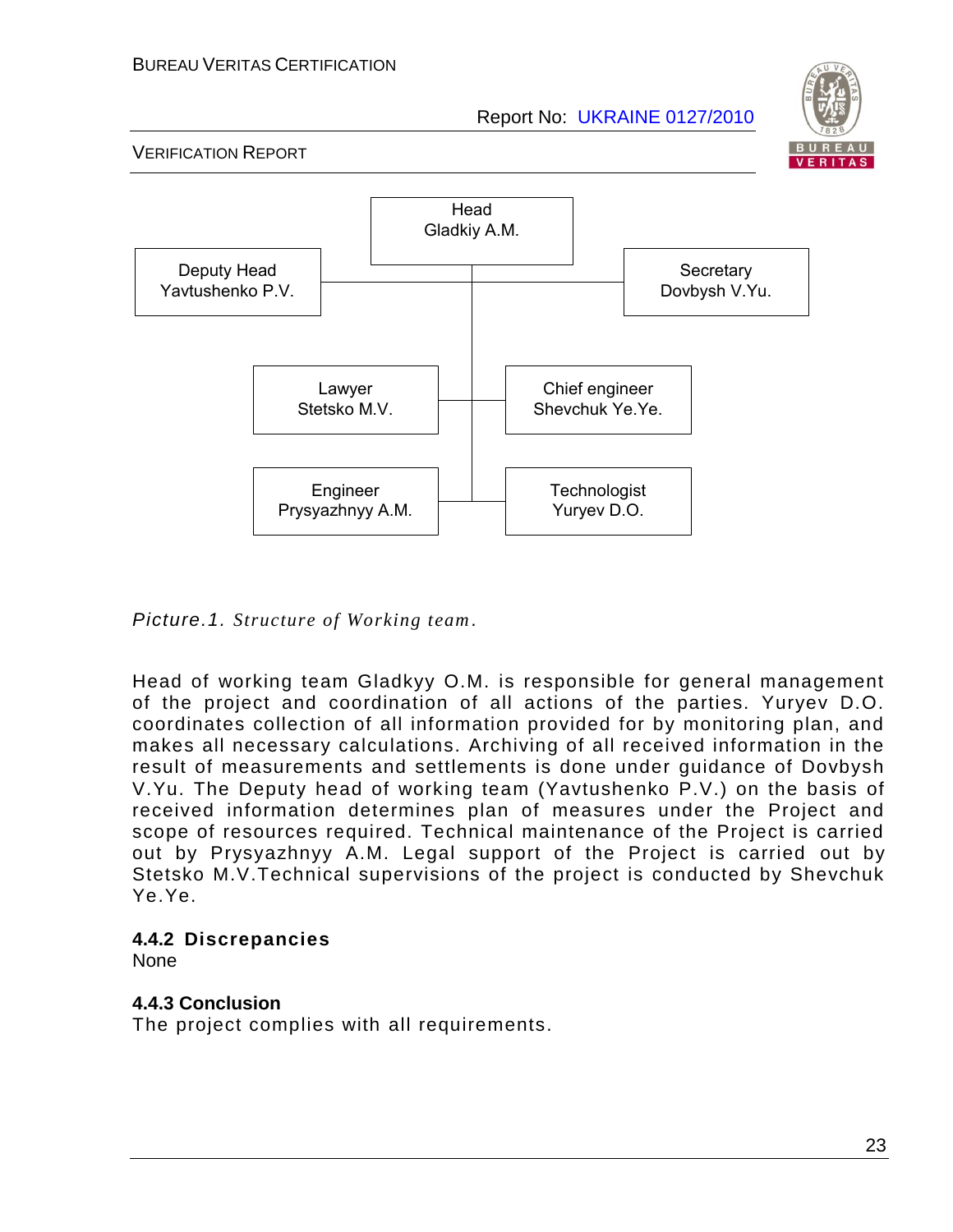

VERIFICATION REPORT

# **5 PROJECT SCORECARD**

|                     |                                               |                                         | <b>Conclusions</b>          |                                                           |                                                                                                                                             |
|---------------------|-----------------------------------------------|-----------------------------------------|-----------------------------|-----------------------------------------------------------|---------------------------------------------------------------------------------------------------------------------------------------------|
| <b>Risk Areas</b>   |                                               | <b>Baseline</b><br><b>Emission</b><br>s | Project<br><b>Emissions</b> | <b>Calculated</b><br><b>Emission</b><br><b>Reductions</b> | Summary of findings and<br>comments                                                                                                         |
| <b>Completeness</b> | Source<br>coverage/<br>boundary<br>definition | ✓                                       |                             |                                                           | All relevant emission sources<br>within the project are defined<br>correctly and transparently and<br>are covered by the monitoring<br>plan |
| <b>Accuracy</b>     | Physical<br>Measuremen                        |                                         |                             |                                                           | Appropriate<br>devices<br>are<br>presented. Necessary reserve<br>decisions are provided.                                                    |
|                     | Data<br>calculations                          |                                         |                             |                                                           | Emission<br>reductions<br>are<br>calculated correctly                                                                                       |
|                     | management<br>& reporting                     |                                         |                             |                                                           | Management and<br>reporting<br>were found to be satisfying.                                                                                 |
| <b>Consistency</b>  | Changes in<br>the project                     |                                         |                             |                                                           | <b>Results</b><br>consistent<br>are<br>to<br>underlying raw data.                                                                           |

# **6** CONCLUSION ON FIRST PERIODIC VERIFICATION FOR 2008

Bureau Veritas Certification has performed the verification of JI project "Reduction of Methane Emissions at Flanged, Threaded Joints and Shut-down Devices of OJSC "Kyivgas" Equipment" for the period 2008.

Verification was done in accordance with UNFCCC criteria and criteria of host country.

OJSC Kyivgas is responsible for the preparation of the GHG emissions data and the reported GHG emissions reductions of the project on the basis set out within the Monitoring Plan indicated in the PDD version 03. The project's administration is responsible for project implementation, organization of data collection, and calculations and determination of GHG emission reductions.

Bureau Veritas Certification verified the Project Monitoring Report version 0 2 for the reporting period. Bureau Veritas Certification confirms that the project is implemented as planned and described in determination documents and presented project documentation. Installed equipment being essential for generating emission reduction runs reliably and is calibrated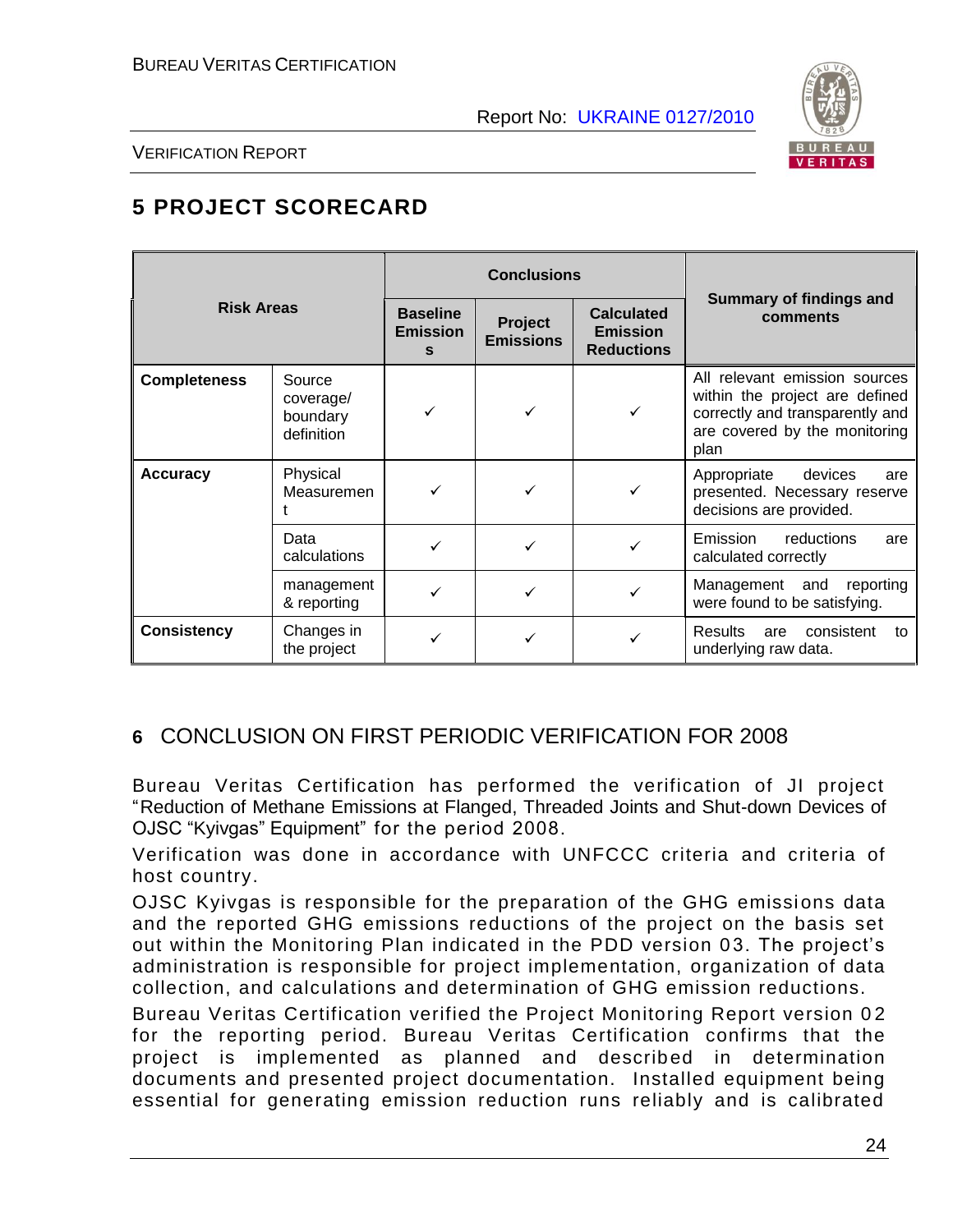

VERIFICATION REPORT

appropriately. Monitoring system is duly organized. The project is ready to generate GHG emission reductions.

Bureau Veritas Certification confirms that the GHG emission reduction is calculated in accordance with the principle of additionality. On the basis of seen and analyzed documents we confirm the following:

Reporting period : From 01/01/2008 to 31/12/2008 Baseline emissions : 1 194 094.50 t CO2 equivalents. Project emissions : 70 756,09 t CO2 equivalents. Emission Reductions : 1 123 338,41 t CO2 equivalents.

### **7 REFERENCES**

#### **Category 1 Documents:**

Principal documents related directly to the project registration.

- /1/ PDD, version 03, as of July 7, 2010
- /2/ Monitoring Report, version 01, dated 17.06.2010
- /3/ Monitoring Report, version 02, dated 29.07.2010
- /4/ Determination Report of Bureau Veritas Certification Holding SAS dated 08.07.2010
- /5/ Verification Report of Bureau Veritas Certification Holding SAS dated 03.08.2010
- /6/ Letter of Approval, National Environmental Investment Agency of Ukraine, No. 1121/23/7as of 28.07.2010.
- /7/ Letter of Approval, Swiss Federal Office for the Environment J294-0463 as of 23.07. 2010

# **Category 2 Documents:**

Background documents related to the project and/or methodology .

 $/1/$  Documents checked during the verification onsite are presented in Appendix B

#### **Persons interviewed:**

List of persons interviewed during the verification or persons that contributed with other information that are not included in the documents is listed above

- /1/ Bernatskyy B.Ye. Chief engineer of OJSC "Kyivgas"
- $/2$  Shevchuk Ye. Ye. head engineer of the working team
- /3/ Dovbysh V.Yu. secretary of the working team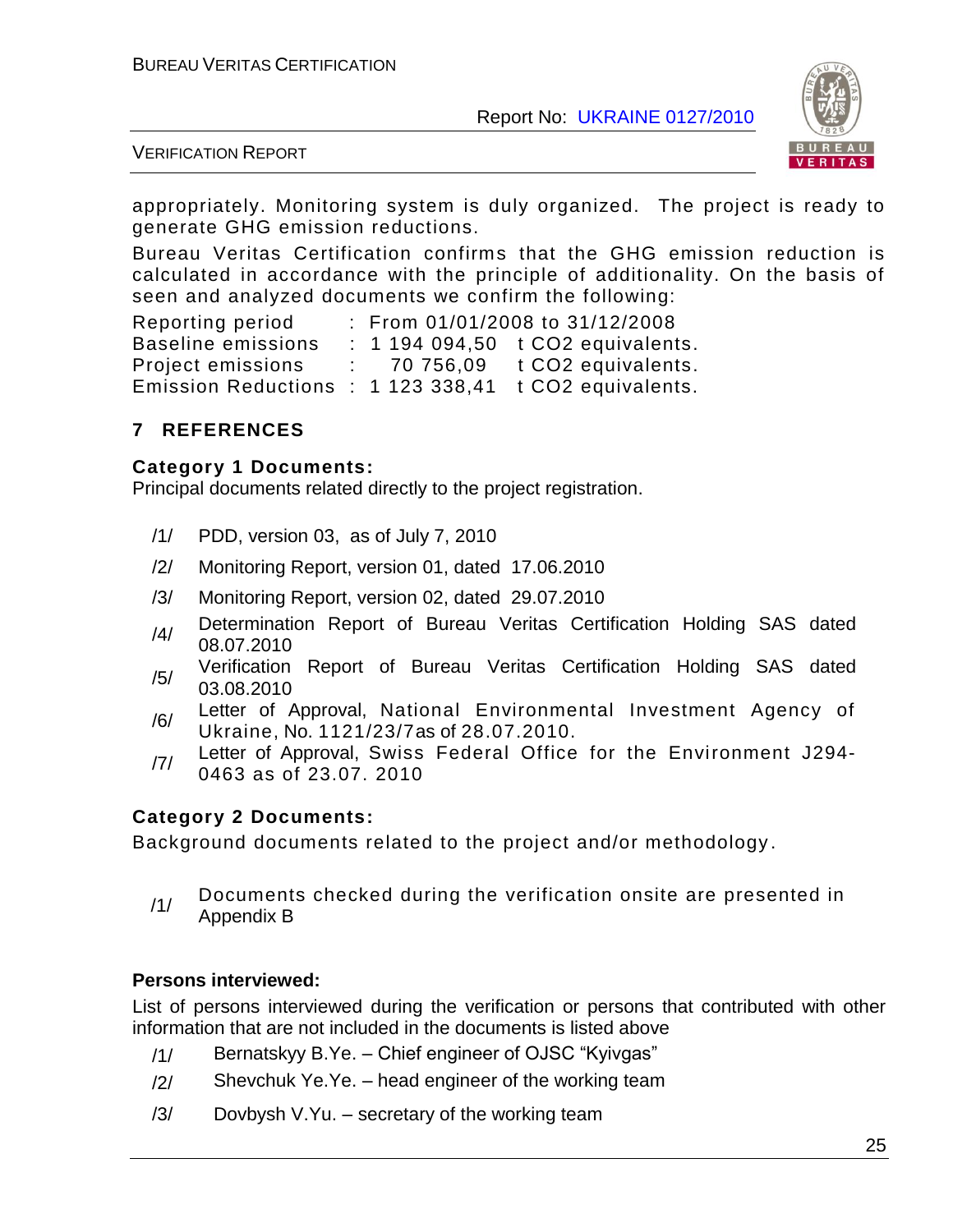# VERIFICATION REPORT

 $\blacksquare$ VERITAS

- /4/ Yuryev D.O. technologist of the working team
- /5/ Gladkyi O.M. head of the working team
- /6/ Yavtushenko P.V. deputy head of the working team

o0o -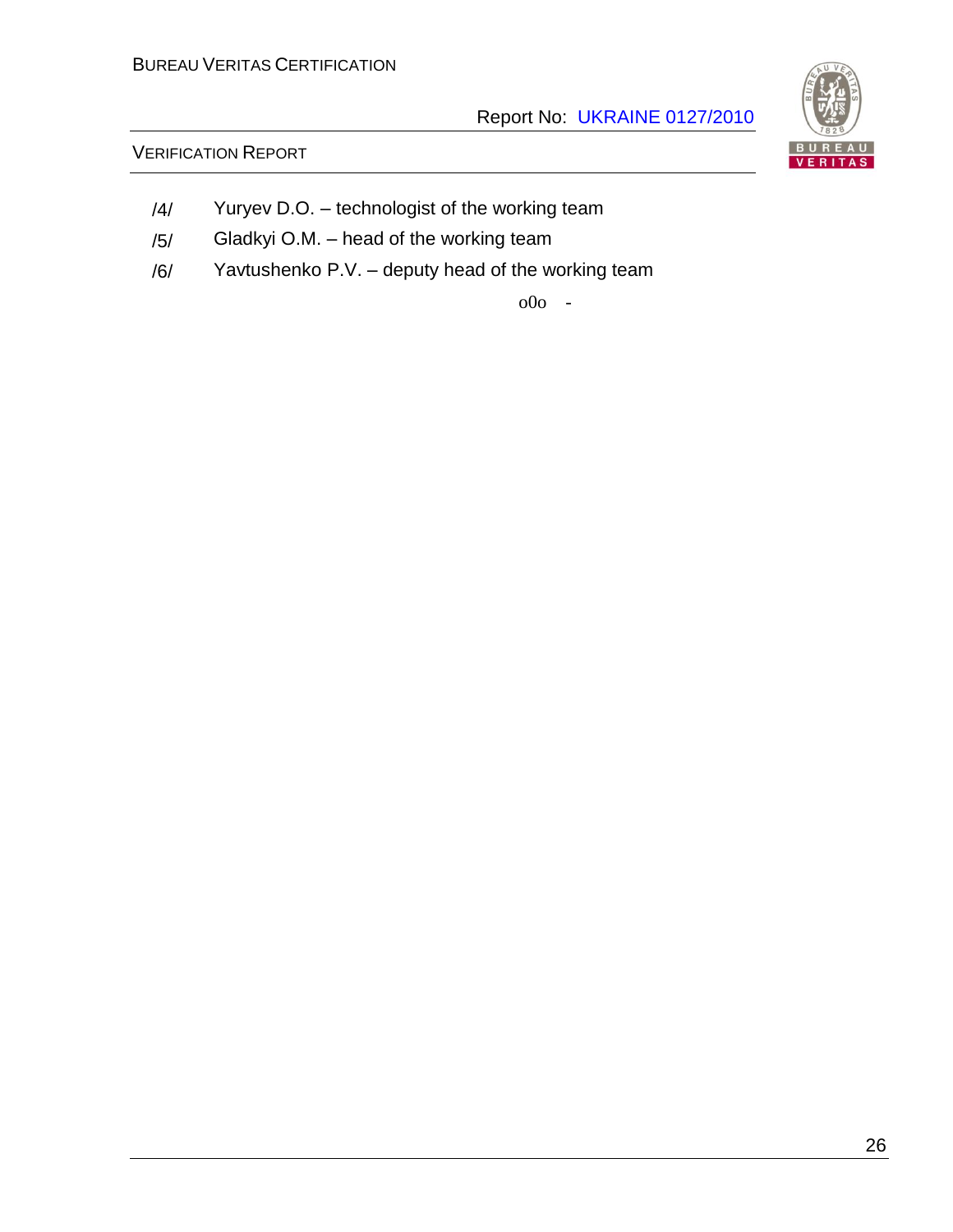

#### VERIFICATION REPORT

# **8 ANNEX A: JI PROJECT VERIFICATION PROTOCOL**

#### **Initial Verification Protocol Table 1**

| <b>Objective</b> |                     |    | <b>Refere</b><br><b>nces</b> | <b>Comments</b>                                                                                                                                                                                                                                                                                                                                                                                                                                                                                                                                                                                               | <b>Conclusion</b><br>(CARs/FARs) |
|------------------|---------------------|----|------------------------------|---------------------------------------------------------------------------------------------------------------------------------------------------------------------------------------------------------------------------------------------------------------------------------------------------------------------------------------------------------------------------------------------------------------------------------------------------------------------------------------------------------------------------------------------------------------------------------------------------------------|----------------------------------|
|                  | 1. Introduction     |    |                              |                                                                                                                                                                                                                                                                                                                                                                                                                                                                                                                                                                                                               |                                  |
| 1.1.<br>audit    | <b>Introduction</b> | to | 11, 121,<br>/3/              | The intentions and the targets of the audit were illustrated to the<br>participants of the audit. Participants at the audit were the following<br>persons:<br><b>Verification Team:</b><br><b>Flavio Gomes</b><br>Bureau Veritas Certification Leading Climate Change Verifier<br>Oleg Skoblyk<br>Bureau Veritas Certification Climate Change Verifier<br>Report checked by:<br>Ivan Sokolov<br><b>Bureau Veritas Certification Internal Technical Reviewer</b><br>Employees of OJSC "Kyivgas":<br>Bernatskyy B.Ye. - Chief engineer of OJSC "Kyivgas"<br>Shevchuk Ye.Ye. – head engineer of the working team | <b>OK</b>                        |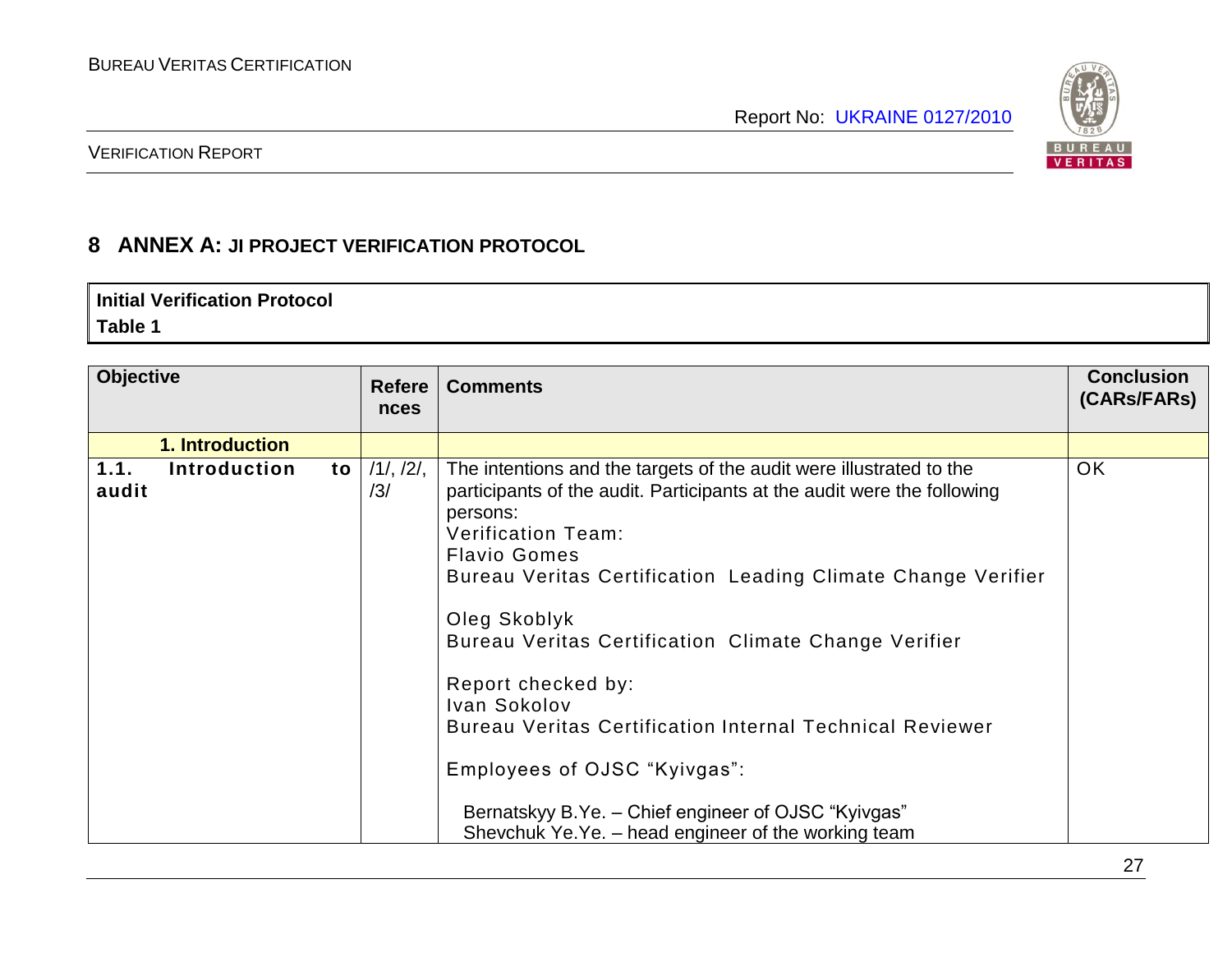

| <b>Objective</b>                                                                      | <b>Refere</b><br>nces       | <b>Comments</b>                                                                                                                                   | <b>Conclusion</b><br>(CARs/FARs) |
|---------------------------------------------------------------------------------------|-----------------------------|---------------------------------------------------------------------------------------------------------------------------------------------------|----------------------------------|
|                                                                                       |                             | Dovbysh V.Yu. - secretary of the working team                                                                                                     |                                  |
|                                                                                       |                             | Yuryev D.O. - technologist of the working team                                                                                                    |                                  |
|                                                                                       |                             | Gladkyi O.M. – head of the working team                                                                                                           |                                  |
|                                                                                       |                             | Yavtushenko P.V. – deputy head of the working team                                                                                                |                                  |
| 1.2. Clarification of access<br>to data archives, records,<br>plans, drawings etc.    | 11, 121,<br>/3/             | The verification team got open access to all required plans,<br>data, drawings, diagrams, records, corresponding objects and<br>facilities.       | <b>OK</b>                        |
| 1.3.<br><b>Contractors</b><br>for<br>equipment erection and<br>putting into operation | 11, 121,<br>/3/             | Project has been implemented as defined in the PDD and the<br>implementation is evidenced<br>by statements<br>0f<br>work<br>completion.           | OK.                              |
| 1.4.<br><b>Actual</b><br>of <sub>l</sub><br><b>status</b><br>installation works       | $11, 12\overline{1}$<br>/3/ | Implementation of heating networks for elimination of leaks is<br>carried out according to project plan. See section A.6 of<br>Monitoring Report. | <b>OK</b>                        |
| 2. Open issues indicated in<br>determination report                                   |                             |                                                                                                                                                   |                                  |
| 2.1. Missing steps to final<br>approval                                               | /4/                         | Corrective Action Request (CAR) 1<br>Letters of approval from both parties are absent.                                                            | CAR <sub>1</sub>                 |
| 3. Впровадження<br>проекту                                                            |                             |                                                                                                                                                   |                                  |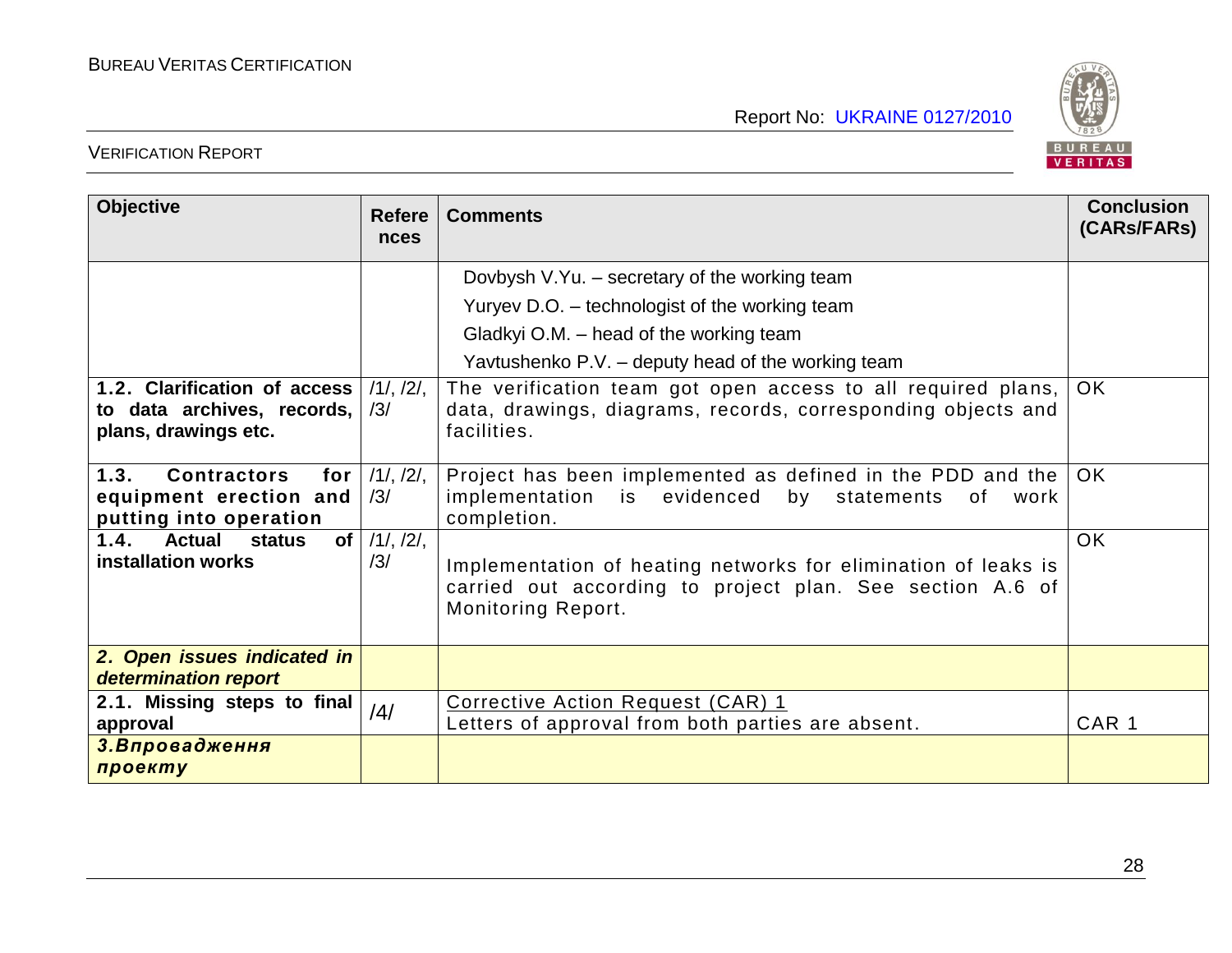

| <b>Objective</b>                                     | <b>Refere</b><br>nces | <b>Comments</b>                                                                                                                                                                                                                                                                                                                                                                   | <b>Conclusion</b><br>(CARs/FARs) |
|------------------------------------------------------|-----------------------|-----------------------------------------------------------------------------------------------------------------------------------------------------------------------------------------------------------------------------------------------------------------------------------------------------------------------------------------------------------------------------------|----------------------------------|
| 3.1. Physical components                             | 11, 121,<br>/3/       | Project has been implemented as defined in the PDD with some<br>deviations, see cl. 1.4 and 3.1 of Verification Report                                                                                                                                                                                                                                                            | <b>OK</b>                        |
| 3.2. Project boundaries                              | 11, 121,<br>/3/       | Project boundaries are set as described in PDD.                                                                                                                                                                                                                                                                                                                                   | <b>OK</b>                        |
| 3.3. Achieved emission<br>reductions                 | /2/                   | According to PDD version 03, emission reductions during 2008<br>monitoring period were expected 1 126 893 t CO2 e.<br>Monitoring Report version 01<br>According<br>to<br>emission<br>reductions achieved are 1 123 338 t CO2 e.<br>Clarification request 1 (CR) 1<br>Please explain the difference between achieved reductions<br>under the MR and reductions provided for in PDD | CR <sub>1</sub>                  |
| 3.4.<br><b>Monitoring</b><br>and<br>metering systems | 11, 121,<br>/3/       | JSC Kyivgas has all relevant equipment for monitoring of<br>specifications related to the project. All equipments are of reputed<br>make. They and included in the structured calibration plans where they<br>are periodically calibrated. The procedures documented for the equipment<br>operation are in place.                                                                 | <b>OK</b>                        |
| 3.5. Data uncertainty                                | 11, 121,<br>/3/       | All measuring equipment corresponds to the regulatory requirements on<br>accuracy of meters and measurement deviations applicable in Ukraine.<br>Verification<br>submitted<br>analyzed<br>team<br>documents                                                                                                                                                                       | <b>OK</b>                        |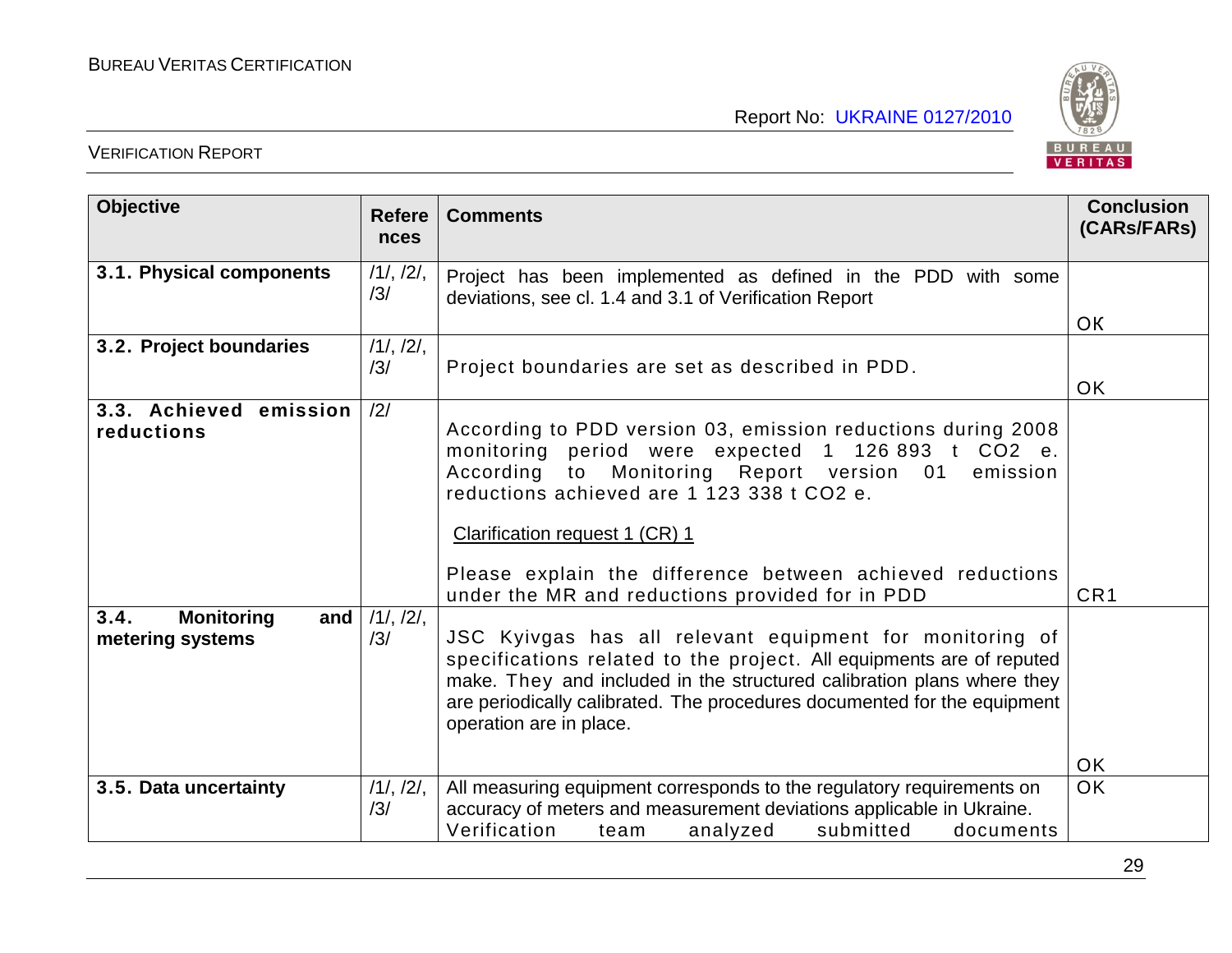

| <b>Objective</b>                                                         | <b>Refere</b><br><b>nces</b> | <b>Comments</b>                                                                                                                                                                                                                                                                                                                                                                                                                                                                                                                                                                                                                                                                                                                                                                                                                                              | <b>Conclusion</b><br>(CARs/FARs) |
|--------------------------------------------------------------------------|------------------------------|--------------------------------------------------------------------------------------------------------------------------------------------------------------------------------------------------------------------------------------------------------------------------------------------------------------------------------------------------------------------------------------------------------------------------------------------------------------------------------------------------------------------------------------------------------------------------------------------------------------------------------------------------------------------------------------------------------------------------------------------------------------------------------------------------------------------------------------------------------------|----------------------------------|
|                                                                          |                              | characterizing metering devices. Types of devices are<br>determined in the regulatory documents of Ukraine. Accuracy<br>of devices is guaranteed by the manufacturer, possible error<br>has been calculated and confirmed by device passport.<br>Therefore, uncertainty level of measurements corresponds to<br>technologies used, and is taken into account when taking data<br>from the device.                                                                                                                                                                                                                                                                                                                                                                                                                                                            |                                  |
| <b>Calibration</b><br>3.6.<br>and<br>quality<br>measurement<br>assurance | 11, 121,<br>/3/              | All monitoring equipment is part of detailed calibration plan. The strict   OK<br>control is maintained over the calibration process. On the date of<br>verification, Calibration records of the measuring and monitoring<br>equipment has been verified at site. All the meters have been found to be<br>calibrated regularly as per determined calibration plan for each site. The<br>following remarks have been given.                                                                                                                                                                                                                                                                                                                                                                                                                                   |                                  |
| 3.7. Data collection and<br>data processing systems                      | 11, 121,<br>/3/              | For quantitative estimation and preparation for reporting on<br>emission reduction on the ground of baseline and project's<br>activity the approved methodology of monitoring conducting<br>AM0023 was applied. Head of working team Gladkyy O.M. is<br>responsible for general management of the project and<br>coordination of all actions of the parties. Yuryev D.O.<br>coordinates collection of all information provided for by<br>monitoring plan, and makes all necessary calculations.<br>Archiving of all received information in the result of<br>measurements and settlements is done under guidance of<br>Dovbysh V.Yu. The Deputy head of working team<br>(Yavtushenko P.V.) on the basis of received information<br>determines plan of measures under the Project and scope of<br>resources required. Technical maintenance of the Project is | OK.                              |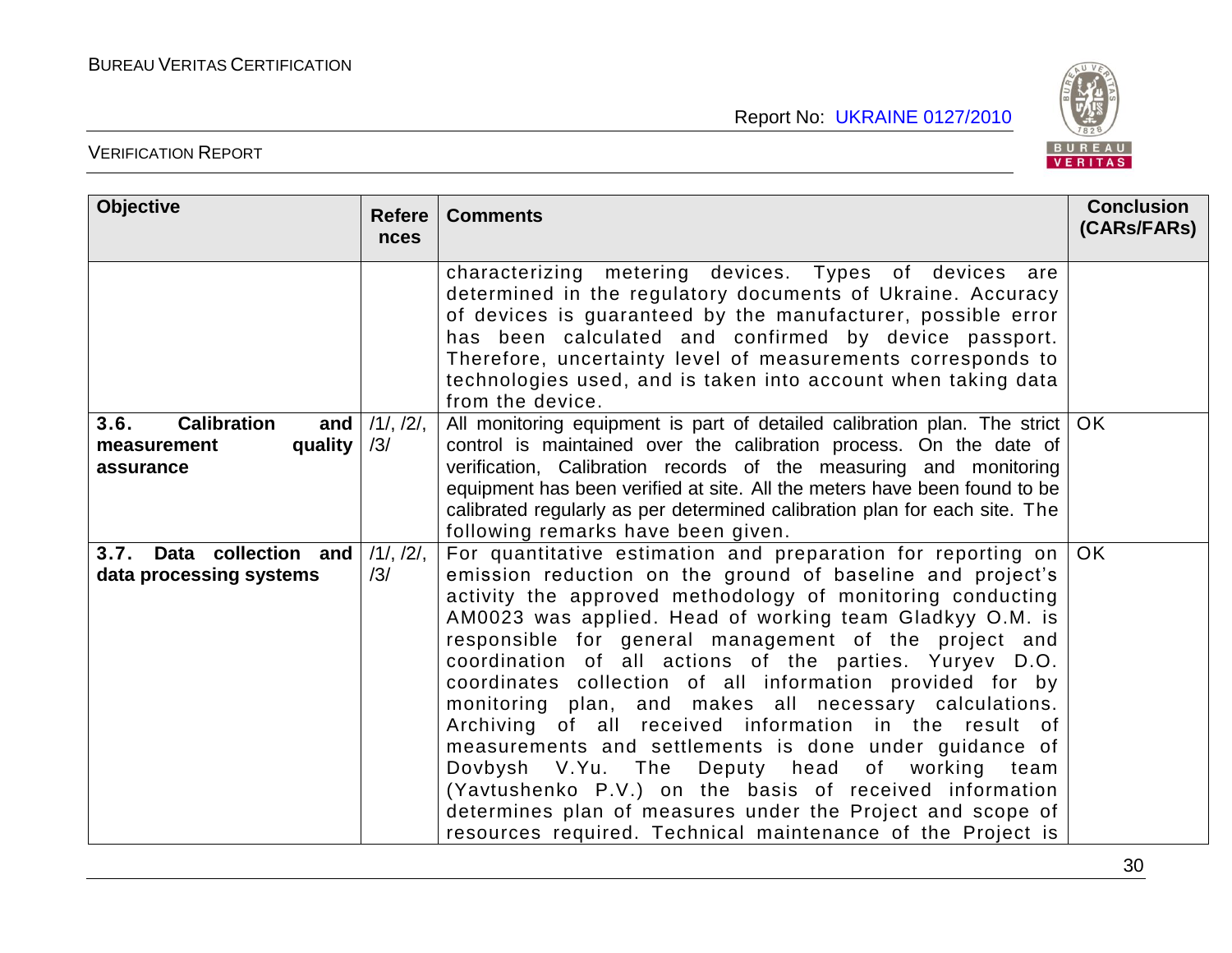

| <b>Objective</b>                                 | <b>Refere</b><br>nces | <b>Comments</b>                                                                                                                                                                                                                                                                        | <b>Conclusion</b><br>(CARs/FARs) |
|--------------------------------------------------|-----------------------|----------------------------------------------------------------------------------------------------------------------------------------------------------------------------------------------------------------------------------------------------------------------------------------|----------------------------------|
|                                                  |                       | carried out by Prysyazhnyy A.M. Legal support of the Project<br>is carried out by Stetsko M.V. Technical supervisions of the<br>project is conducted by Shevchuk Ye.Ye.                                                                                                                |                                  |
| 3.8. Reporting procedures                        | 11, 121,<br>/3/       | The Monitoring Plan defines persons responsible for collection of the data<br>required for GHG emission reduction calculations. Calculations are<br>transparent and are filled in annually into a predefined Excel spreadsheet.                                                        | OK.                              |
| 3.9.<br><b>Documented</b><br><b>instructions</b> | 11, 121,<br>/3/       | Monitoring report, section B, version 01 specifies procedure<br>for data collection, archiving (including software use), and<br>also reflects monitoring, metering and reporting procedures.<br>This information was verified during the visit to OJSC Kyivgas<br>and is satisfactory. | OK.                              |
| 3.10.<br>Qualification<br>and<br>training        | 11, 121,<br>/3/       | Refer to section 3.6 above.                                                                                                                                                                                                                                                            | <b>OK</b>                        |
| 3.11. Responsibilities                           | 11, 121,<br>/3/       | Refer to section 3.6 above.                                                                                                                                                                                                                                                            | <b>OK</b>                        |
| 3.12.<br>Troubleshooting<br>procedures           | 11, 121,<br>/3/       | Detection, liquidation and registration of failures<br>and<br>emergencies at gas-distribution posts of JSC Kyivgas is<br>carried out according to Safety rules of gas-supply systems of<br>Ukraine.                                                                                    | OK                               |
| 4. Internal data                                 |                       |                                                                                                                                                                                                                                                                                        |                                  |
| 4.1. Type and sources of<br>internal data        | 11, 121,<br>/3/       | The internal parameters are obtained according to the monitoring plan                                                                                                                                                                                                                  | <b>OK</b>                        |
| 4.2. Data collection                             | 11, 121,<br>/3/       | For quantitative estimation and preparation for reporting on<br>emission reduction on the ground of baseline and project's                                                                                                                                                             | OK                               |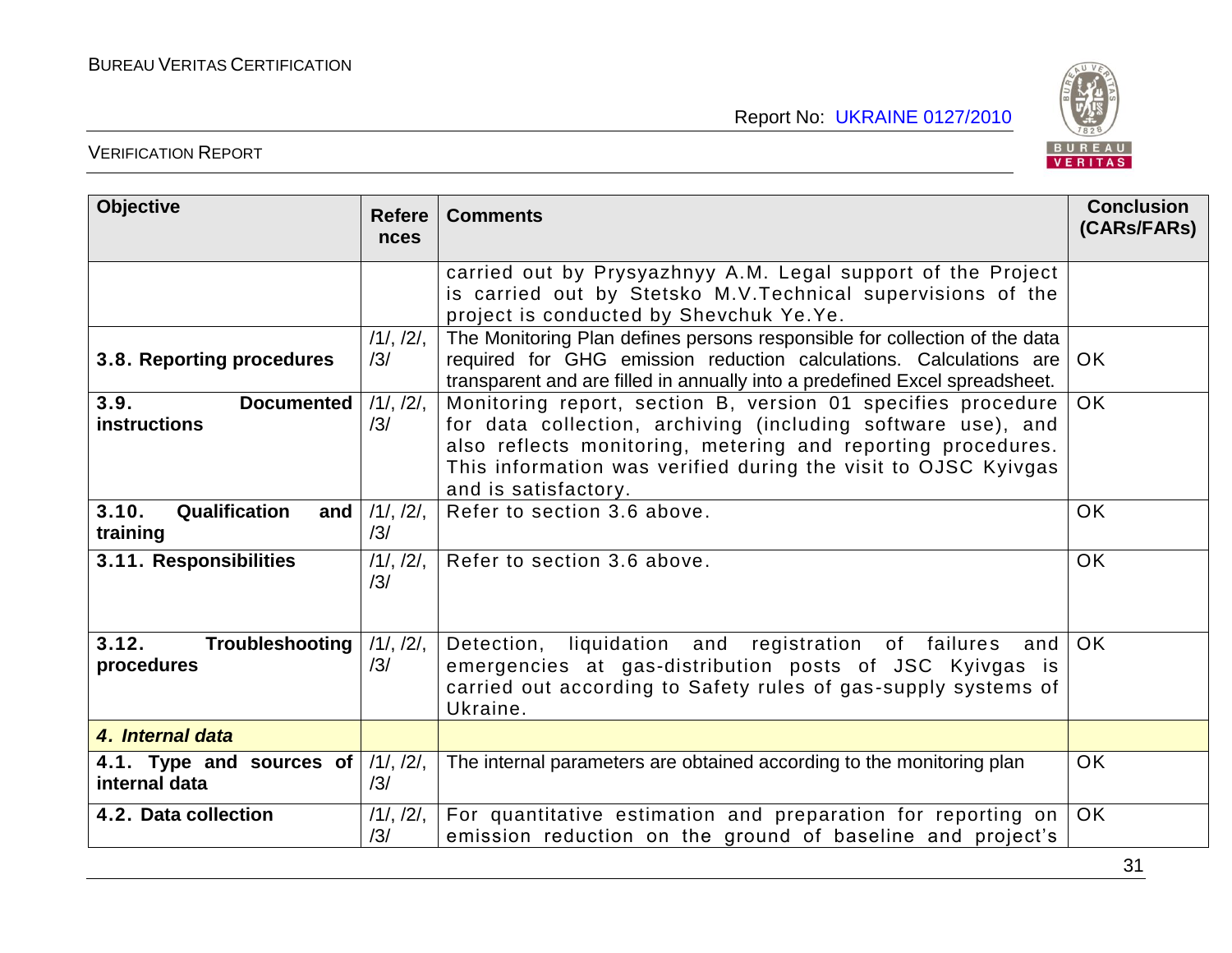

| <b>Objective</b>                                                  | <b>Refere</b><br><b>nces</b> | <b>Comments</b>                                                                                                                                                                                                                                                                                                                                                                                                                                                                                                                                                                                                                                                                                                                                                                                                                                                                                           | <b>Conclusion</b><br>(CARs/FARs) |
|-------------------------------------------------------------------|------------------------------|-----------------------------------------------------------------------------------------------------------------------------------------------------------------------------------------------------------------------------------------------------------------------------------------------------------------------------------------------------------------------------------------------------------------------------------------------------------------------------------------------------------------------------------------------------------------------------------------------------------------------------------------------------------------------------------------------------------------------------------------------------------------------------------------------------------------------------------------------------------------------------------------------------------|----------------------------------|
|                                                                   |                              | activity the approved methodology of monitoring conducting<br>AM0023 was applied. Head of working team Gladkyy O.M. is<br>responsible for general management of the project and<br>coordination of all actions of the parties. Yuryev D.O.<br>coordinates collection of all information provided for by<br>monitoring plan, and makes all necessary calculations.<br>Archiving of all received information in the result of<br>measurements and settlements is done under guidance of<br>Dovbysh V.Yu. The Deputy head of working team<br>(Yavtushenko P.V.) on the basis of received information<br>determines plan of measures under the Project and scope of<br>resources required. Technical maintenance of the Project is<br>carried out by Prysyazhnyy A.M. Legal support of the Project<br>is carried out by Stetsko M.V. Technical supervisions of the<br>project is conducted by Shevchuk Ye.Ye. |                                  |
| 4.3. Quality assurance                                            | 11, 121,<br>/3/              | Monitoring report, section B, version 01 specifies procedure<br>for data collection, archiving, and also reflects monitoring,<br>metering and reporting procedures. This information was<br>verified during the visit to JSC Kyivgas and is satisfactory.<br>Monitoring procedures are absolutely effective.                                                                                                                                                                                                                                                                                                                                                                                                                                                                                                                                                                                              | OK.                              |
| 4.4.<br><b>Significance</b><br>of <sub>l</sub><br>reporting risks | $/1/$ , $/2/$ ,<br>/3/       | All data are collected with periodicity established in the norms<br>of monitoring plan. Record-keeping is controlled by the<br>management bodies of JSC Kyivgas. Probability of<br>discrepancy in the report is rather low.                                                                                                                                                                                                                                                                                                                                                                                                                                                                                                                                                                                                                                                                               | OK.                              |
| 5. External Data                                                  |                              |                                                                                                                                                                                                                                                                                                                                                                                                                                                                                                                                                                                                                                                                                                                                                                                                                                                                                                           |                                  |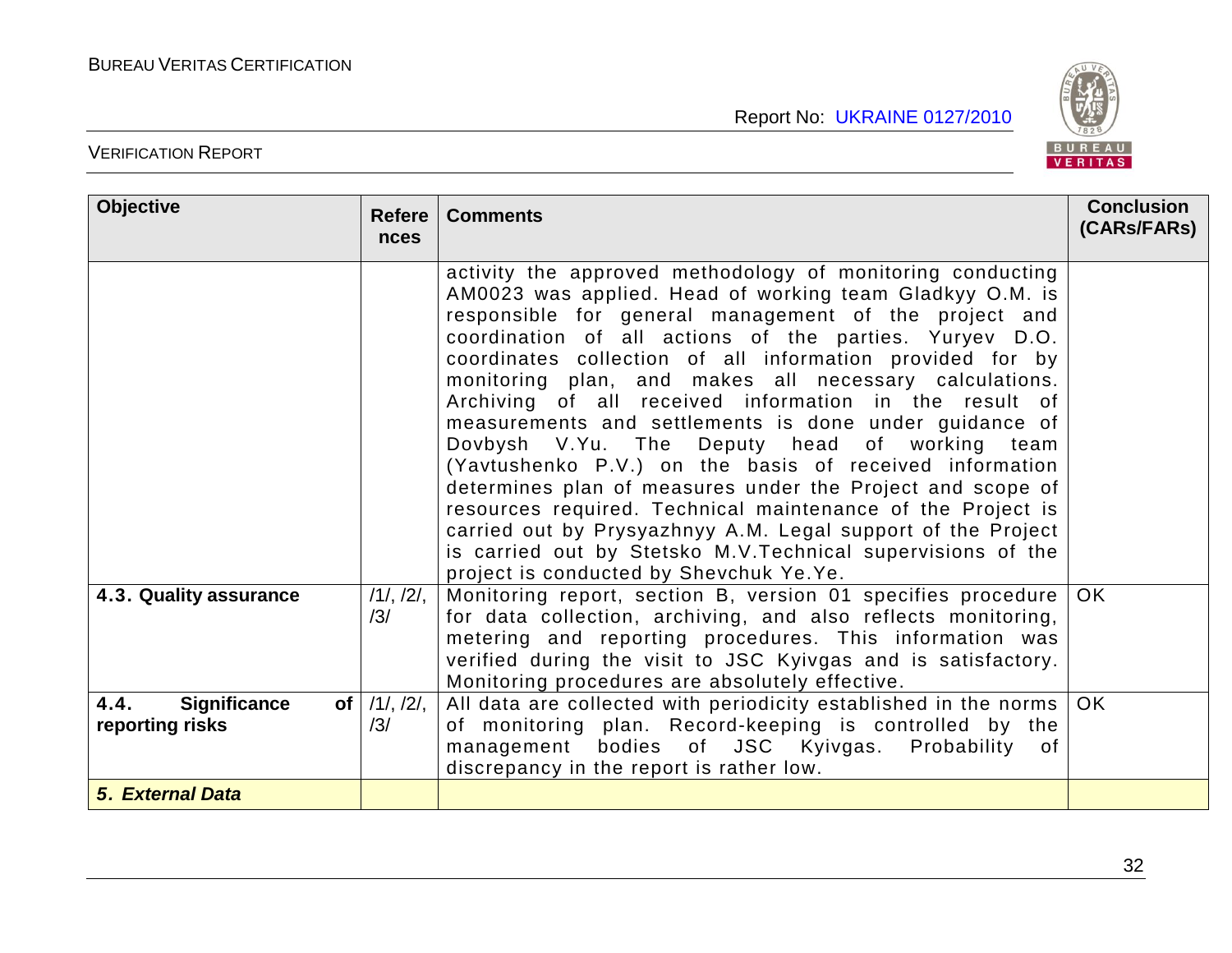

| <b>Objective</b>                                        | <b>Refere</b><br><b>nces</b> | <b>Comments</b>                                                                                                                                                                                                                                                                                                                                                                                                                                | <b>Conclusion</b><br>(CARs/FARs) |
|---------------------------------------------------------|------------------------------|------------------------------------------------------------------------------------------------------------------------------------------------------------------------------------------------------------------------------------------------------------------------------------------------------------------------------------------------------------------------------------------------------------------------------------------------|----------------------------------|
| 5.1. Type and sources of<br>external data               | 11, 121,<br>/3/              | External data are not used.                                                                                                                                                                                                                                                                                                                                                                                                                    | <b>OK</b>                        |
| 5.2. Access to external data                            | 11, 121,<br>/3/              | Refer to 5.1                                                                                                                                                                                                                                                                                                                                                                                                                                   | <b>OK</b>                        |
| 5.3. Quality assurance                                  | 11, 121,<br>/3/              | Refer to 5.1                                                                                                                                                                                                                                                                                                                                                                                                                                   | <b>OK</b>                        |
| 5.4. Data uncertainty                                   | 11, 121,<br>/3/              | Refer to 5.1                                                                                                                                                                                                                                                                                                                                                                                                                                   | <b>OK</b>                        |
| 5.5. Emergency procedures                               | 11, 121,<br>/3/              | Refer to 5.1                                                                                                                                                                                                                                                                                                                                                                                                                                   | <b>OK</b>                        |
| <b>6. Environmental and Social</b><br><b>Indicators</b> |                              |                                                                                                                                                                                                                                                                                                                                                                                                                                                |                                  |
| of <sub>l</sub><br>6.1.<br>Implementation<br>measures   | 11, 121,<br>/3/              | Environmental and social indicators are not defined in the monitoring plan.<br>Hence the question is not applicable. But the public and staff<br>representatives informed verification team during the audit<br>that the project is of great importance as it implies<br>reconstruction of gas-distribution networks, which will result in<br>improvement of gas supply quality to consumers. No negative<br>environmental impact is expected. | OK.                              |
| 6.2. Monitoring equipment                               | 11, 121,<br>/3/              | See chapter 6.1.                                                                                                                                                                                                                                                                                                                                                                                                                               | <b>OK</b>                        |
| 6.3.<br>Quality<br>assurance<br>procedures              | 11, 121,<br>/3/              | See chapter 6.1.                                                                                                                                                                                                                                                                                                                                                                                                                               | <b>OK</b>                        |
| 6.4. External data                                      | 11, 121,                     | See chapter 6.1.                                                                                                                                                                                                                                                                                                                                                                                                                               | <b>OK</b>                        |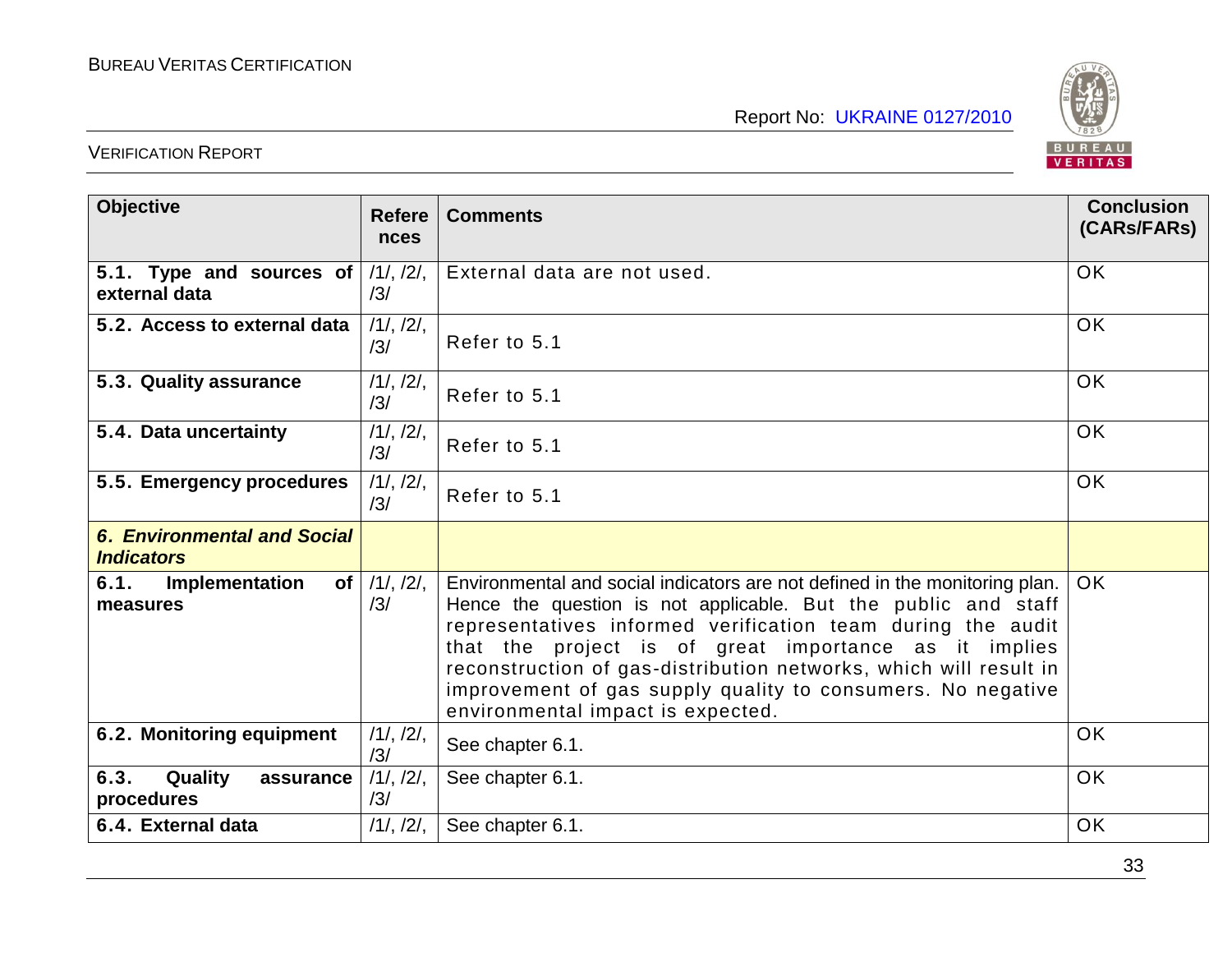

| <b>Objective</b>                                            | <b>Refere</b><br>nces     | <b>Comments</b>                                                                                                                                                                                                                                                                                                                                                                                                                                                                                                                                                                                                                                                                                                                                                                                                                                                                                                              | <b>Conclusion</b><br>(CARs/FARs) |
|-------------------------------------------------------------|---------------------------|------------------------------------------------------------------------------------------------------------------------------------------------------------------------------------------------------------------------------------------------------------------------------------------------------------------------------------------------------------------------------------------------------------------------------------------------------------------------------------------------------------------------------------------------------------------------------------------------------------------------------------------------------------------------------------------------------------------------------------------------------------------------------------------------------------------------------------------------------------------------------------------------------------------------------|----------------------------------|
|                                                             | /3/                       |                                                                                                                                                                                                                                                                                                                                                                                                                                                                                                                                                                                                                                                                                                                                                                                                                                                                                                                              |                                  |
| 7.<br>and<br><b>Management</b><br><b>Operational System</b> |                           |                                                                                                                                                                                                                                                                                                                                                                                                                                                                                                                                                                                                                                                                                                                                                                                                                                                                                                                              |                                  |
| 7.1. Documentation                                          | 11, 121,<br>/3/           | The company complies with all legal and statutory requirements of the<br>Ukraine and requirements of the verification team. JSC Kyivgas has all<br>the necessary permissions and licenses, issued by the State Inspection<br>on Labor Safety.                                                                                                                                                                                                                                                                                                                                                                                                                                                                                                                                                                                                                                                                                | OK                               |
| Qualification<br>7.2.<br>and<br>training                    | 11, 121,<br>/3/           | No special trainings for operation of new equipment are<br>required. All trainings under the project were performed by<br>equipment suppliers, and their cost is included to the cost of<br>equipment.                                                                                                                                                                                                                                                                                                                                                                                                                                                                                                                                                                                                                                                                                                                       | <b>OK</b>                        |
| <b>Allocation</b><br>7.3.<br>responsibilities               | of $/1/$ , $/2/$ ,<br>/3/ | For quantitative estimation and preparation for reporting on<br>emission reduction on the ground of baseline and project's<br>activity the approved methodology of monitoring conducting<br>AM0023 was applied. Head of working team Gladkyy O.M. is<br>responsible for general management of the project and<br>coordination of all actions of the parties. Yuryev D.O.<br>coordinates collection of all information provided for by<br>monitoring plan, and makes all necessary calculations.<br>Archiving of all received information in the result of<br>measurements and settlements is done under guidance of<br>Dovbysh V.Yu. The Deputy head of working team<br>(Yavtushenko P.V.) on the basis of received information<br>determines plan of measures under the Project and scope of<br>resources required. Technical maintenance of the Project is<br>carried out by Prysyazhnyy A.M. Legal support of the Project | OK.                              |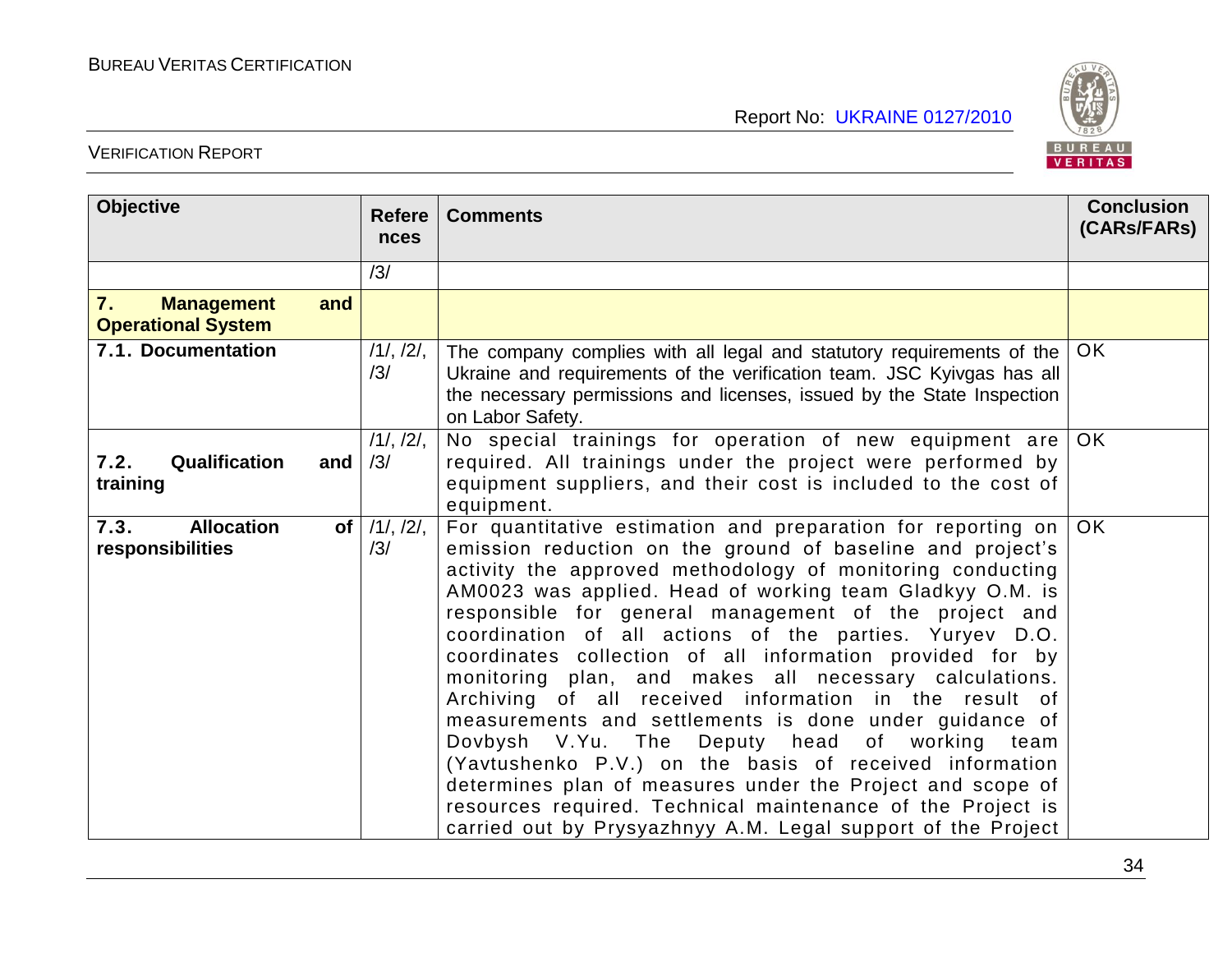

| <b>Objective</b>                                    | Refere<br><b>nces</b>  | <b>Comments</b>                                                                                                                                                                                                | <b>Conclusion</b><br>(CARs/FARs) |
|-----------------------------------------------------|------------------------|----------------------------------------------------------------------------------------------------------------------------------------------------------------------------------------------------------------|----------------------------------|
|                                                     |                        | is carried out by Stetsko M.V. Technical supervisions of the<br>project is conducted by Shevchuk Ye.Ye.                                                                                                        |                                  |
| 7.4. Emergency procedures                           | $/1/$ , $/2/$ ,<br>/3/ | Detection, liquidation and registration of failures and<br>emergencies at gas-distribution posts of JSC Kyivgas is<br>carried out according to Safety rules of gas-supply systems of<br>Ukraine.               | OK.                              |
| 7.5. Data archiving                                 | 11, 121,<br>/3/        | Data are stored in paper and in electronic form, and are<br>archived in relative databases.                                                                                                                    | OK.                              |
| 7.6. Monitoring report                              | $/1/$ , $/2/$ ,<br>/3/ | Calculations are provided in Monitoring Report.<br>Clarification request (CR) 2<br>Please explain the difference between the formula for<br>methane emission calculation in MR version 1 and PDD<br>version 3. | CR <sub>2</sub>                  |
| 7.7.<br>Internal audits<br>and<br>management review | $/1/$ , $/2/$ ,<br>/3/ | All information collected and processed by working team is<br>verified by the deputy head of the board of JSC Kyivgas.                                                                                         | OK.                              |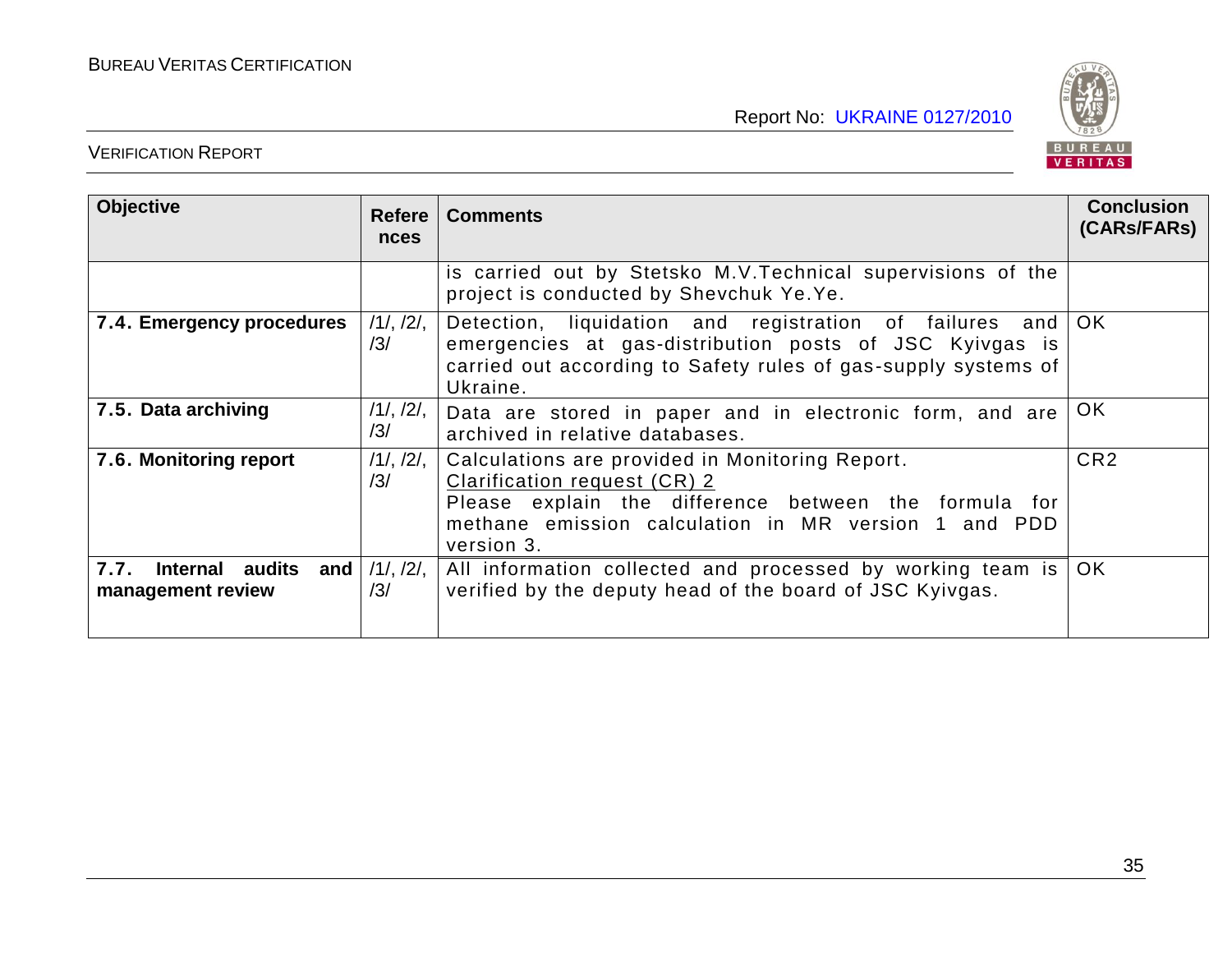

VERIFICATION REPORT

# **Periodic Verification Protocol Table 2: Data Management System/Controls.**

| <b>Identification of potential</b><br>reporting risk | Identification,<br>assessment<br>and testing of<br>management<br>controls | Areas of residual risks                                                                                                                                                                                                                                                                                                                                                                                            |
|------------------------------------------------------|---------------------------------------------------------------------------|--------------------------------------------------------------------------------------------------------------------------------------------------------------------------------------------------------------------------------------------------------------------------------------------------------------------------------------------------------------------------------------------------------------------|
| 1. Defined organizational                            |                                                                           |                                                                                                                                                                                                                                                                                                                                                                                                                    |
| structure,<br>responsibilities<br>and                |                                                                           |                                                                                                                                                                                                                                                                                                                                                                                                                    |
| competencies                                         |                                                                           |                                                                                                                                                                                                                                                                                                                                                                                                                    |
| 1.1. Position and roles                              | In full                                                                   | Employees of OJSC "Kyivgas":                                                                                                                                                                                                                                                                                                                                                                                       |
|                                                      |                                                                           | Bernatskyy B.Ye. - Chief engineer of OJSC "Kyivgas"<br>Shevchuk Ye.Ye. - head engineer of the working team<br>Dovbysh V.Yu. - secretary of the working team<br>Yuryev D.O. - technologist of the working team<br>Gladkyi O.M. – head of the working team<br>Yavtushenko P.V. - deputy head of the working team                                                                                                     |
| 1.2. Responsibilities                                | In full                                                                   | For quantitative estimation and preparation for reporting on<br>emission reduction on the ground of baseline and project's activity<br>the approved methodology of monitoring conducting AM0023 was<br>applied. Head of working team Gladkyy O.M. is responsible for<br>general management of the project and coordination of all actions of<br>the parties. Yuryev D.O. coordinates collection of all information |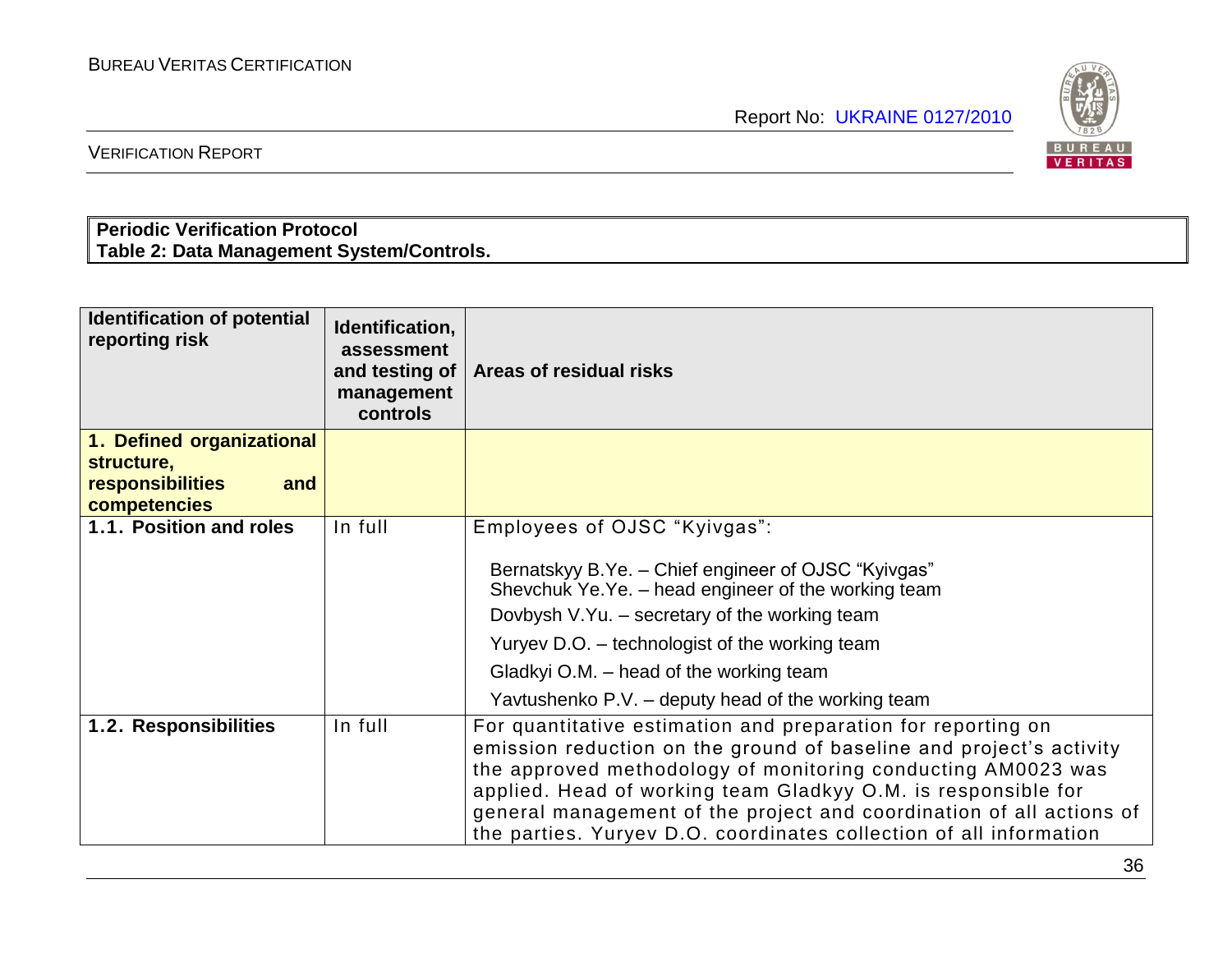

| <b>Identification of potential</b><br>reporting risk | Identification,<br>assessment<br>and testing of<br>management<br>controls | Areas of residual risks                                                                                                                                                                                                                                                                                                                                                                                                                                                                                                                                                                                      |
|------------------------------------------------------|---------------------------------------------------------------------------|--------------------------------------------------------------------------------------------------------------------------------------------------------------------------------------------------------------------------------------------------------------------------------------------------------------------------------------------------------------------------------------------------------------------------------------------------------------------------------------------------------------------------------------------------------------------------------------------------------------|
|                                                      |                                                                           | provided for by monitoring plan, and makes all necessary<br>calculations. Archiving of all received information in the result of<br>measurements and settlements is done under guidance of Dovbysh<br>V. Yu. The Deputy head of working team (Yavtushenko P.V.) on the<br>basis of received information determines plan of measures under<br>the Project and scope of resources required. Technical maintenance<br>of the Project is carried out by Prysyazhnyy A.M. Legal support of<br>the Project is carried out by Stetsko M.V. Technical supervisions of<br>the project is conducted by Shevchuk Ye.Ye. |
| 1.3.<br><b>Competencies</b><br>needed                | In full                                                                   | All employees of OJSC Kyivgas involved into the project have<br>required qualification level and working experience in the area of<br>gas supply.                                                                                                                                                                                                                                                                                                                                                                                                                                                            |
| <b>Conformance</b><br>2.<br>with<br>monitoring plan  |                                                                           |                                                                                                                                                                                                                                                                                                                                                                                                                                                                                                                                                                                                              |
| 2.1.<br>Reporting<br>procedures                      | In full                                                                   | The monitoring plan is as per the determined PDD.<br>The project uses Monitoring Methodology provided for by<br>methodology AM0023 "Reduction of natural gas emissions at<br>compressor and gas-distribution stations of main gas lines", version<br>03.                                                                                                                                                                                                                                                                                                                                                     |
| 2.2. Necessary Changes                               | In full                                                                   | The project is implemented in accordance with the plan.                                                                                                                                                                                                                                                                                                                                                                                                                                                                                                                                                      |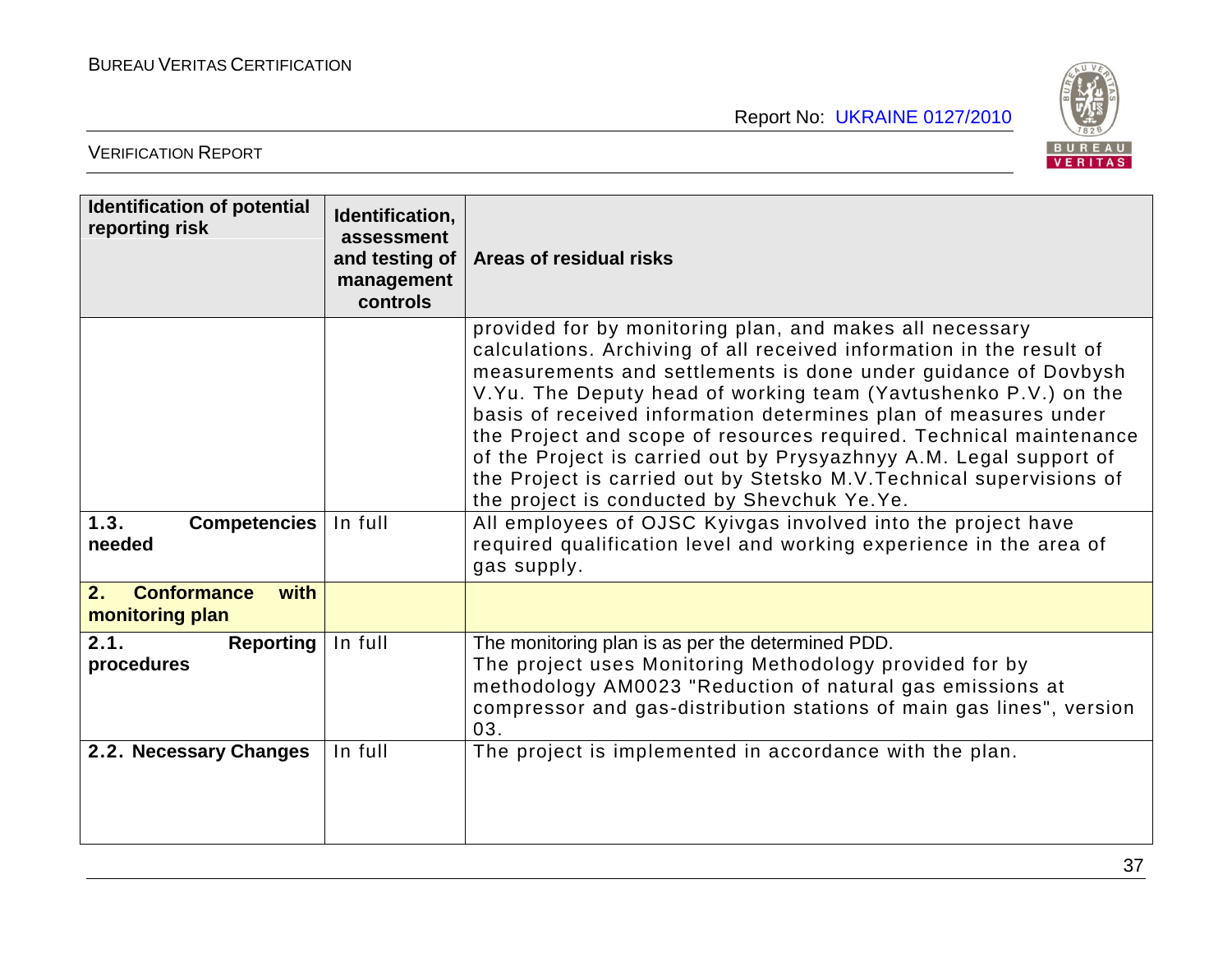

| <b>Identification of potential</b><br>reporting risk | Identification,<br>assessment<br>and testing of<br>management<br>controls | Areas of residual risks                                                                                                                                                                                                                                                                                                                                                                                                                                                                                                                                                                                                                                                                                                                                                                                                                                                                                                                                                                                                            |
|------------------------------------------------------|---------------------------------------------------------------------------|------------------------------------------------------------------------------------------------------------------------------------------------------------------------------------------------------------------------------------------------------------------------------------------------------------------------------------------------------------------------------------------------------------------------------------------------------------------------------------------------------------------------------------------------------------------------------------------------------------------------------------------------------------------------------------------------------------------------------------------------------------------------------------------------------------------------------------------------------------------------------------------------------------------------------------------------------------------------------------------------------------------------------------|
| 3. Application of GHG<br>determination methods       |                                                                           |                                                                                                                                                                                                                                                                                                                                                                                                                                                                                                                                                                                                                                                                                                                                                                                                                                                                                                                                                                                                                                    |
| 3.1. Methods used                                    | In full                                                                   | The reporting procedures reflect the monitoring plan content. The calculation of<br>the emission reduction is correct.                                                                                                                                                                                                                                                                                                                                                                                                                                                                                                                                                                                                                                                                                                                                                                                                                                                                                                             |
| 3.2. Information/process<br>flow                     | In full                                                                   | For quantitative estimation and preparation for reporting on<br>emission reduction on the ground of baseline and project's activity<br>the approved methodology of monitoring conducting AM0023 was<br>applied. Head of working team Gladkyy O.M. is responsible for<br>general management of the project and coordination of all actions of<br>the parties. Yuryev D.O. coordinates collection of all information<br>provided for by monitoring plan, and makes all necessary<br>calculations. Archiving of all received information in the result of<br>measurements and settlements is done under guidance of Dovbysh<br>V. Yu. The Deputy head of working team (Yavtushenko P.V.) on the<br>basis of received information determines plan of measures under<br>the Project and scope of resources required. Technical maintenance<br>of the Project is carried out by Prysyazhnyy A.M. Legal support of<br>the Project is carried out by Stetsko M.V. Technical supervisions of<br>the project is conducted by Shevchuk Ye.Ye. |
| 3.3. Data transfer                                   | In full                                                                   | Data are stored on paper and in electronic form, and are archived in<br>relative databases                                                                                                                                                                                                                                                                                                                                                                                                                                                                                                                                                                                                                                                                                                                                                                                                                                                                                                                                         |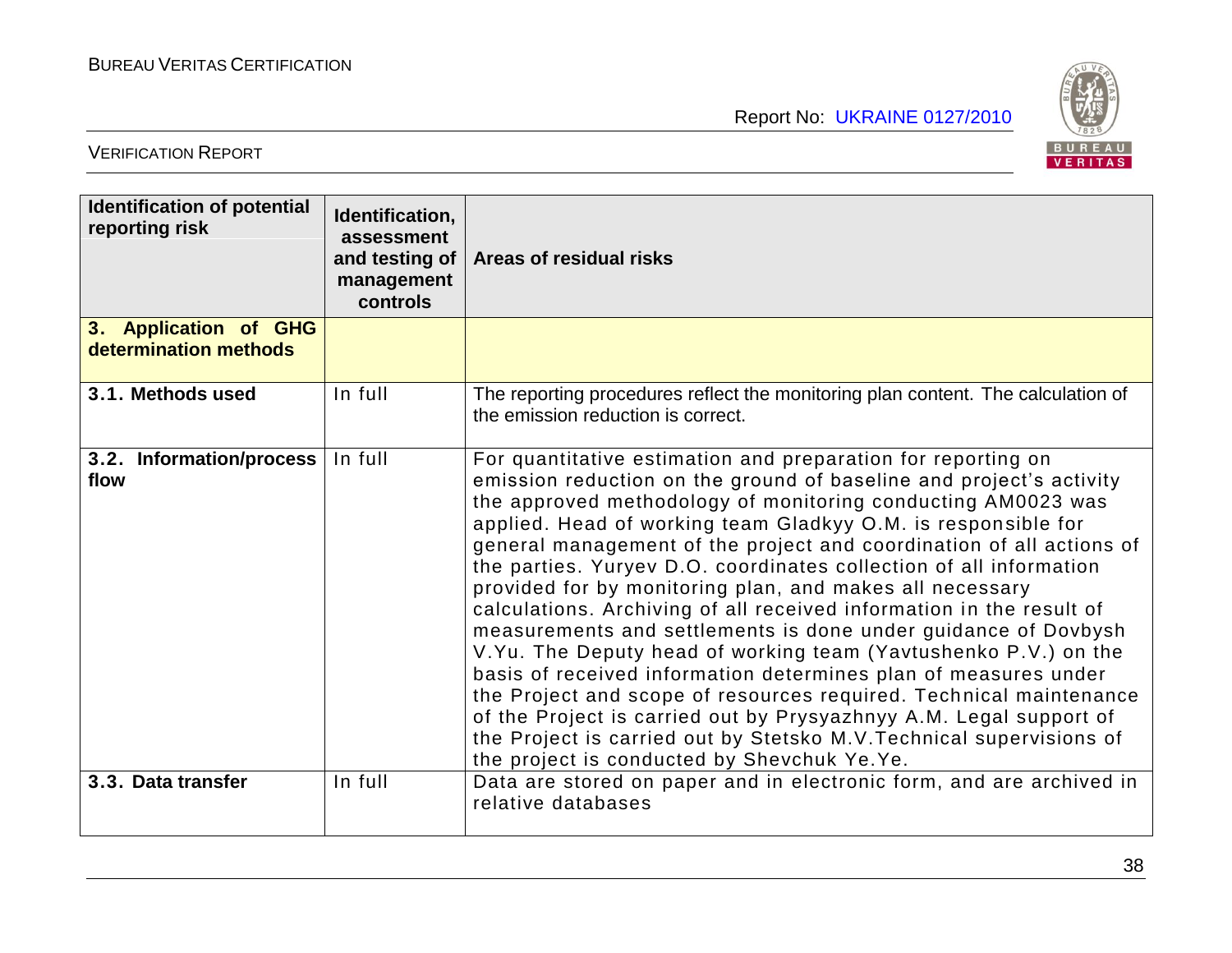

| <b>Identification of potential</b><br>reporting risk                                                             | Identification,<br>assessment<br>and testing of<br>management<br>controls | Areas of residual risks                                                                                                                                                                                                              |
|------------------------------------------------------------------------------------------------------------------|---------------------------------------------------------------------------|--------------------------------------------------------------------------------------------------------------------------------------------------------------------------------------------------------------------------------------|
| 3.4.<br>Study<br>data<br>of<br>transfer system                                                                   | In full                                                                   | The necessary procedures have been defined in internal procedures and<br>additional internal documents relevant for the determination of the all the<br>parameters listed in the monitoring plan.                                    |
| <b>Identification</b><br>$\overline{4}$ .<br>and<br>maintenance<br><b>key</b><br><b>of</b><br>process parameters |                                                                           |                                                                                                                                                                                                                                      |
| 4.1. Identification of key<br>parameters                                                                         | In full                                                                   | The critical parameters for the determination of GHG emissions are the<br>parameters listed in section D of the approved PDD.                                                                                                        |
| 4.2.<br><b>Calibration/maintenance</b>                                                                           | In full                                                                   | The company maintains the elaborate calibration plan for each unit of the<br>equipment. The audit team verified the status for all the equipment provided for<br>by the JI project, and confirms them to be complying with the plan. |
| <b>5. GHG Calculations</b>                                                                                       |                                                                           |                                                                                                                                                                                                                                      |
| 5.1.<br>Use of estimates<br>and default data                                                                     | In full                                                                   | All assumptions are given in section D of approved PDD.                                                                                                                                                                              |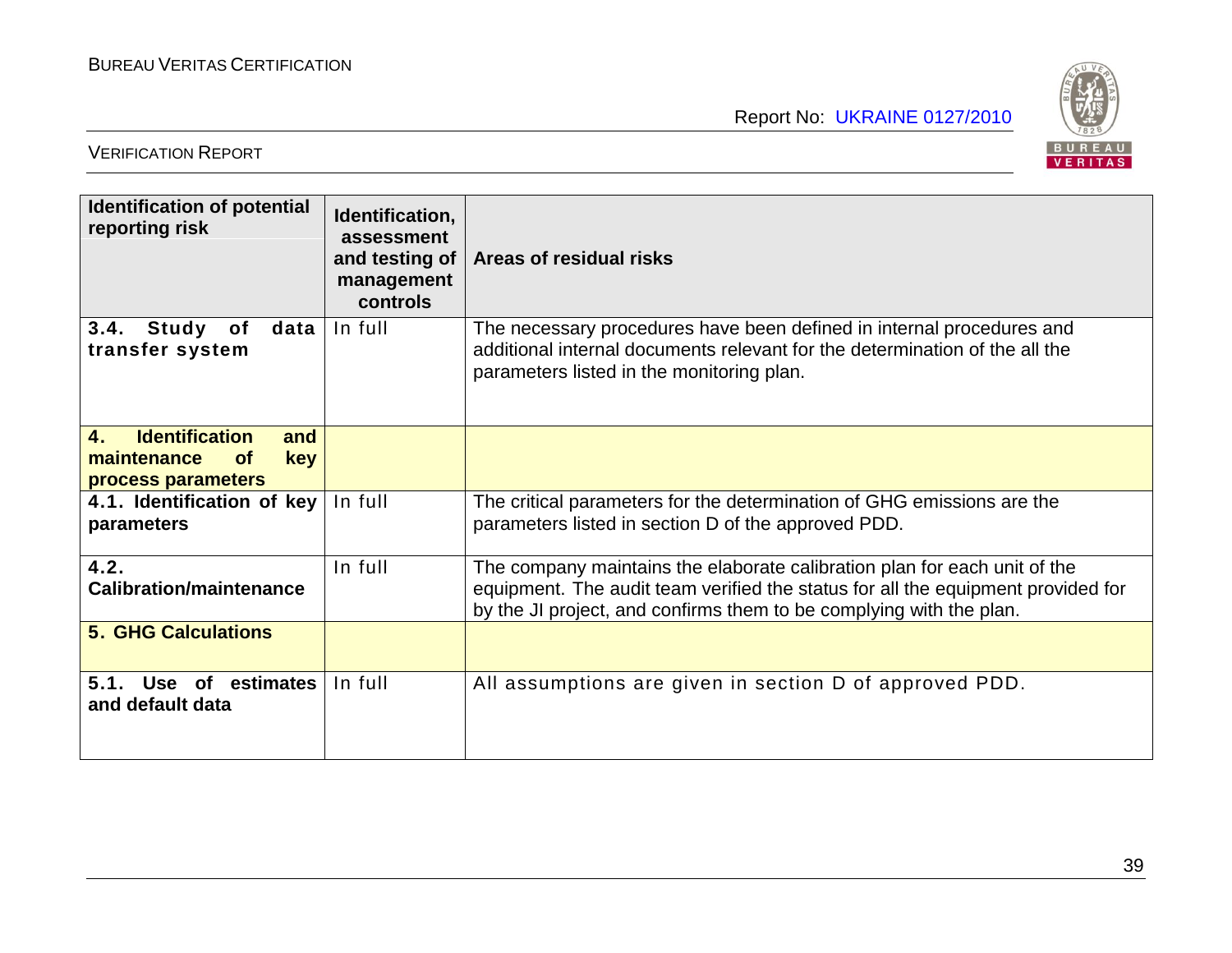

#### VERIFICATION REPORT

| <b>Identification of potential</b><br>reporting risk      | Identification,<br>assessment<br>and testing of<br>management<br><b>controls</b> | Areas of residual risks                                                                                                                                                                         |
|-----------------------------------------------------------|----------------------------------------------------------------------------------|-------------------------------------------------------------------------------------------------------------------------------------------------------------------------------------------------|
| 5.2. Guidance on checks<br>and reviews                    | In full                                                                          | Monitoring plan is fully performed.                                                                                                                                                             |
| 5.3.<br>validation<br><b>Internal</b><br>and verification | In full                                                                          | Monitoring procedure for JI Project includes the responsibility and frequency for<br>carrying out internal audits.<br>The audit team did verify all the parameters listed in monitoring report. |
| 5.4.<br><b>Data</b><br>protection<br>measures             | In full                                                                          | The necessary procedures for ensuring data security and preventing the<br>unauthorized use were demonstrated to verifiers during on-site verification.                                          |
| 5.5. IT systems                                           | In full                                                                          | IT systems are the electronic network of JSC Odesagas, computers<br>and hard data carriers.                                                                                                     |

# **Periodic Verification Protocol Table 3: GHG calculation procedures and management control testing**

| Identification of potential reporting risk                                                                       | Identification,<br>assessment<br>and testing of management   Areas of residual risks<br>controls |                                                 |
|------------------------------------------------------------------------------------------------------------------|--------------------------------------------------------------------------------------------------|-------------------------------------------------|
| Potential reporting risks based on an assessment of the   Regarding                                              | the                                                                                              | potential The areas of residual risks, i.e. the |
| emission estimation procedures can be expected in the reporting risks identified in the areas of potential risks |                                                                                                  | without                                         |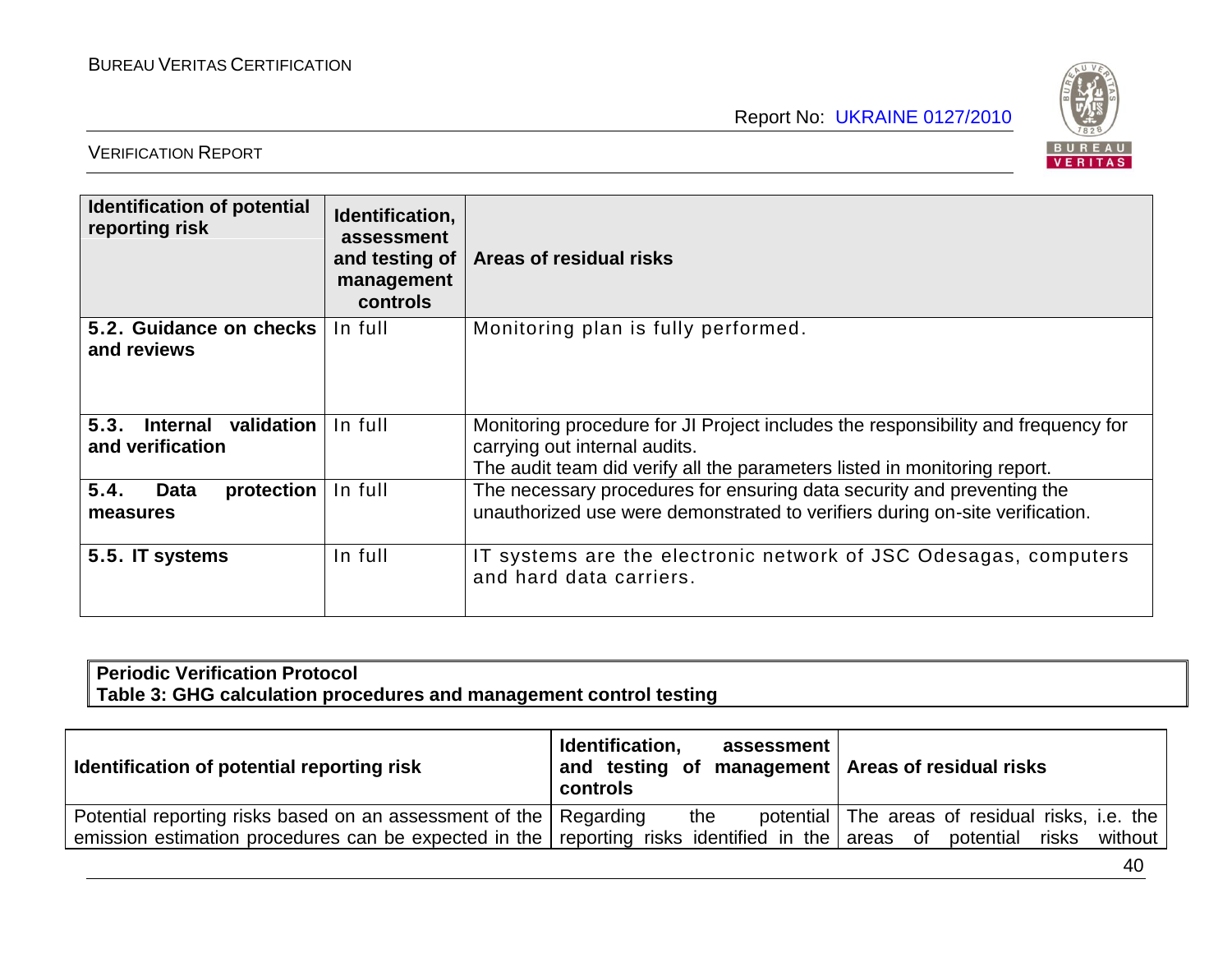

| following fields of action:                                     | following  <br>column<br>the<br>left | adequate means of control are used |
|-----------------------------------------------------------------|--------------------------------------|------------------------------------|
| the calculation methods                                         | mitigation measures have been        | in a conservative manner in the    |
| raw data collection                                             | observed during the on-site          | reports according to the approach  |
| sources of supporting documentation                             | mission:                             | prescribed in the PDD version 3.   |
| reports/databases/information<br>systems<br>from                | Understanding<br>of                  |                                    |
| which data is obtained.                                         | responsibilities and roles.          |                                    |
| Key source data applicable to the project assessed are          | Collection of initial data           |                                    |
| hereby:                                                         | and their transmission to            |                                    |
| $\triangleright$ metering records (fuel and power consumption), | databases.                           |                                    |
| processes (weight of<br>indicators of<br>raw<br>➤               | Metering<br>equipment                |                                    |
| materials/products),                                            | management system.                   |                                    |
| operational logs (metering records),                            | Reporting, analysis<br>and           |                                    |
| laboratory/analytical data (thermal value),                     | formal data approval by the          |                                    |
|                                                                 | management.                          |                                    |
| accounting records,<br>➤                                        |                                      |                                    |
| certificates of calibration and maintenance for                 |                                      |                                    |
| appraisal of reliable accuracy of the data.                     |                                      |                                    |
| It is hereby needed to focus on those risks that impact         |                                      |                                    |
| the accuracy, completeness and consistency of the               |                                      |                                    |
| reported data. Risks are weakness in the GHG                    |                                      |                                    |
| calculation systems and may include:                            |                                      |                                    |
| manual transfer of data/manual calculations,                    |                                      |                                    |
| unclear origins of data,                                        |                                      |                                    |
| insufficient<br>technological<br>accuracy<br>due to             |                                      |                                    |
| limitations,                                                    |                                      |                                    |
| lack of appropriate data protection measures (for               |                                      |                                    |
| example,<br>protected<br>calculation<br>cells<br>in.            |                                      |                                    |
| spreadsheets and/or password restrictions).                     |                                      |                                    |
|                                                                 |                                      |                                    |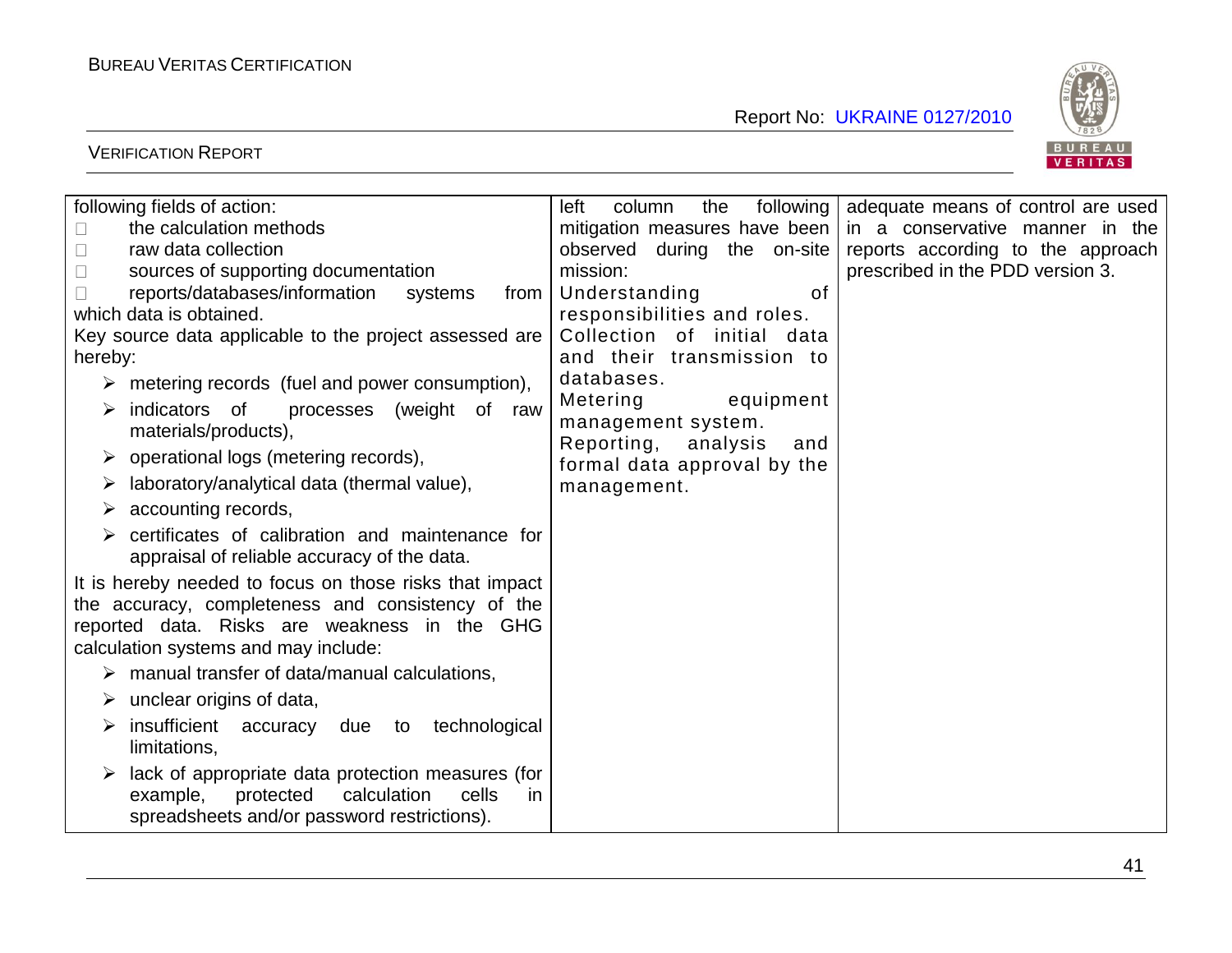

#### VERIFICATION REPORT

#### **Periodic Verification Protocol Table 4: Detailed audit testing of residual risk areas and random testing**

| Areas of residual risks                                                                                       | <b>Additional</b><br>verification<br>performed                                                                                                                                                                                                                                      | testing Conclusions and Areas<br>Requiring<br>Improvement<br>(including Forward Action Requests)                                                                                                                                                                                                                                                                      |
|---------------------------------------------------------------------------------------------------------------|-------------------------------------------------------------------------------------------------------------------------------------------------------------------------------------------------------------------------------------------------------------------------------------|-----------------------------------------------------------------------------------------------------------------------------------------------------------------------------------------------------------------------------------------------------------------------------------------------------------------------------------------------------------------------|
| calculate<br>the<br>used to<br>emission reduction in<br>a<br>conservative<br>manner<br>prescribed in the PDD. | way the data obtained is of data transferred from daily<br>consumption and<br>generation<br>readings to the calculation tool.<br>There was no error in such transfer.<br>according to the approach The correct installation of the<br>metering equipment<br>be<br>can<br>confirmed. | The issue remaining is the There has been a complete check   Having investigated the residual risks, the audit team comes<br>to the following conclusion:<br>Immediate action is not needed with respect to the current<br>emission reduction calculation. Those corrections have been<br>considered during the verification process, so no residual risk<br>is open. |

# **Verification Protocol Table 5: Resolution of Corrective Action and Clarification Requests**

| List of<br><b>Corrective</b><br>Action and Clarification<br><b>Requests</b>             | Ref.<br>to<br>checklist<br>question<br>table<br>ın<br>2/3. | Summary of project owner response                                                                                                                                                          | <b>Verification conclusion</b> |
|-----------------------------------------------------------------------------------------|------------------------------------------------------------|--------------------------------------------------------------------------------------------------------------------------------------------------------------------------------------------|--------------------------------|
| Corrective<br>Action<br>Request (CAR) 1<br>Letters of Approval<br>from both parties are | Table<br>2,1<br>request<br>2.1                             | Letter of Approval was given by the Evidences are checked. Issue is<br>Federal<br>Office<br>for<br>Swiss<br>Environment J294-0463 as of 23.07.<br>No.<br>2010.<br>Letter<br>0f<br>Approval | the I closed.                  |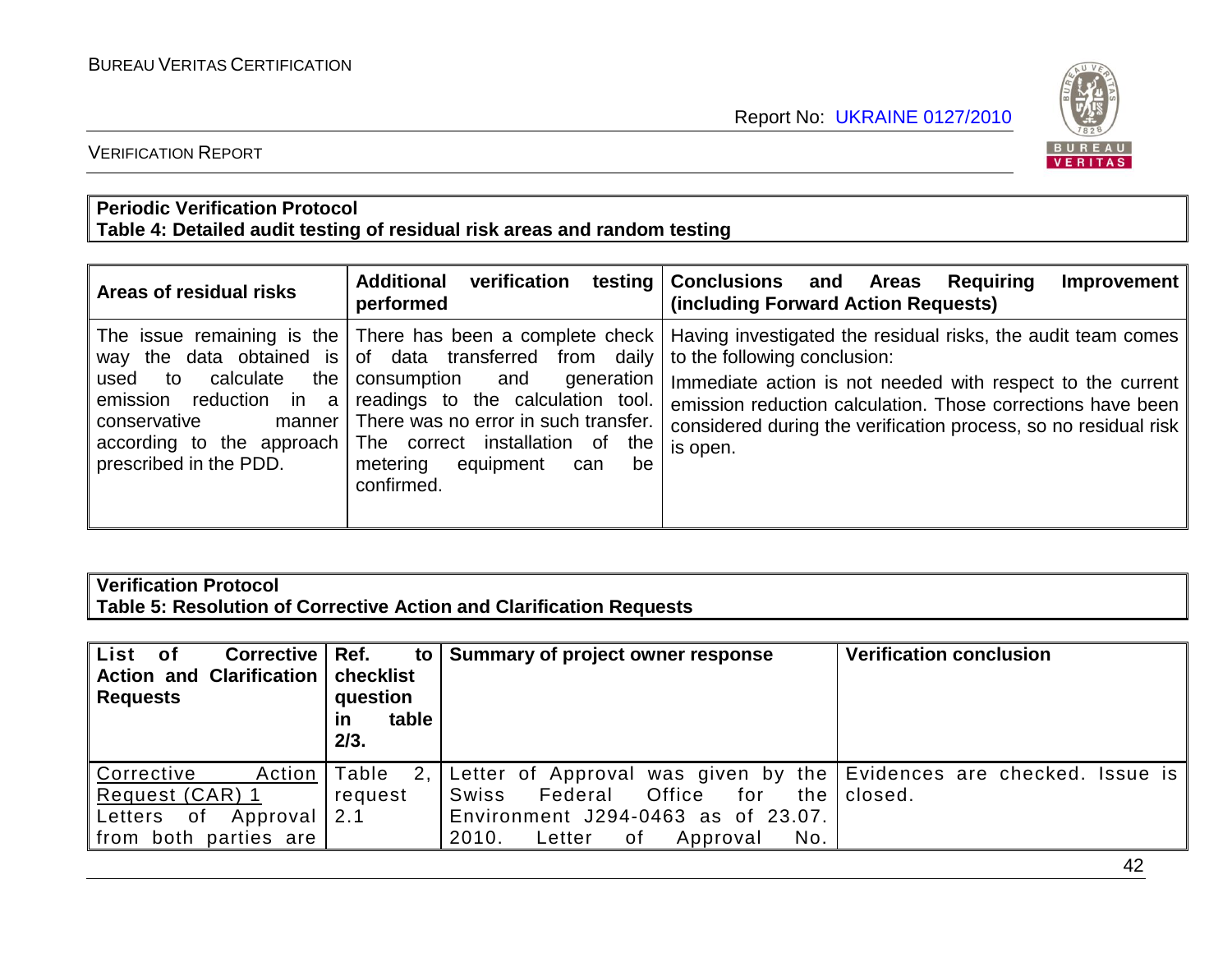

| List of<br><b>Corrective</b><br><b>Action and Clarification</b><br><b>Requests</b>                                                                                                                                                  | Ref.<br>$\mathsf{to}$<br>checklist<br>question<br>table<br>in<br>2/3. | Summary of project owner response                                                                                                                | <b>Verification conclusion</b>               |
|-------------------------------------------------------------------------------------------------------------------------------------------------------------------------------------------------------------------------------------|-----------------------------------------------------------------------|--------------------------------------------------------------------------------------------------------------------------------------------------|----------------------------------------------|
| absent.                                                                                                                                                                                                                             |                                                                       | 1121/23/7 was issued by the National<br>Environmental Investment Agency on<br>28.07.2010.                                                        |                                              |
| <b>Clarification request (CR)</b><br>$\overline{1}$<br>Please<br>explain<br>the<br>difference<br>between<br>achieved<br>reductions<br>under the MR and<br>reductions<br>provided<br>for in PDD.                                     | Table<br>2,<br>request<br>3.3                                         | Decrease in quantity of reductions in $ $<br>comparison with reductions stated in<br>PDD is due to delays in project<br>implementation schedule. | Issue is closed.                             |
| <b>Clarification request (CR)</b><br>$\overline{2}$<br>Please<br>explain<br>the<br>difference<br>between<br>formula<br>for<br>the<br>methane<br>emission<br>MR<br>calculation<br>in<br><b>PDD</b><br>version 1<br>and<br>version 3. | Table<br>2,<br>request<br>7.6                                         | MR,<br>Appropriate<br>amendments<br>in<br>version 2, are made.                                                                                   | MR version 2 is checked. Issue is<br>closed. |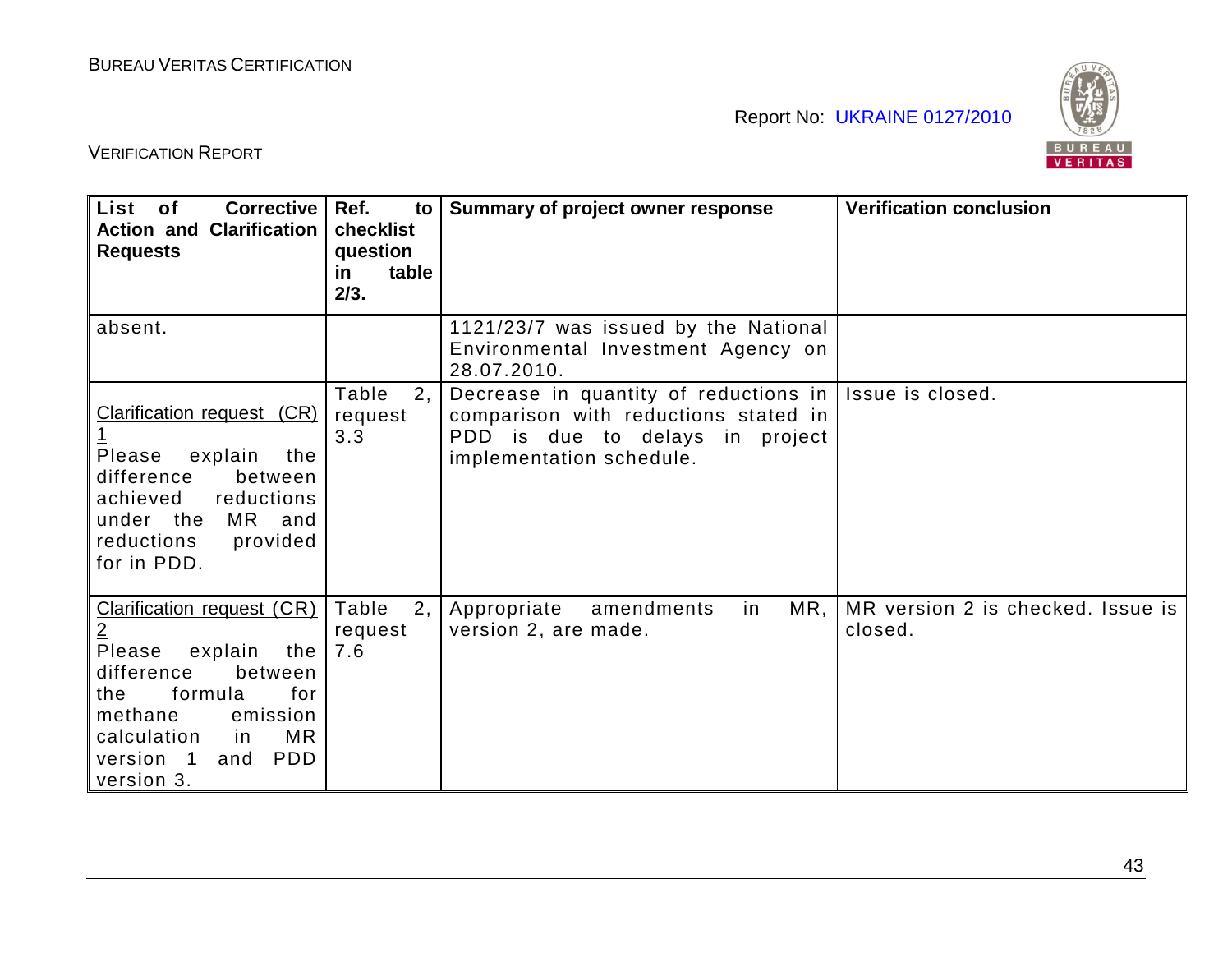

VERIFICATION REPORT

# **APPENDIX B: VERIFICATION TEAM**

#### **Flavio Gomes**

Leading Verifier

Flavio Gomes is an engineer in chemistry and safety, diploma UNICAMP – University of Campinas State, Master of Construction Engineering Science (improvement of sanitary conditions). He spent four years in RIPASA, a pulp-and-paper mill as an Environmental Engineer. Since 2006 – Global Climate Change Manager. From 1997 – chief consultant of Bureau Veritas Consulting for the management systems of environment, quality, hygiene and occupational safety, and social liability. He is also a project verifier under Clean Development Mechanism, and an auditor of Social/Environmental reports on behalf of Bureau Veritas Certification. Flavio is currently obtaining a degree of Ph.D. in the field of power management of Imperial College – London.

#### **Oleg Skoblyk, Specialist (Power Management)**

Climate Change Verifier

Bureau Veritas Ukraine HSE Department project manager.

Oleg Skoblyk has graduated from National Technical University of Ukraine "Kyiv Polytechnic University" with specialty Power Management. He has successfully completed IRCA registered Lead Auditor Training Course for Environment Management Systems and Quality Management Systems. Oleg Skoblyk has undergone intensive training on Clean Development Mechanism /Joint Implementation and he is involved in the determination/verification of 15 JI projects.

Report was reviewed by**:**

#### **Ivan G. Sokolov, Dr. Sci. (biology, microbiology)**

Internal technical reviwer, Climate Change Lead Verifier.

Bureau Veritas Ukraine HSE Department manager.

Ivan Sokolov has over 25 years of working experience in research institute in the field of biochemistry, biotechnologies and microbiology. From 1999 - Head of Ecology and Safety Department of Bureau Veritas in Black Sea region, Leading Auditor of Environmental Management Systems, quality, hygiene and occupational safety, food safety. Starting from 1999 Ivan Sokolov performed over 130 audits. He is also a leading tutor of primary courses of leading auditors of the Management systems listed above. Ivan passed the course of leading CDM projects verifiers and performed determination and verification of over 55 JI and CDM projects.